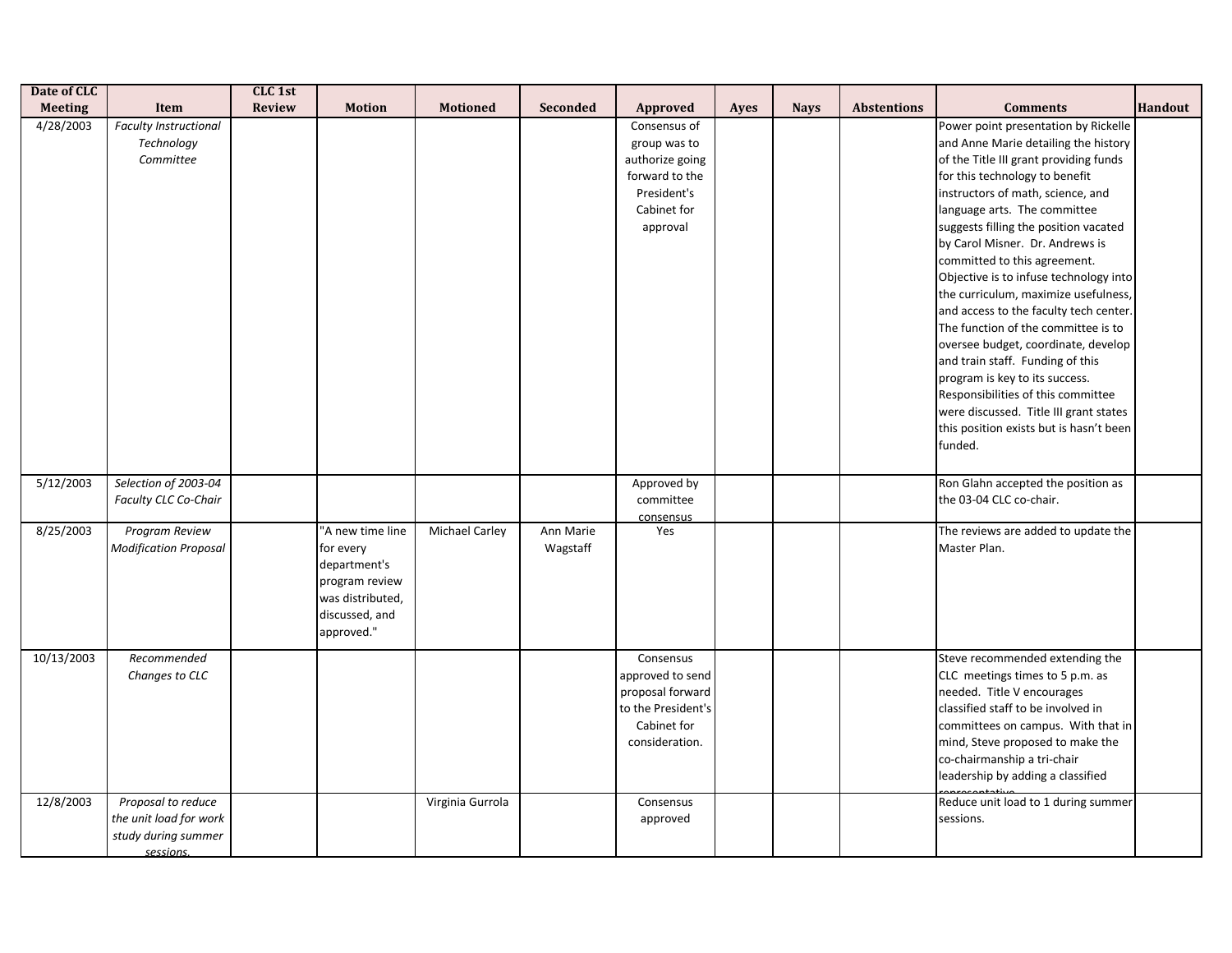| 12/8/2003 | <b>BRTF</b> - Criteria for |  | John Etcheverry | Consensus |  | Handout presented outlining 2%        | Yes |
|-----------|----------------------------|--|-----------------|-----------|--|---------------------------------------|-----|
|           | Recommending               |  |                 | approved  |  | midyear budget cuts. Should know      |     |
|           | Reductions                 |  |                 |           |  | by January if more cuts are needed.   |     |
|           |                            |  |                 |           |  | March 15 letters would be required    |     |
|           |                            |  |                 |           |  | if programs or classes are cut. Mike  |     |
|           |                            |  |                 |           |  | Carley has joined the BRTF. Much      |     |
|           |                            |  |                 |           |  | discussion continued regarding        |     |
|           |                            |  |                 |           |  | current and future budget status      |     |
|           |                            |  |                 |           |  | plus enrollment management.           |     |
|           |                            |  |                 |           |  | BRTF's roll is changing as enrollment |     |
|           |                            |  |                 |           |  | management needs are an issue.        |     |
|           |                            |  |                 |           |  | Each division needs to be involved.   |     |
|           |                            |  |                 |           |  | Discussion continued regarding who    |     |
|           |                            |  |                 |           |  | determines class size. Management     |     |
|           |                            |  |                 |           |  | determines schedule with faculty's    |     |
|           |                            |  |                 |           |  | assistance. Steve suggests including  |     |
|           |                            |  |                 |           |  | division chairs in enrollment         |     |
|           |                            |  |                 |           |  | management discussion of what         |     |
|           |                            |  |                 |           |  | impacts classes.                      |     |
|           |                            |  |                 |           |  |                                       |     |
|           |                            |  |                 |           |  |                                       |     |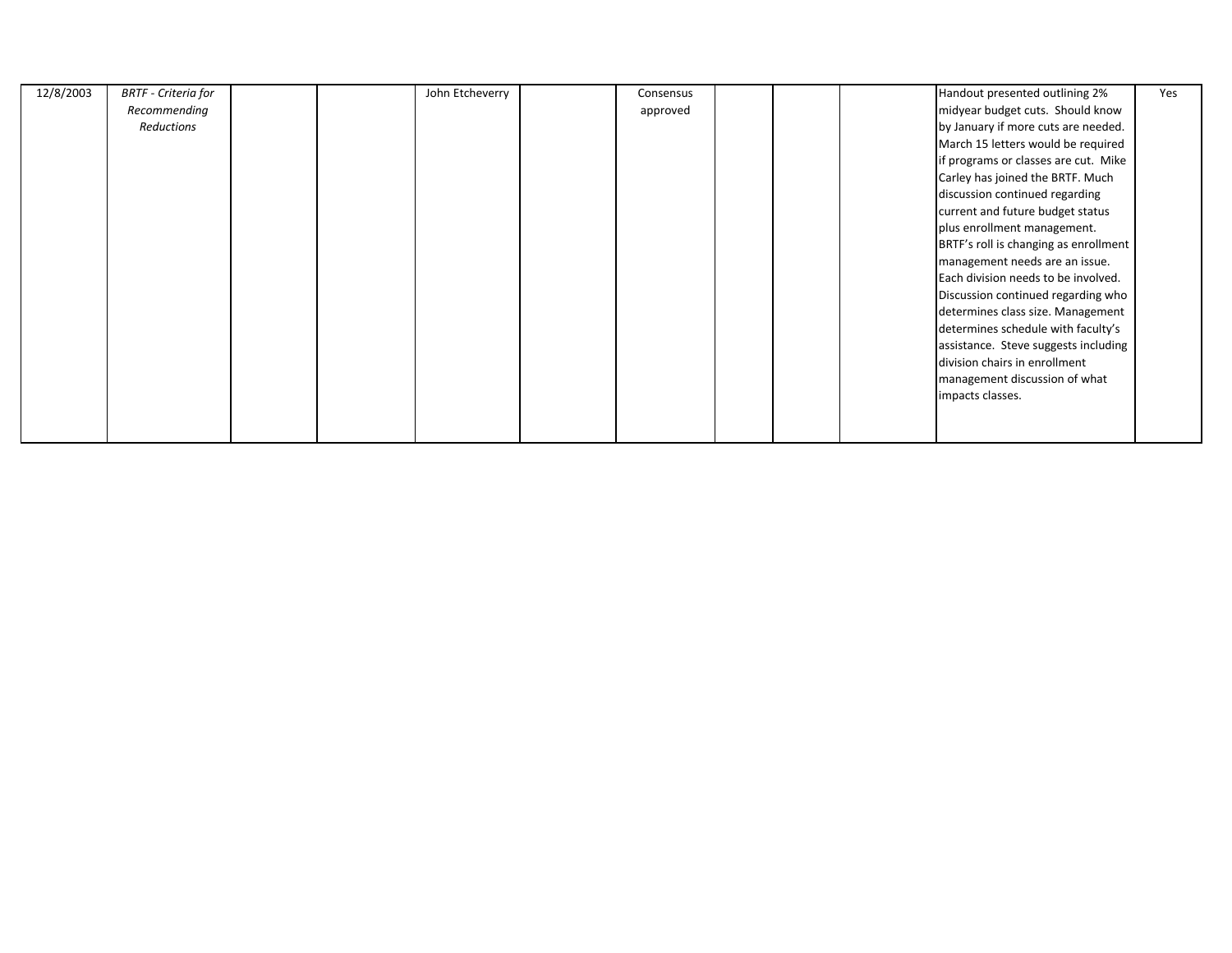| Date of CLC            |                                                                             | CLC 1st       |                                                                                 |                 |          |                                           |      |             |                    |                                                                                                                                                                                                                                                                                                                                                                                                                                                                                                                                                                                                                                                                                                                                                                                                                                                                              |         |
|------------------------|-----------------------------------------------------------------------------|---------------|---------------------------------------------------------------------------------|-----------------|----------|-------------------------------------------|------|-------------|--------------------|------------------------------------------------------------------------------------------------------------------------------------------------------------------------------------------------------------------------------------------------------------------------------------------------------------------------------------------------------------------------------------------------------------------------------------------------------------------------------------------------------------------------------------------------------------------------------------------------------------------------------------------------------------------------------------------------------------------------------------------------------------------------------------------------------------------------------------------------------------------------------|---------|
| <b>Meeting</b>         | Item                                                                        | <b>Review</b> | <b>Motion</b>                                                                   | <b>Motioned</b> | Seconded | Approved                                  | Ayes | <b>Nays</b> | <b>Abstentions</b> | <b>Comments</b>                                                                                                                                                                                                                                                                                                                                                                                                                                                                                                                                                                                                                                                                                                                                                                                                                                                              | Handout |
| 1/26/2004              | <b>BRTF</b><br>Recommendation re:<br>Enrollement<br>Management<br>Committee |               | "To move<br>forward with the<br>subcommittee<br>and implement<br>as discussed." |                 |          | consensus of<br>committee                 |      |             |                    | A handout was distributed by Anne Marie<br>stating that the Budget and Enrollment<br>Management Subcommittee would be to<br>help Porterville College achieve and maintain<br>optimum recruitment, retention, and<br>graduation rates within the context of the<br>college's mission, educational master plan,<br>fiscal limitations, and physical considerations.<br>The BRTF does not want to change the<br>committee membership at this time losing<br>the present knowledge of the budget process<br>until more is known after the March<br>elections and the state of California's budget<br>crisis. The current committee is aware of the<br>increase in budget needs this next year.<br>BRTF board recommends getting through the<br>04/05 budget year before enacting this new<br>subcommittee. Program cuts will be looked<br>at if the bond measure fails in March. |         |
| 1/26/2004<br>2/23/2004 | Sears Survey<br><b>Approval of Classified</b>                               |               | "Agreed to go<br>forward."                                                      |                 |          | consensus of<br>committee<br>consensus of |      |             |                    | Michael Carley has been contacted to<br>distribute five hundred surveys to students.<br>They can be handed out in class or sent home<br>with students. It has 77 questions regarding<br>student population, income, and expenses<br>and we will be provided the statistics. We<br>are one of 15 campuses contacted to do the<br>survey<br>Michelle Hart will fill this position for now.                                                                                                                                                                                                                                                                                                                                                                                                                                                                                     |         |
|                        | Co-Chair                                                                    |               |                                                                                 |                 |          | committee                                 |      |             |                    |                                                                                                                                                                                                                                                                                                                                                                                                                                                                                                                                                                                                                                                                                                                                                                                                                                                                              |         |
| 3/22/2004              | <b>Faculty Hires</b>                                                        |               |                                                                                 |                 |          | consensus of<br>committee                 |      |             |                    | Dr. Andrews stated fulltime faculty FTE<br>obligation is 82; if the three colleges meet<br>their goal we will be 1.8 over what they need<br>to submit. Chancellor agreed PC could fill<br>81 positions at PC. The District is still in<br>compliance and over .8. Director of LMC<br>position will be re-vamped. Previous<br>positions held by Jeff Spalsbury, Tom Howell,<br>Kelly Leslie, one Psych. Tech position and<br>one LVN position will be filled.                                                                                                                                                                                                                                                                                                                                                                                                                 |         |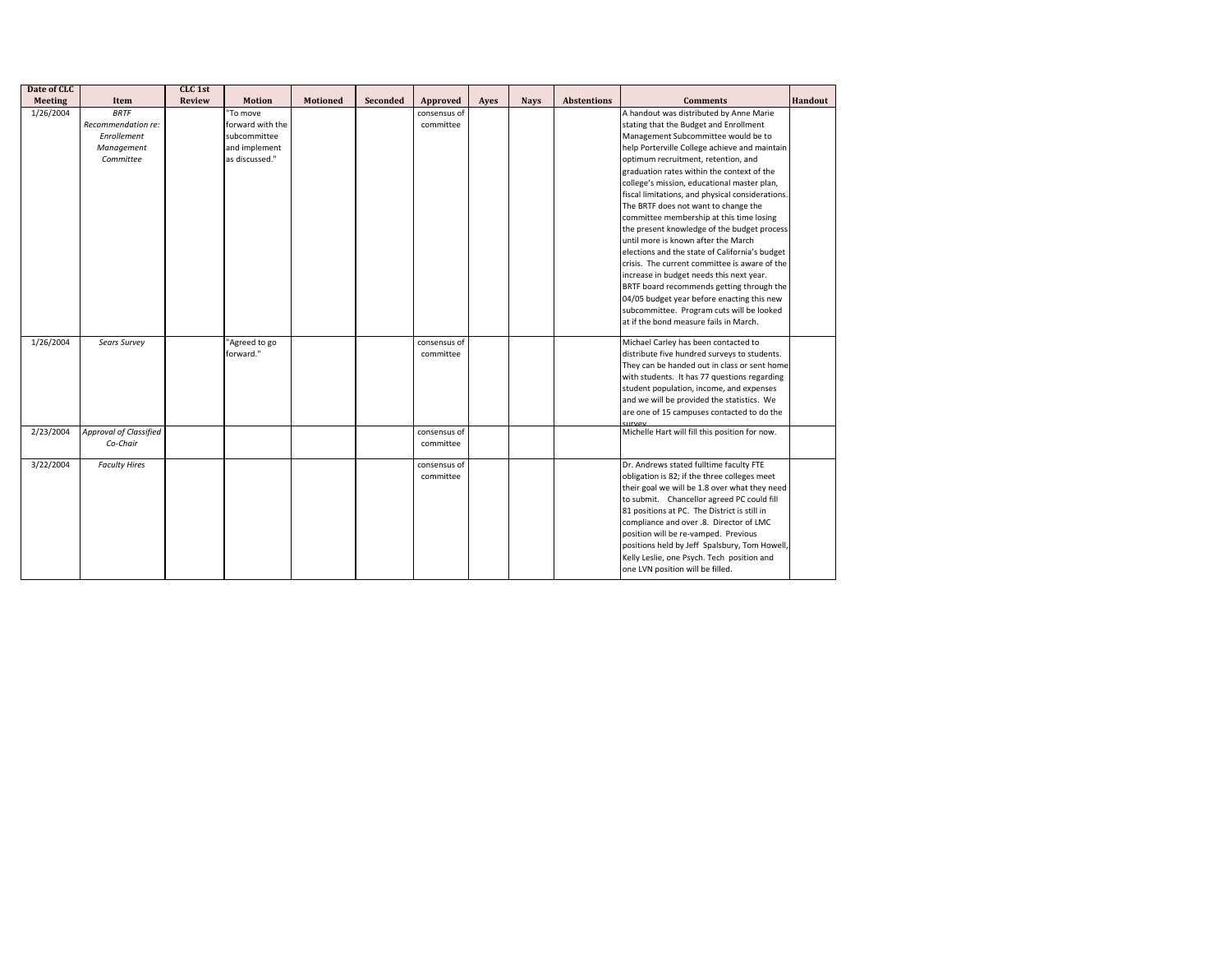| 12/13/2004 | Ranking of               |  |  | consensus of |  | Steve explained the grant was for a total of \$67,819. Much        |  |
|------------|--------------------------|--|--|--------------|--|--------------------------------------------------------------------|--|
|            | Instructional and        |  |  |              |  | discussion ensued with the following proposals made and            |  |
|            |                          |  |  | committee    |  | approved for a total of \$68,720.86: Math & Science Dept.          |  |
|            | <b>Library Materials</b> |  |  |              |  | Proposal-Jeff Gervasi-\$15,460; 1. New Chemistry and               |  |
|            | Proposals                |  |  |              |  | Microbiology classes for Spring 2005 require supporting funds      |  |
|            |                          |  |  |              |  | totaling \$3500.                                                   |  |
|            |                          |  |  |              |  | 2. New Skeleton and Skull models for \$2,000.                      |  |
|            |                          |  |  |              |  | 3. Two Keno-Vision Videoscopes for \$3,200 each.                   |  |
|            |                          |  |  |              |  | 4. Melting Point Apparatus for \$2,200.                            |  |
|            |                          |  |  |              |  | 5. Dishwasher for lab glassware for \$5,800. (Pepsi might donate)  |  |
|            |                          |  |  |              |  | 6. DNA Fingerprinting Equipment for \$1360.                        |  |
|            |                          |  |  |              |  | Physical Education-Bret Davis-\$0; 1. Treadmill added for          |  |
|            |                          |  |  |              |  | \$4,970.86 for Adaptive PE class. DRC will purchase a new          |  |
|            |                          |  |  |              |  | treadmill. Computer Lab-Phyllis Neeley-\$5,300; 1. Two             |  |
|            |                          |  |  |              |  | computers with dual CD burners for \$3,500.                        |  |
|            |                          |  |  |              |  | 2. Four scanners-\$1,600 and 4 copies of software for \$200        |  |
|            |                          |  |  |              |  | 3. Ten pair of headphones and CCTV-Video Magnification Screen      |  |
|            |                          |  |  |              |  | will be provided by DRC funds.                                     |  |
|            |                          |  |  |              |  | Fine Arts-Darryl Nelson-\$14,000; 1. Two media carts for two       |  |
|            |                          |  |  |              |  | classrooms for \$14,000. General Request-Susan Regier-             |  |
|            |                          |  |  |              |  | \$12,000; 1. AC106 and SM101a & b need overhead projectors         |  |
|            |                          |  |  |              |  | with ceiling mounts at a cost of \$12,000. Social Science-Andy     |  |
|            |                          |  |  |              |  | Messchaert-\$12,610.86; 1. Two Fossil Casts for \$403.             |  |
|            |                          |  |  |              |  | 2. Film for Anthropology class will be provided by DRC for a total |  |
|            |                          |  |  |              |  | of \$295.                                                          |  |
|            |                          |  |  |              |  | 3. Two Laptop computers, projectors and A/V carts for \$6103.93    |  |
|            |                          |  |  |              |  | each.                                                              |  |
|            |                          |  |  |              |  | Library-Lorie Barker-\$9,350; 1. Ten computers with CD burners at  |  |
|            |                          |  |  |              |  | \$1620 each. TTIP funds might be able to pay for these.            |  |
|            |                          |  |  |              |  | 2. Five partitioned computer work stations for new computers for   |  |
|            |                          |  |  |              |  | \$2,000.                                                           |  |
|            |                          |  |  |              |  | 3. Distribution box for "Little Theater" in the Library for \$350. |  |
|            |                          |  |  |              |  | 4. Multimedia cart for \$7000                                      |  |
|            |                          |  |  |              |  |                                                                    |  |
|            |                          |  |  |              |  |                                                                    |  |
|            |                          |  |  |              |  |                                                                    |  |
|            |                          |  |  |              |  |                                                                    |  |
|            |                          |  |  |              |  |                                                                    |  |
|            |                          |  |  |              |  |                                                                    |  |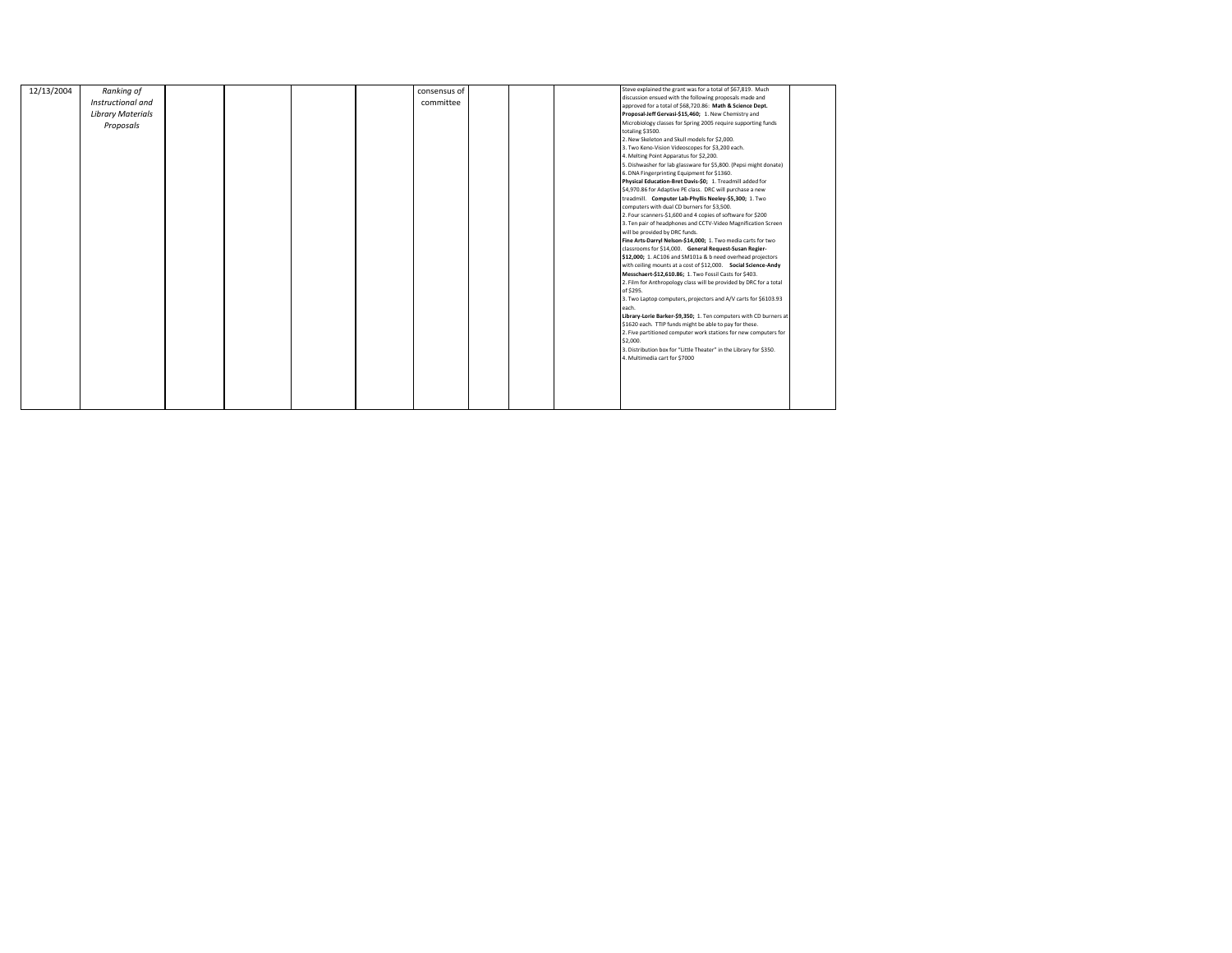| Date of CLC    |                                                 | CLC 1st       |                                                                                                |                 |                 |                           |             |             |                    |                                                                                                                                                                                                                                                                                                                                                                                                                                                                                       |                |
|----------------|-------------------------------------------------|---------------|------------------------------------------------------------------------------------------------|-----------------|-----------------|---------------------------|-------------|-------------|--------------------|---------------------------------------------------------------------------------------------------------------------------------------------------------------------------------------------------------------------------------------------------------------------------------------------------------------------------------------------------------------------------------------------------------------------------------------------------------------------------------------|----------------|
| <b>Meeting</b> | <b>Item</b>                                     | <b>Review</b> | <b>Motion</b>                                                                                  | <b>Motioned</b> | <b>Seconded</b> | Approved                  | <b>Ayes</b> | <b>Nays</b> | <b>Abstentions</b> | <b>Comments</b>                                                                                                                                                                                                                                                                                                                                                                                                                                                                       | <b>Handout</b> |
| 2/14/2005      | <b>Priority Registration</b><br>for RN students |               | 'To accept the new<br>process."                                                                |                 |                 | consensus of<br>committee |             |             |                    | The committee is submitting a<br>registration date appeal process, if<br>the student meets certain creiteria,<br>they could appeal and be given an<br>earlier registration date. The Appeal<br>Committee would meet the week<br>following the deadline to determine<br>if the student would be granted an<br>earlier registration date.<br>Suggestions for notifing students<br>are: sending flyers to hospitals and<br>having it listed on the website and in<br>the class schedule. |                |
| 2/28/2005      | Child Development<br>Center Program<br>Review   |               | Prudy stated since<br>no corrections have<br>been submitted,<br>she is asking for<br>approval. |                 |                 | consensus of<br>committee |             |             |                    |                                                                                                                                                                                                                                                                                                                                                                                                                                                                                       |                |
| 5/9/2005       | <b>Position Request</b>                         |               | "Requested to refill<br>the position as soon<br>as possible."                                  |                 |                 | consensus of<br>committee |             |             |                    | Due to the resignation of Scott<br>Eitelgeorge as men's basketball<br>coach, Carroll Land requested this<br>position be filled.                                                                                                                                                                                                                                                                                                                                                       |                |
| 6/28/2005      | <b>Budget Report</b>                            |               | Approve the<br>proposed budget.                                                                |                 |                 | consensus of<br>committee |             |             |                    | Donna Berry presented the 2005-<br>2006 Proposed Budget. There has<br>been an elimination of 2 grant<br>programs: TRIO and the West Hills<br>Nursing Grant. Discussion was made<br>about: growth/enrollment, staffing,<br>instructional program needs, and<br>reaching out to prospective students<br>within our community.                                                                                                                                                           |                |
| 8/24/2005      | <b>Budget Report</b>                            |               | Approved the<br>revised budget                                                                 |                 |                 | consensus of<br>committee |             |             |                    | The BTRF committee recommended<br>a revised budget. Donna Berry<br>presented the changes to CLC.<br>Donna Berry has to have all changes<br>made to the budget by Friday,<br>August 26, 2005. The revised budget<br>will go to the Coard for approval<br>September 15, 2005.                                                                                                                                                                                                           |                |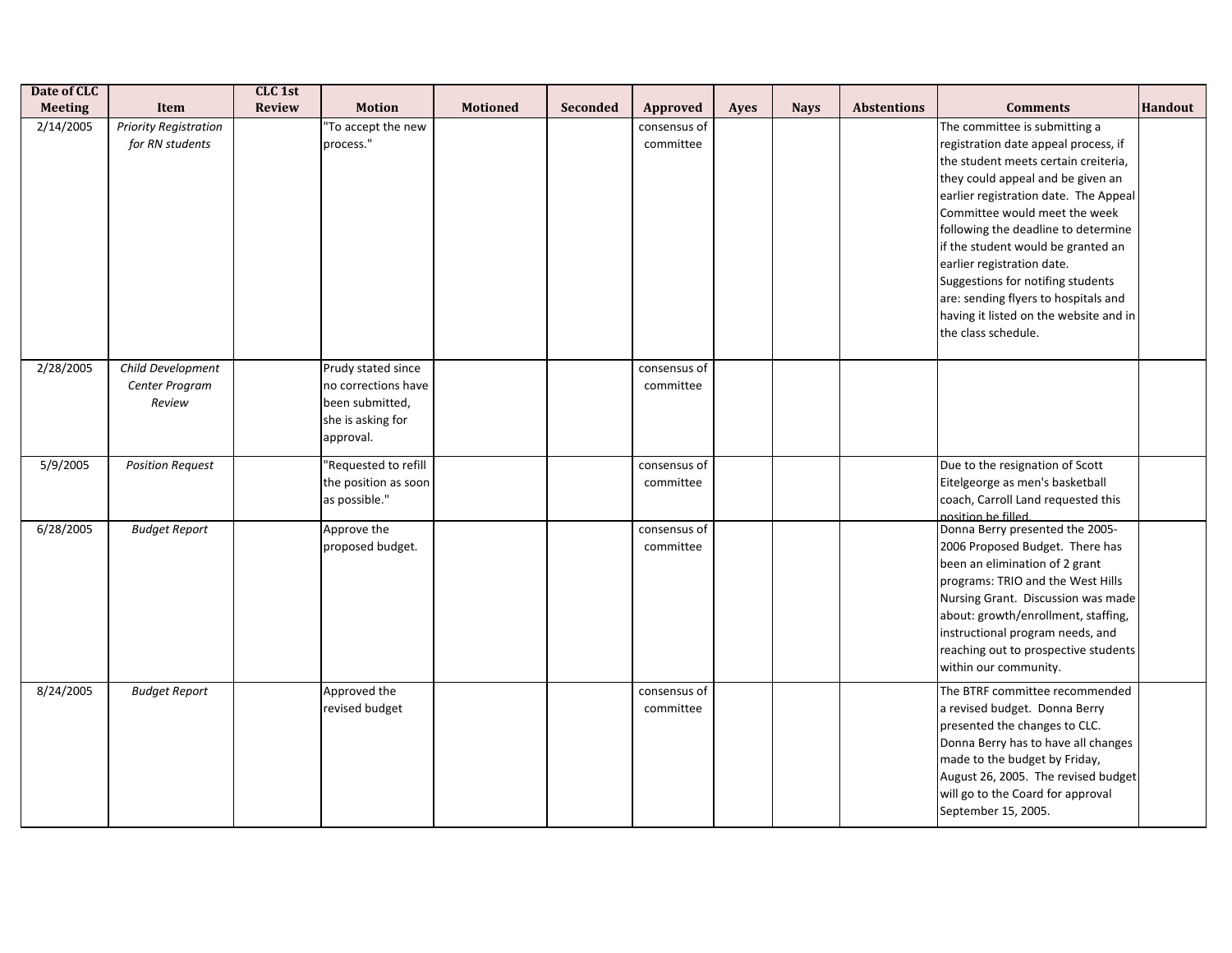| 9/12/2005  | <b>Student Assisstance</b><br>Program  | "To support start a<br><b>Student Assistance</b><br>Program at<br>Porterville College." | consensus of<br>committee | Danny Sciacqua handed out an<br>assessment of needs he prepared<br>from surveys with the student<br>population of Porterville College.<br>There is a great need for a mental<br>health counselor on out college<br>campus. PC has the opportunity to<br>have Barry Sommer, a local<br>therapist, work with the students.       |
|------------|----------------------------------------|-----------------------------------------------------------------------------------------|---------------------------|--------------------------------------------------------------------------------------------------------------------------------------------------------------------------------------------------------------------------------------------------------------------------------------------------------------------------------|
| 9/12/2005  | <b>MDRC Grant Proposal</b>             | "Tentatively<br>supports the MDRC<br>pending review of<br>the grant by CLC."            | consensus of<br>committee | Antonia reported on the MDRC<br>Grant related to student services; it<br>is for a maximum of \$100,000.00 per<br>year for 3 years. The grant would<br>focus on support for out transfer<br>center puchasing things such as:<br>programs, supplies, technology, and<br>advising software. The grant must<br>be done by 9/26/05. |
| 9/12/2005  | <b>FTES Accounting</b>                 | Pass the<br>recommendation                                                              | consensus of<br>committee | Steve Schultz recommended making<br>a change in the Academic<br>Guidebook policy: "instructors will<br>not take a break within the last hour<br>of class time as this affects the FTES<br>accounting."                                                                                                                         |
| 10/24/2005 | <b>EODAC Committee</b><br>Descriptions | "Asked for approval<br>of the change."                                                  | consensus of<br>committee | Susan Regier reported they are<br>removing all references pertaining<br>to Affirmative Action and replacing<br>with Equal Opportunity & Diversity<br>Action Committee (EODAC).                                                                                                                                                 |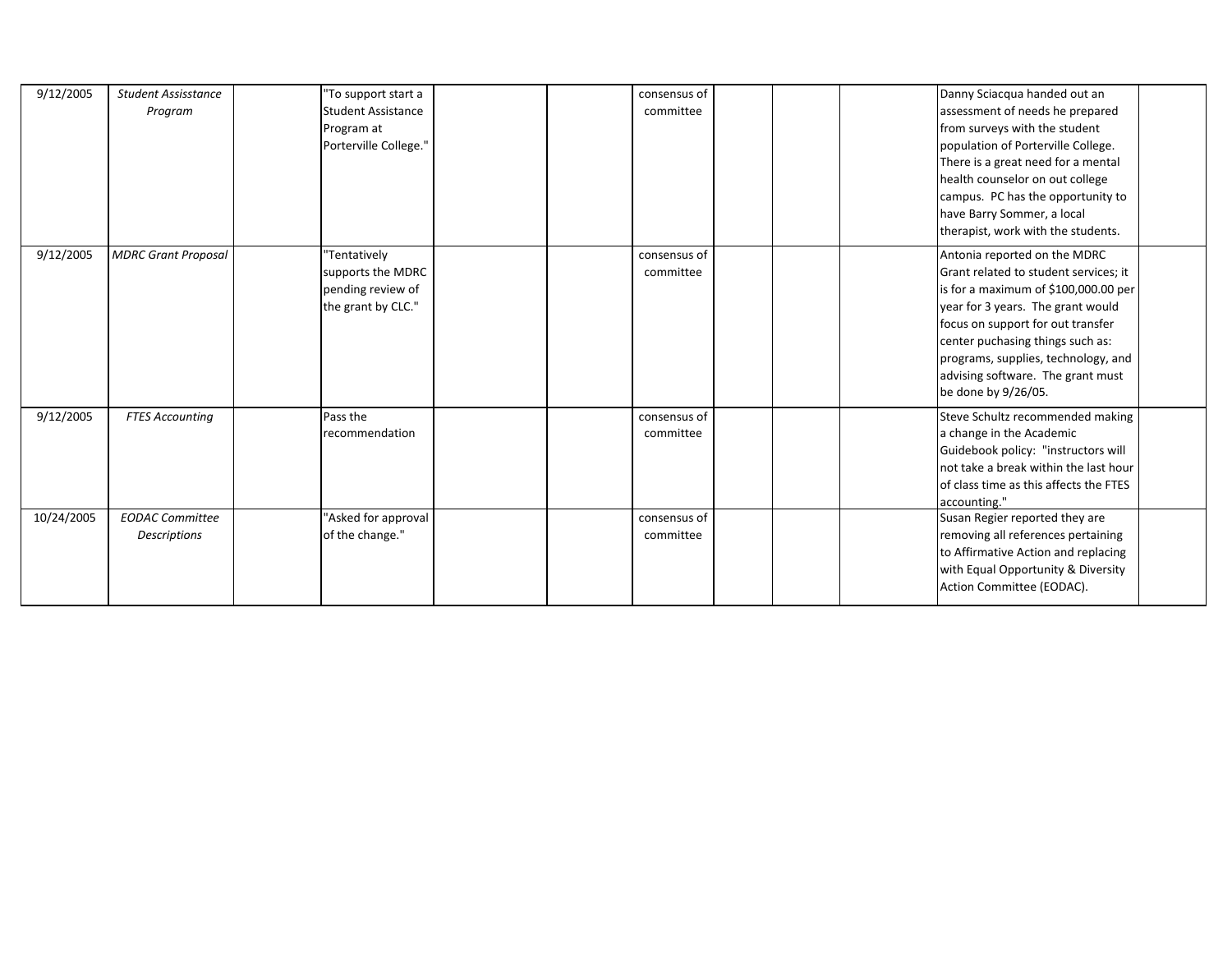| 10/24/2005 | Porterville College      | "To approve the       | Virginia Gurrola | consensus of |  | Steve introduced John Nash as the new grant writer.         |  |
|------------|--------------------------|-----------------------|------------------|--------------|--|-------------------------------------------------------------|--|
|            | <b>Foundation Funded</b> | subcommittee and      |                  | committee    |  | John said he is excited to begin work for the college.      |  |
|            |                          |                       |                  |              |  | Porterville College Foundation has made a                   |  |
|            | <b>Grant Writer</b>      | include an ex-officio |                  |              |  | commitment to fund a grant writer to assist in              |  |
|            |                          | student member."      |                  |              |  | locating resources for grants. John has contacts he         |  |
|            |                          |                       |                  |              |  | has developed in Washington D.C., Sacramento, and           |  |
|            |                          |                       |                  |              |  | locally; it is not just writing the grants it is connecting |  |
|            |                          |                       |                  |              |  | Porterville College with state & federal legislators to     |  |
|            |                          |                       |                  |              |  | insure success. The natural disasters that have             |  |
|            |                          |                       |                  |              |  | occurred lately, such as the hurricanes, will have a        |  |
|            |                          |                       |                  |              |  | direct effect on the federal grant monies available as      |  |
|            |                          |                       |                  |              |  | money is moved to help in the recovery process. We          |  |
|            |                          |                       |                  |              |  | need to work together and be proactive; the time to         |  |
|            |                          |                       |                  |              |  | write grants is now. Federal grants start in February       |  |
|            |                          |                       |                  |              |  | and end in May; there is a 30-60 day award period           |  |
|            |                          |                       |                  |              |  | after grants are submitted. Jeff Keele said they are in     |  |
|            |                          |                       |                  |              |  | the process of developing a grant over-site                 |  |
|            |                          |                       |                  |              |  | committee consisting of 6 members; one (1)                  |  |
|            |                          |                       |                  |              |  | Business Office person, one (1) CSEA member, three          |  |
|            |                          |                       |                  |              |  | (3) faculty members one of whom would be the                |  |
|            |                          |                       |                  |              |  | current faculty representative on the Foundation,           |  |
|            |                          |                       |                  |              |  | and one (1) administrator. The purpose is to set            |  |
|            |                          |                       |                  |              |  | priorities and work together to decide where to             |  |
|            |                          |                       |                  |              |  | focus the biggest effort. The sub committee or              |  |
|            |                          |                       |                  |              |  | working group will report to the CLC. It was asked if       |  |
|            |                          |                       |                  |              |  | there was a student representative on                       |  |
|            |                          |                       |                  |              |  | subcommittee; Jeff Keele stated that had not been in        |  |
|            |                          |                       |                  |              |  | the original plan. There was discussion about adding        |  |
|            |                          |                       |                  |              |  | a student to the committee. John has already been           |  |
|            |                          |                       |                  |              |  | exploring options for Porterville College and would         |  |
|            |                          |                       |                  |              |  | like to know specifically what the college needs are        |  |
|            |                          |                       |                  |              |  | and where he should focus his searches.                     |  |
|            |                          |                       |                  |              |  |                                                             |  |
|            |                          |                       |                  |              |  |                                                             |  |
|            |                          |                       |                  |              |  |                                                             |  |
|            |                          |                       |                  |              |  |                                                             |  |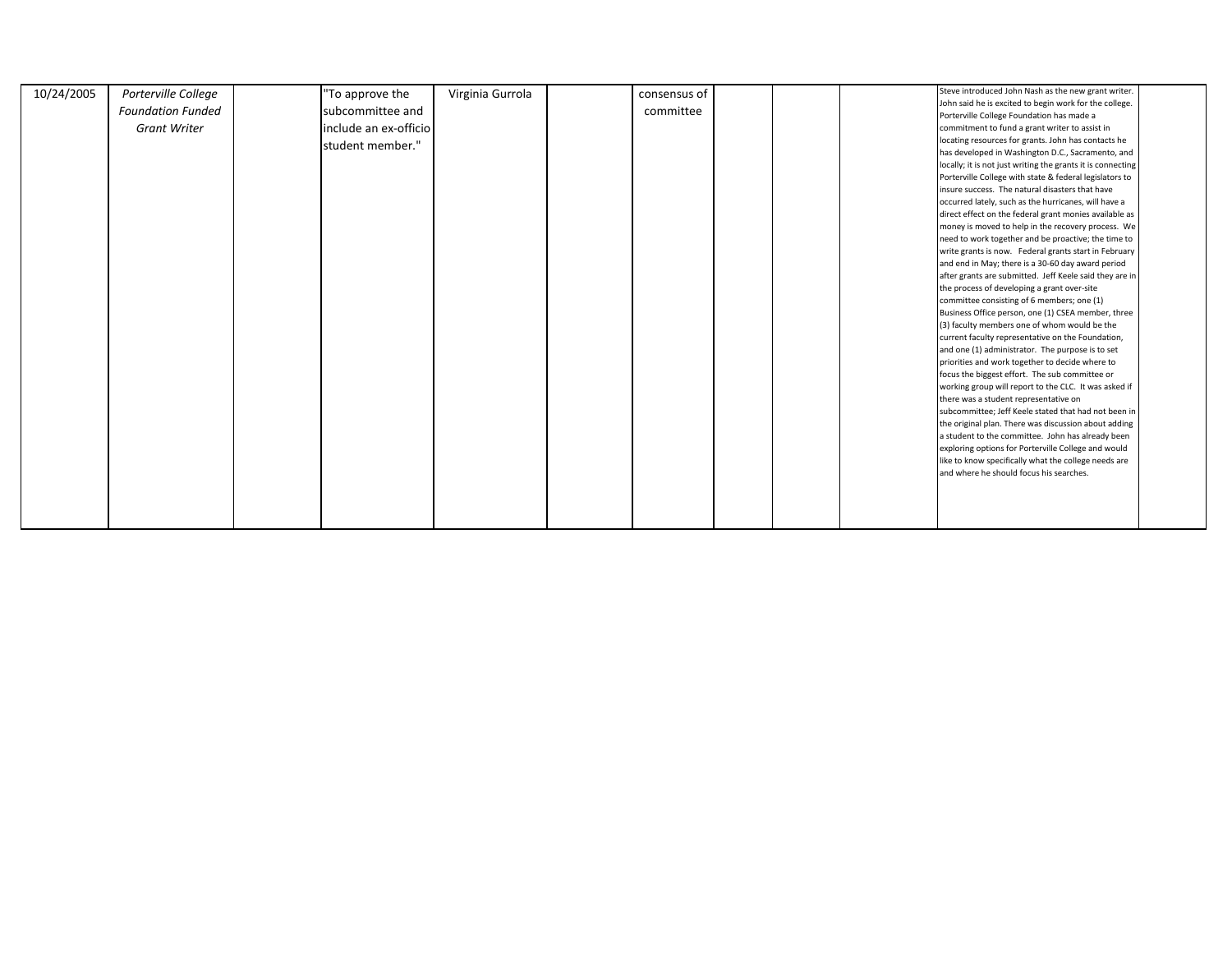\*Minutes for 2006 are unavailable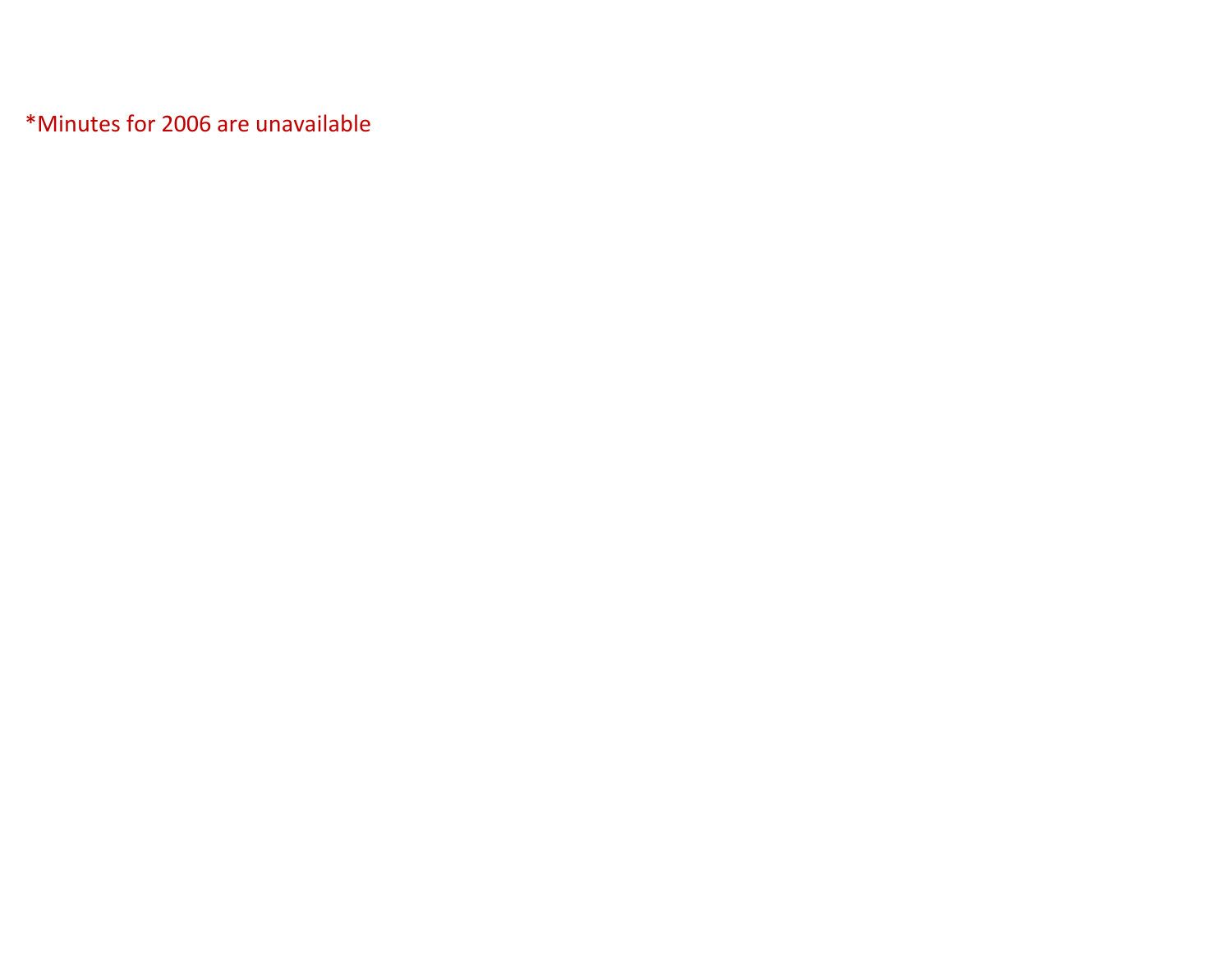| Date of CLC    |                                            | CLC 1st       |                                                                                                                                                                                                                                                                                              |                      |                       |                           |      |             |                    |                 |         |
|----------------|--------------------------------------------|---------------|----------------------------------------------------------------------------------------------------------------------------------------------------------------------------------------------------------------------------------------------------------------------------------------------|----------------------|-----------------------|---------------------------|------|-------------|--------------------|-----------------|---------|
| <b>Meeting</b> | Item                                       | <b>Review</b> | <b>Motion</b>                                                                                                                                                                                                                                                                                | <b>Motioned</b>      | Seconded              | Approved                  | Ayes | <b>Nays</b> | <b>Abstentions</b> | <b>Comments</b> | Handout |
| 4/20/2007      | Procedural Structure<br>of $\mathcal{CLC}$ |               | Membership: "To<br>approve<br>membership as<br>discussed with (*)<br>asterisks added<br>with any<br>representative can<br>name a designee."                                                                                                                                                  | Jeff Keele           | Ron Glahn             | consensus of<br>committee |      |             |                    |                 |         |
| 4/20/2007      | <b>Procedural Structure</b><br>of CLC      |               | Functions: "To<br>accept these<br>recommendations<br>to functions as<br>modified in this<br>document with the<br>addition of number<br>3 including phrasse<br>"and forwarded to<br>the president", also<br>on number 5 with<br>the addition of the<br>phrase "forward to<br>the president"." | Ron Glahn            | Virginia Gurrola      | consensus of<br>committee |      |             |                    |                 |         |
| 4/20/2007      | Procedural Structure<br>of CLC             |               | Specific Task: "to<br>accept as the<br>Presidents<br>proposal."                                                                                                                                                                                                                              | Jeff Keele           | <b>Michael Carley</b> | consensus of<br>committee |      |             |                    |                 |         |
| 4/20/2007      | <b>Procedural Structure</b><br>of CLC      |               | Meetings: "To<br>accept with<br>amendment "in the<br>spirit of<br>participatory<br>governance a<br>management,<br>faculty, classified<br>co-chair be<br>selected from the<br>representatives on<br>the CLC at the last<br>meeting of the<br>$Conning Form \frac{H}{H}$                       | <b>Steve Schultz</b> | Miles Vega            | consensus of<br>committee |      |             |                    |                 |         |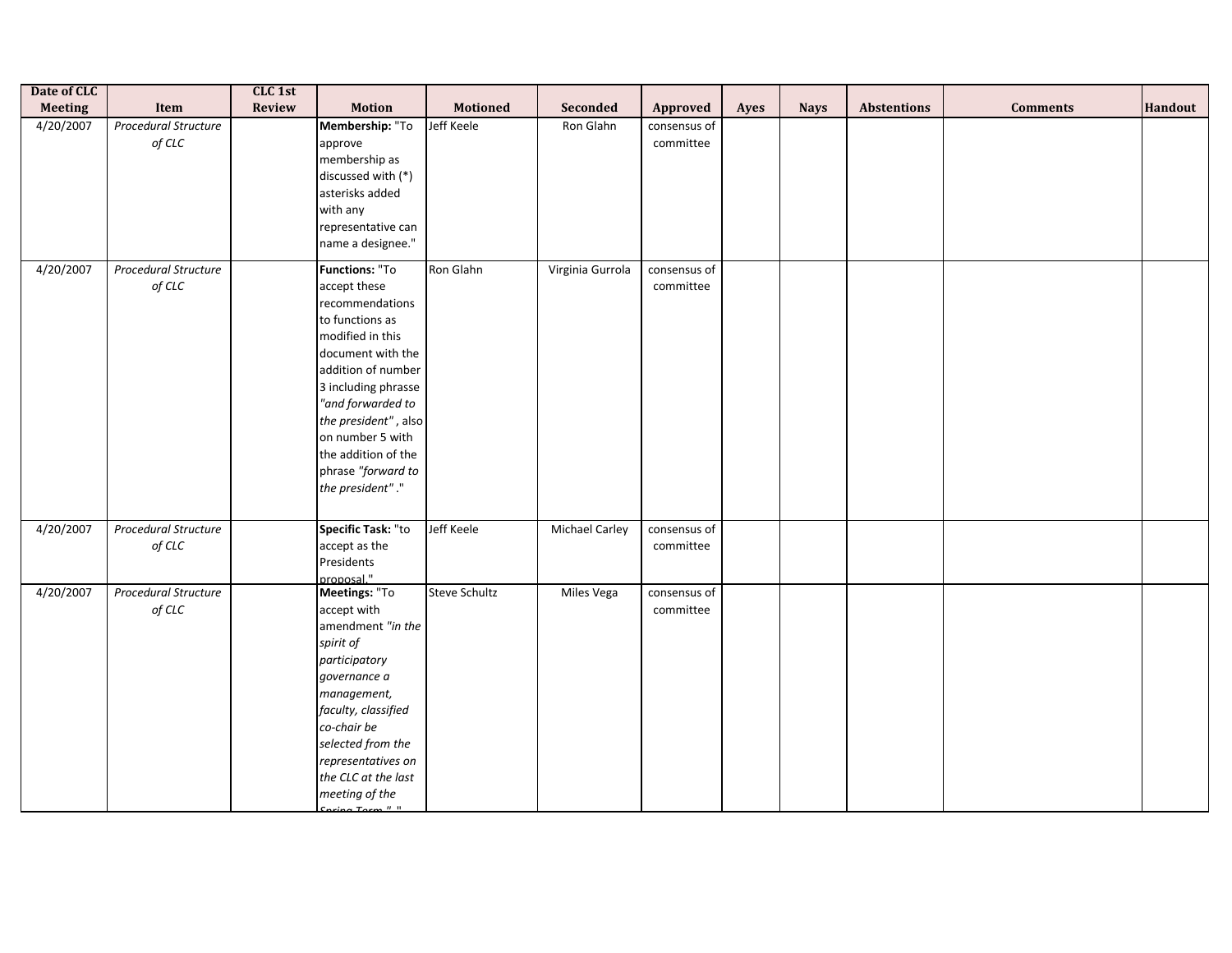| 4/20/2007 | Procedural Structure              | Quorum: "To                       | Virginia Gurrola | Carol Wilkins        | consensus of |  | A quorum would be the majority of      |  |
|-----------|-----------------------------------|-----------------------------------|------------------|----------------------|--------------|--|----------------------------------------|--|
|           | of CLC                            | approve the                       |                  |                      | committee    |  | those members present, and at a        |  |
|           |                                   | ammendments."                     |                  |                      |              |  | special meeting a quorum will be       |  |
|           |                                   |                                   |                  |                      |              |  | fifty percent plus one."               |  |
| 4/20/2007 | <b>Position Rankings</b>          | "That rankings of                 | Donna Berry      | Jeff Keele           | consensus of |  | Mrs. Berry said through discussion at  |  |
|           |                                   | each constituency                 |                  |                      | committee    |  | BEMAP they are recommending            |  |
|           |                                   | group that the                    |                  |                      |              |  | rankings come to CLC through each      |  |
|           |                                   | Administration                    |                  |                      |              |  | constituency.                          |  |
|           |                                   | would come                        |                  |                      |              |  |                                        |  |
|           |                                   | through Admin.                    |                  |                      |              |  |                                        |  |
|           |                                   | Council, faculty                  |                  |                      |              |  |                                        |  |
|           |                                   | would come                        |                  |                      |              |  |                                        |  |
|           |                                   | through Academic                  |                  |                      |              |  |                                        |  |
|           |                                   | Senate and                        |                  |                      |              |  |                                        |  |
|           |                                   | Classified would                  |                  |                      |              |  |                                        |  |
|           |                                   | come through CSEA                 |                  |                      |              |  |                                        |  |
|           |                                   | ranking their own                 |                  |                      |              |  |                                        |  |
|           |                                   | separate needs                    |                  |                      |              |  |                                        |  |
|           |                                   | using appropriate                 |                  |                      |              |  |                                        |  |
|           |                                   | criteria, then bring              |                  |                      |              |  |                                        |  |
|           |                                   | the                               |                  |                      |              |  |                                        |  |
|           |                                   | recommendations                   |                  |                      |              |  |                                        |  |
|           |                                   | to CLC for                        |                  |                      |              |  |                                        |  |
|           |                                   | approval."                        |                  |                      |              |  |                                        |  |
| 4/20/2007 | One Time Funds                    | "For approval of                  | Donna Berry      | Steve Schultz        | consensus of |  | Mrs. Berry reported one time fund      |  |
|           | Requests                          | the four new                      |                  |                      | committee    |  | requests that were approved are        |  |
|           |                                   | purchase requests.'               |                  |                      |              |  | ordered and on the way. More           |  |
|           |                                   |                                   |                  |                      |              |  | funds were received and requests       |  |
|           |                                   |                                   |                  |                      |              |  | sent; four new items were added        |  |
|           |                                   |                                   |                  |                      |              |  | and approval. Mrs. Berry presented     |  |
|           |                                   |                                   |                  |                      |              |  | the new items to CLC for approval.     |  |
| 4/20/2007 | <b>Strategic Plan Goals &amp;</b> | "To accept the five Steve Schultz |                  | <b>Carol Wilkins</b> | consensus of |  | Mr. Schultz presented a brief draft of |  |
|           | <b>Initiatives</b>                | initiatives to be our             |                  |                      | committee    |  | the recommendations and for            |  |
|           |                                   | short term                        |                  |                      |              |  | approval of the the                    |  |
|           |                                   | priorities to be                  |                  |                      |              |  | recommendations Strategic plans        |  |
|           |                                   | completed by 2008,                |                  |                      |              |  | and college goals and short term       |  |
|           |                                   | and the long term                 |                  |                      |              |  | strategic initiatives.                 |  |
|           |                                   | goals to be                       |                  |                      |              |  |                                        |  |
|           |                                   | completed by                      |                  |                      |              |  |                                        |  |
|           |                                   | 0.12H                             |                  |                      |              |  |                                        |  |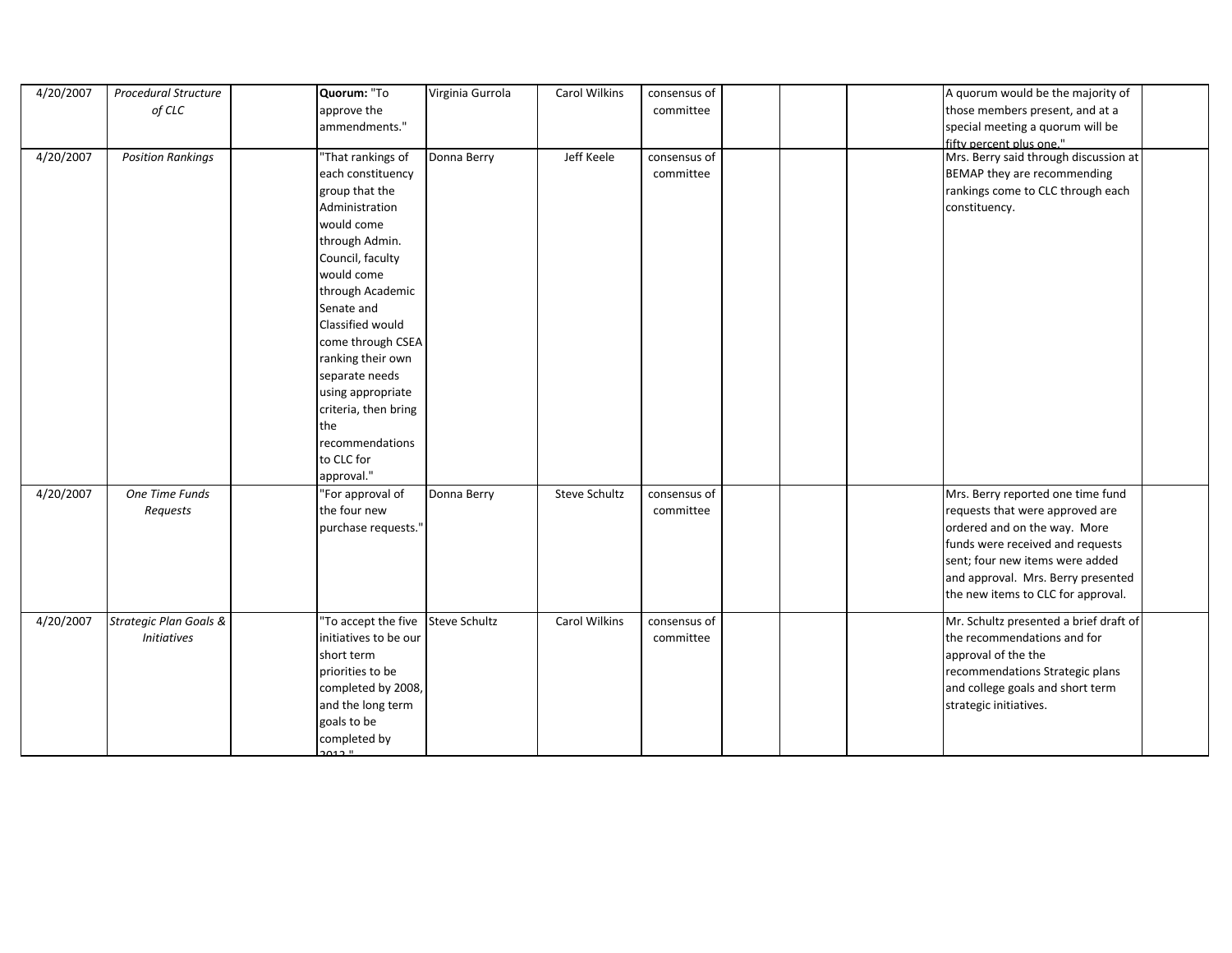| 4/20/2007 | <b>New Positions</b>                                              | "to accept<br>recommendation<br>from BEMAP<br>committee for<br>hiring new<br>classified positions<br>as presented based<br>on allocation<br>received." | Donna Berry          | <b>Tiffany Duke</b>   | Yes                       | 10 | 5 | 1 | Mrs. Berry reported there has been<br>discussion in Budget Development<br>and in BEMAP regarding the budget<br>allocation. Based on the new<br>allocation BEMAP and Budget<br>Development committees are<br>recommending approval of adding a<br>new custodian, groundskeeper,<br>administratvie secretary for new<br>Vice President, a nineteen hour<br>person at information center, and a<br>new nineteen hour person at the<br>counseling desk. There was<br>discussion among members about<br>ranking. |  |
|-----------|-------------------------------------------------------------------|--------------------------------------------------------------------------------------------------------------------------------------------------------|----------------------|-----------------------|---------------------------|----|---|---|-------------------------------------------------------------------------------------------------------------------------------------------------------------------------------------------------------------------------------------------------------------------------------------------------------------------------------------------------------------------------------------------------------------------------------------------------------------------------------------------------------------|--|
| 5/4/2007  | Grant Oversight<br>Committee Prioritized<br>List                  | To accept list with Jeff Gervasi<br>additions as<br>presented."                                                                                        |                      | Ron Glahn             | consensus of<br>committee |    |   |   | Mr. Carley presented the Grant<br>Oversight Subcommittee's priority<br>list to CLC. Mr. Carley asked for<br>input, additions, and comments on<br>the list. Mr. Schultz asked about<br>adding Safety & Security to the list<br>as a high priority. It was suggested<br>to add Staff Development with a<br>rating low.                                                                                                                                                                                        |  |
| 5/4/2007  | <b>Mission Statement</b>                                          | 'Asked for approval Ron Glahn<br>by CLC of the<br><b>Mission Statement</b><br>as presented."                                                           |                      | Muriel Josten         | consensus of<br>committee |    |   |   | Mr. Schultz presented the draft of<br>the Mission Statement revision that<br>includes Mission, Values and<br>Philosophy statements.                                                                                                                                                                                                                                                                                                                                                                         |  |
| 5/4/2007  | Program Review:<br><b>Learning Center</b>                         | 'To approve by<br>consensus."                                                                                                                          | <b>Steve Schultz</b> |                       | consensus of<br>committee |    |   |   | Program Review was presented by<br>Catherine Hodges.                                                                                                                                                                                                                                                                                                                                                                                                                                                        |  |
| 5/18/2007 | Revised Program<br>Review, Library Media<br>Center                | 'To approve the<br>revised Program<br>Review for the<br>Library Media<br>Center."                                                                      | Donna Berry          | <b>Michael Carley</b> | consensus of<br>committee |    |   |   | Mike Carley reported the program<br>review was distributed to CLC via<br>email and it is posted on the web.                                                                                                                                                                                                                                                                                                                                                                                                 |  |
| 5/18/2007 | Admendment:<br>Program Review,<br><b>Admissions &amp; Records</b> | 'To accept the<br>Program Review for<br>Admission &<br>Records."                                                                                       | Donna Berry          | <b>Michael Carley</b> | consensus of<br>committee |    |   |   | Mre.Gurrola presented a brief<br>overview of the changes to the<br>program review regarding a change<br>in a budget request.                                                                                                                                                                                                                                                                                                                                                                                |  |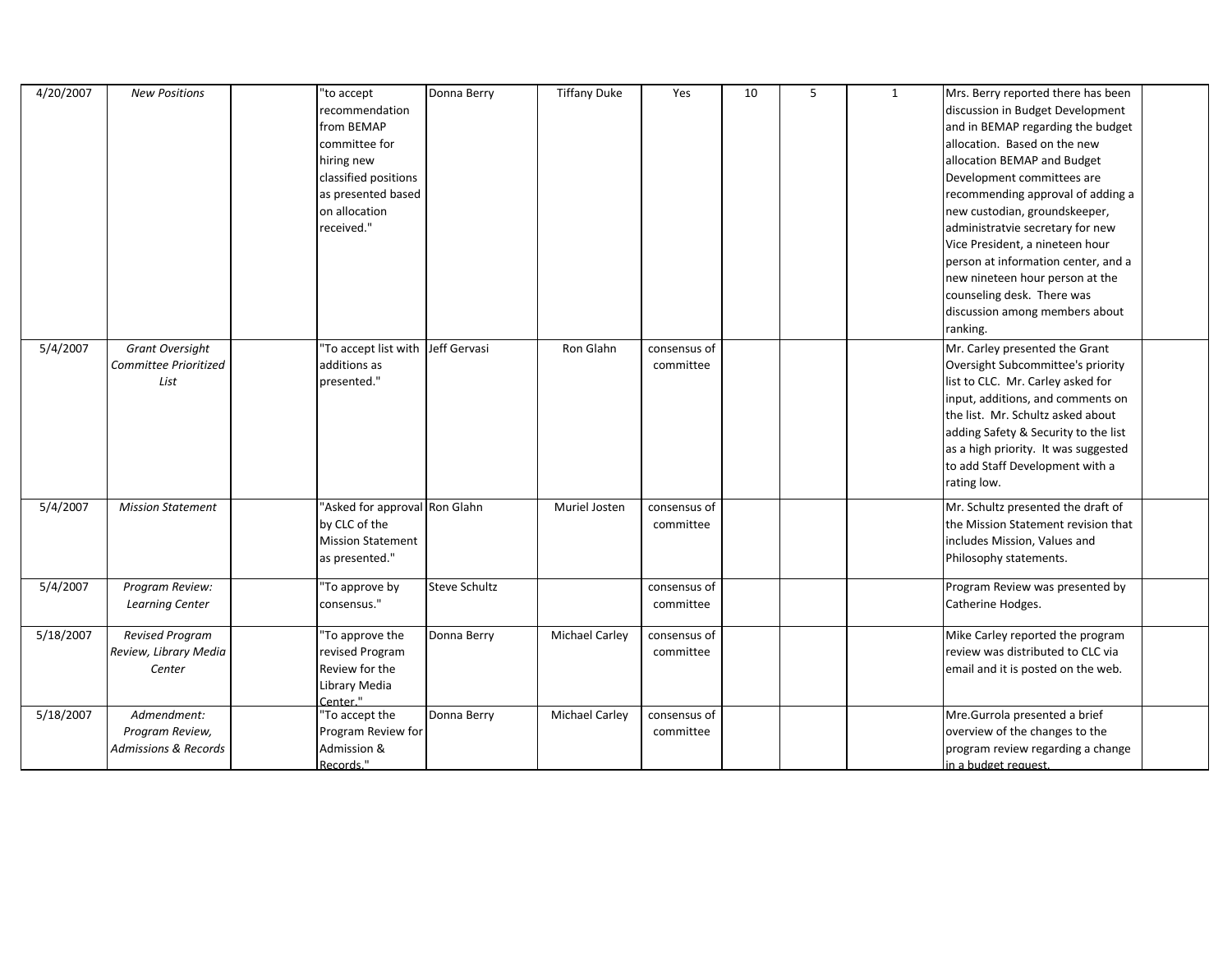| 5/18/2007  | <b>CLC</b> Summer<br><b>Meetings</b>                           | "To change CLC<br>meeting dates<br>during summer<br>2007 to the first<br>and third<br>Thursday's of the<br>summer from 1- | Donna Berry  | Susan Regier          | consensus of<br>committee                     |    |              | Meetings will be canceled if there<br>are no agenda items.                                                                                                                                                                                                                                                                                                                                                              |  |
|------------|----------------------------------------------------------------|---------------------------------------------------------------------------------------------------------------------------|--------------|-----------------------|-----------------------------------------------|----|--------------|-------------------------------------------------------------------------------------------------------------------------------------------------------------------------------------------------------------------------------------------------------------------------------------------------------------------------------------------------------------------------------------------------------------------------|--|
| 6/7/2007   | <b>Strategic Plan Update</b>                                   | To approve the<br><b>Updated Strategic</b><br>Plan with additions<br>presented."                                          | Donna Berry  | <b>Michael Carley</b> | Yes                                           | 10 | $\mathbf{1}$ | Mrs. Berry brought the Strategic<br>Plan forward with details previously<br>approved added the Strategic Plan<br>for review and approval.                                                                                                                                                                                                                                                                               |  |
| 6/7/2007   | 2007-2008 Tentative<br><b>Budget</b>                           | "To accept the<br>2007-2008<br>Tentative Budget as<br>presented."                                                         | Jeff Gervasi | <b>Carol Wilkins</b>  | consensus of<br>committee                     |    |              | Mrs. Berry detailed income,<br>expenses, categorical budget<br>changes and other revenue.                                                                                                                                                                                                                                                                                                                               |  |
| 9/7/2007   | <b>Proctor Testing Fees</b>                                    |                                                                                                                           |              |                       | consensus of<br>committee                     |    |              | Mr. Schultz reported he was<br>informed by Charlene Styer that<br>Porterville College provided testing<br>by proctor for approximately 150<br>students last year. Mr. Schultz<br>reported we are the only campus in<br>the District who does not have a fee<br>for proctoring tests. After discussion<br>it was agreed by consensus to charge<br>non Porterville College students a<br>fee of \$15.00 for this service. |  |
| 10/22/2007 | Adopted Budget                                                 |                                                                                                                           |              |                       | Adopted<br>Budget<br>approved by<br>consensus |    |              | Mrs. Berry presented the Adopted<br>Budget for review, questions and<br>approval.                                                                                                                                                                                                                                                                                                                                       |  |
| 11/19/2007 | <b>BEMAP</b><br>Recommendation for<br><b>Position Rankings</b> | "Recommended<br>Faculty position<br>requests come<br>directly to CLC from<br>the Academic<br>Senate."                     | Donna Berry  | <b>Craig Britton</b>  | consensus of<br>committee                     |    |              | Faculty rankings go directly to CLC<br>and by-pass BEMAP.                                                                                                                                                                                                                                                                                                                                                               |  |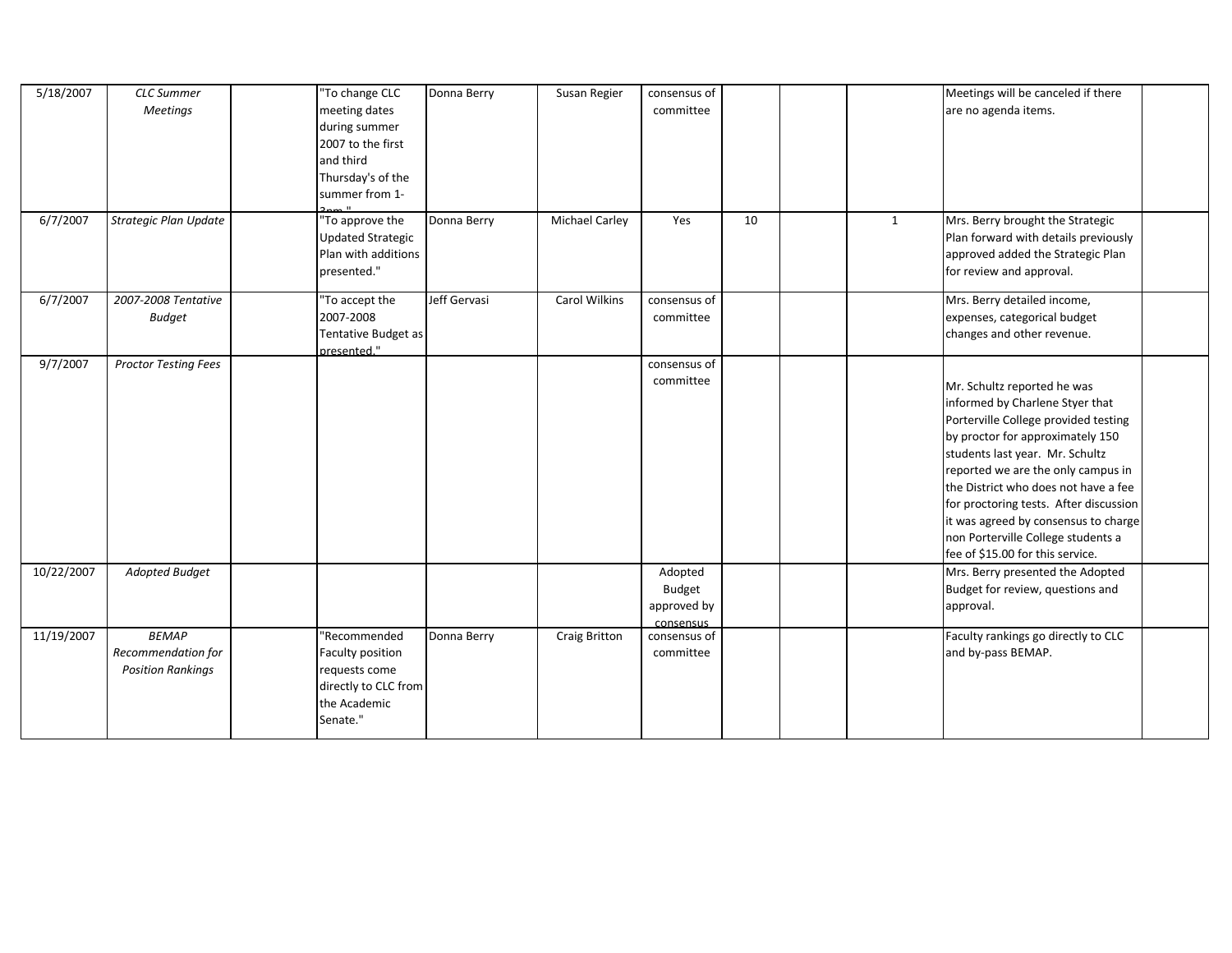| 11/19/2007 | Academic Senate<br><b>Faculty Rankings</b> | "Moved that the<br>CLC is<br>recommending that<br>we forward the<br>ranking<br>recommendations<br>fo the Academic<br>Senate to the<br>president to include<br>the discussion of<br>CLC regarding the<br>reankings." | <b>Carol Wilkins</b> | <b>Bill Henry</b> | Yes                       | 11 | $\overline{2}$ |              | Mr. Britton informed CLC that eight<br>(8) presentations were made at<br>Academic Senate and six (6) went<br>forward as follows: 1) Chemistry; 2)<br>Business; 3) Math; 4) English; 5)<br>Library services; 6) Child<br>Development. Speech and Human<br>Services were not ranked. |  |
|------------|--------------------------------------------|---------------------------------------------------------------------------------------------------------------------------------------------------------------------------------------------------------------------|----------------------|-------------------|---------------------------|----|----------------|--------------|------------------------------------------------------------------------------------------------------------------------------------------------------------------------------------------------------------------------------------------------------------------------------------|--|
| 11/19/2007 | Academic Senate<br><b>Faculty Rankings</b> | "Moved that future Chris Craigh<br>rankings will<br>continuw to be<br>brought to the CLC<br>for review and<br>discussion prior to<br>forwarding to the<br>president.                                                |                      | Susan Regier      | Yes                       | 12 | $\mathbf{1}$   |              |                                                                                                                                                                                                                                                                                    |  |
| 11/19/2007 | <b>BEMAP Committee</b>                     | To dissolve BEMAP Donna Berry<br>and the current<br><b>BEMAP</b><br>subcommittees will<br>report directly to<br>CLC. New<br>committees are<br>Strategic Planning,<br>Enrollment<br>Management and<br>Budget.        |                      | Dale Norton       | consensus of<br>committee |    |                |              |                                                                                                                                                                                                                                                                                    |  |
| 11/19/2007 | Grant Oversight<br>Subcommittee Forms      | 'To approve the<br>grant forms<br>submitted by Mrs.<br>Berry"                                                                                                                                                       | Virginia Gurrola     | <b>Bill Henry</b> | Yes                       | 14 |                | $\mathbf{1}$ | Donna Berry presented the<br>information about the grant<br>proposal form. This form is to be<br>completed and presented to the<br>grant oversight committee to assist<br>with assessment of grant proposals.<br>Mrs. Berry also presented a Grant<br>Approval Routing Sheet.      |  |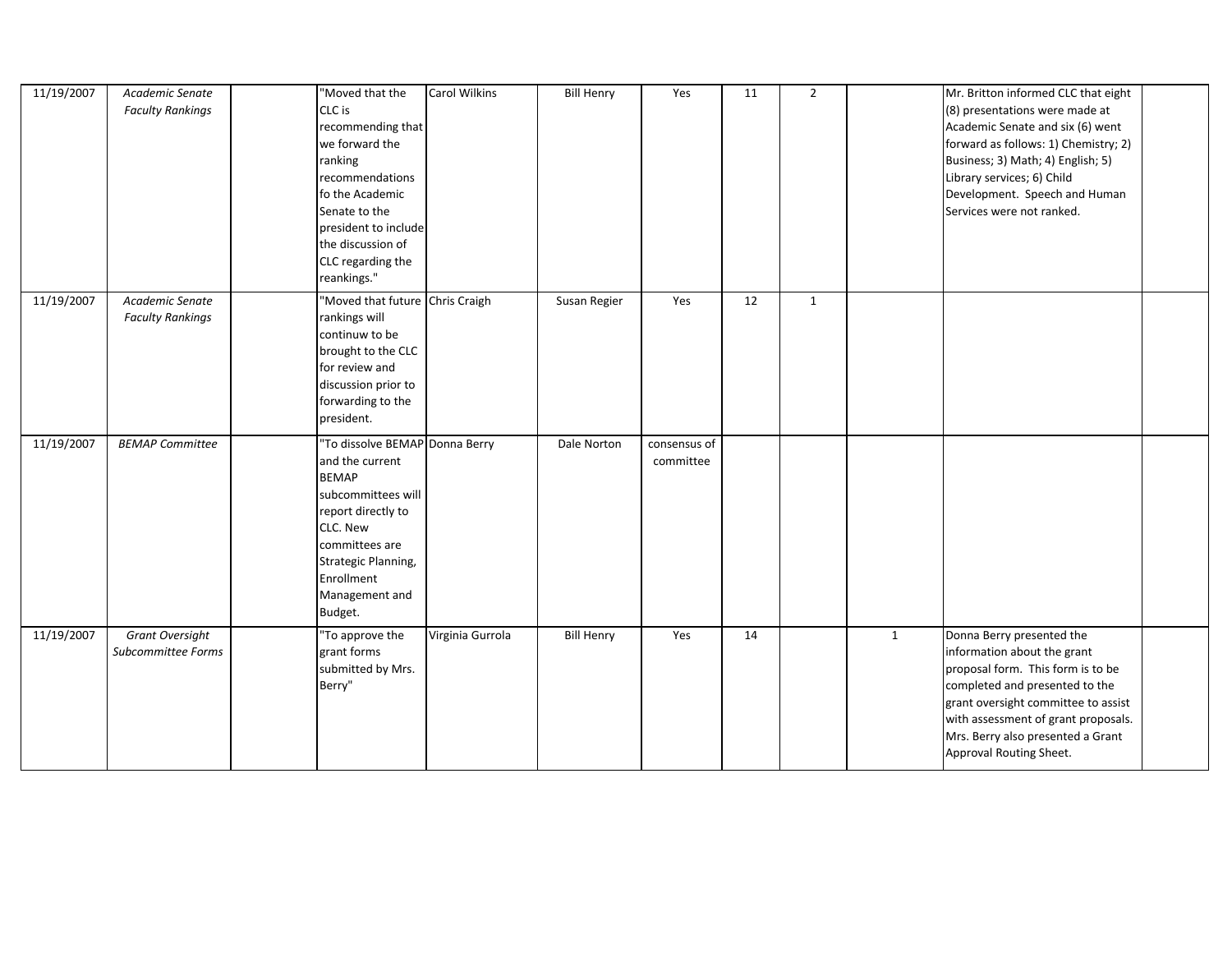| 12/10/2007 | One Time Funding | "To approve         | Donna Berry | Gary Wallace | consensus of |  |  |  |
|------------|------------------|---------------------|-------------|--------------|--------------|--|--|--|
|            |                  | Porterville College |             |              | committee    |  |  |  |
|            |                  | using               |             |              |              |  |  |  |
|            |                  | approximately       |             |              |              |  |  |  |
|            |                  | \$29,688.00 of one  |             |              |              |  |  |  |
|            |                  | time funds to       |             |              |              |  |  |  |
|            |                  | purchase a          |             |              |              |  |  |  |
|            |                  | Marquee for the     |             |              |              |  |  |  |
|            |                  | corner of Plano and |             |              |              |  |  |  |
|            |                  | Highway 190."       |             |              |              |  |  |  |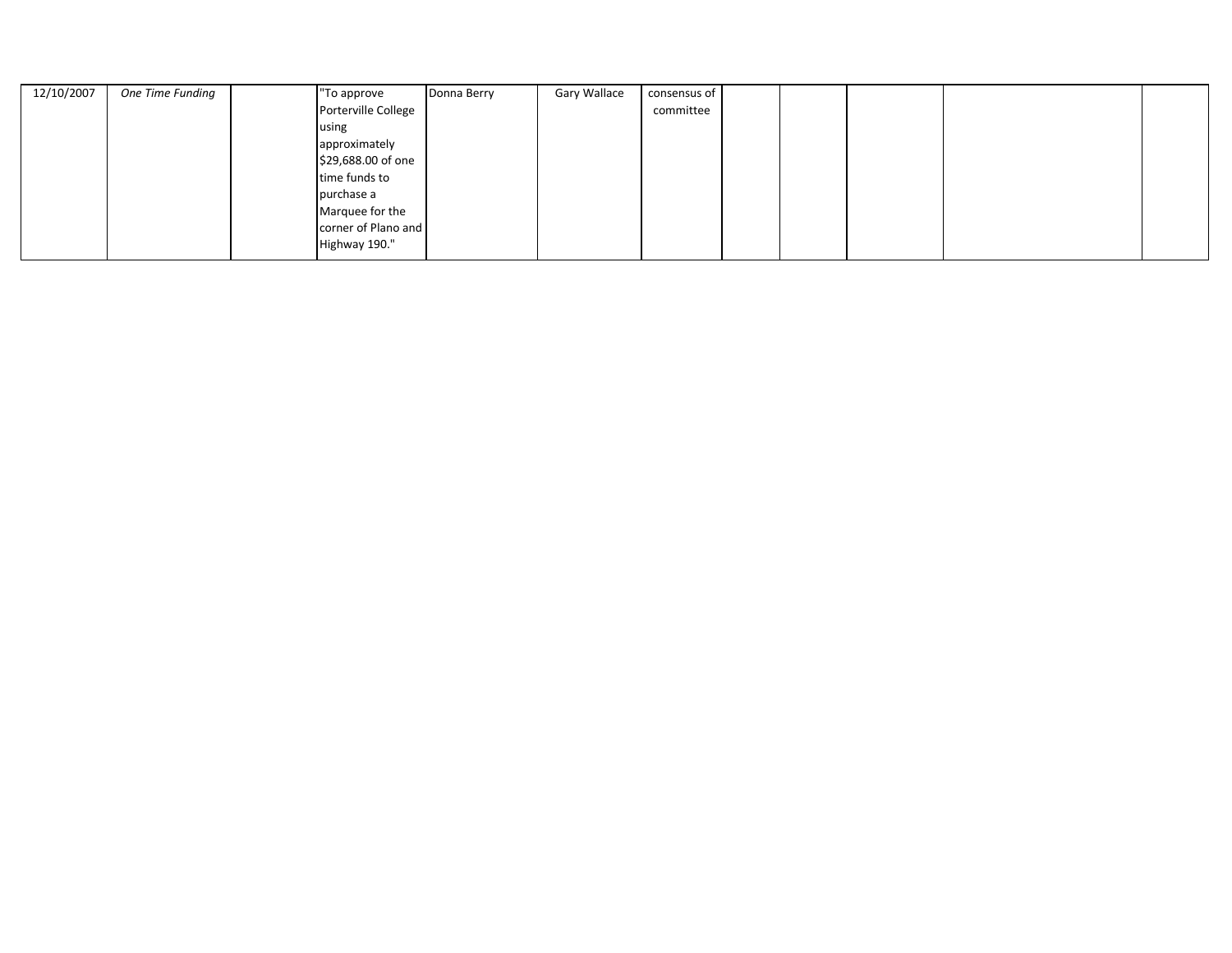| Date of CLC<br><b>Meeting</b> | Item                                                              | CLC 1st<br><b>Review</b> | <b>Motion</b>                                                                                                                                                        | <b>Motioned</b>       | Seconded      | Approved                  | Ayes | <b>Nays</b>  | <b>Abstentions</b> | <b>Comments</b>                                                                                                                                                                                                                            | <b>Handout</b> |
|-------------------------------|-------------------------------------------------------------------|--------------------------|----------------------------------------------------------------------------------------------------------------------------------------------------------------------|-----------------------|---------------|---------------------------|------|--------------|--------------------|--------------------------------------------------------------------------------------------------------------------------------------------------------------------------------------------------------------------------------------------|----------------|
| 3/10/2008                     | <b>Grant Oversight Sub-</b><br>committee/Grant<br>Progress Report |                          | "To approve the<br>new AVN/RN<br>program."                                                                                                                           | <b>Michael Carley</b> | Jeff Gervasi  | consensus of<br>committee |      |              |                    | Valerie Lombardi reported on the<br>AVN/RN Program Grant. Discussion<br>was held on the financial costs and<br>benefits of the program. The grant<br>involves a two (2) year planning<br>period and projected start date for<br>Fall 2010. |                |
| 3/24/2008                     | Participatory<br>Governance<br>Statement                          | 3/10/2008                | "to accept the<br>Participatory<br>Governance<br>Statement with<br>some minor<br>grammatical<br>orroctions <sup>11</sup>                                             | <b>Steve Schultz</b>  | Chris Craig   | consensus of<br>committee |      |              |                    |                                                                                                                                                                                                                                            |                |
| 6/9/2008                      | 2008-2009 Tentative<br><b>Budget</b>                              |                          | "To accept the<br>2008-2009<br>tentative budget<br>as presented and<br>forward to the<br>Board of<br>Trustees."                                                      | <b>Carol Wilkins</b>  | Chris Craig   | consensus of<br>committee |      |              |                    |                                                                                                                                                                                                                                            |                |
| 10/6/2008                     | Community College<br>Survey of Student<br>Engagement              |                          | "To show support Jim Carson<br>tentatively based<br>on what the final<br>output looks like<br>to our<br>Administrators as<br>they go to<br>Chancellor's<br>Cabinet." |                       | Karen Bishpo  | Yes                       | 22   | $\mathbf{1}$ |                    |                                                                                                                                                                                                                                            |                |
| 11/3/2008                     | 2008-2009 Adopted<br><b>Budget</b>                                | 6/9/2008                 | "To accept the<br>2008-2009<br>adopted budget<br>as presented."                                                                                                      | Donna Berry           | Carol Wilkins | Yes                       | 26   |              |                    |                                                                                                                                                                                                                                            |                |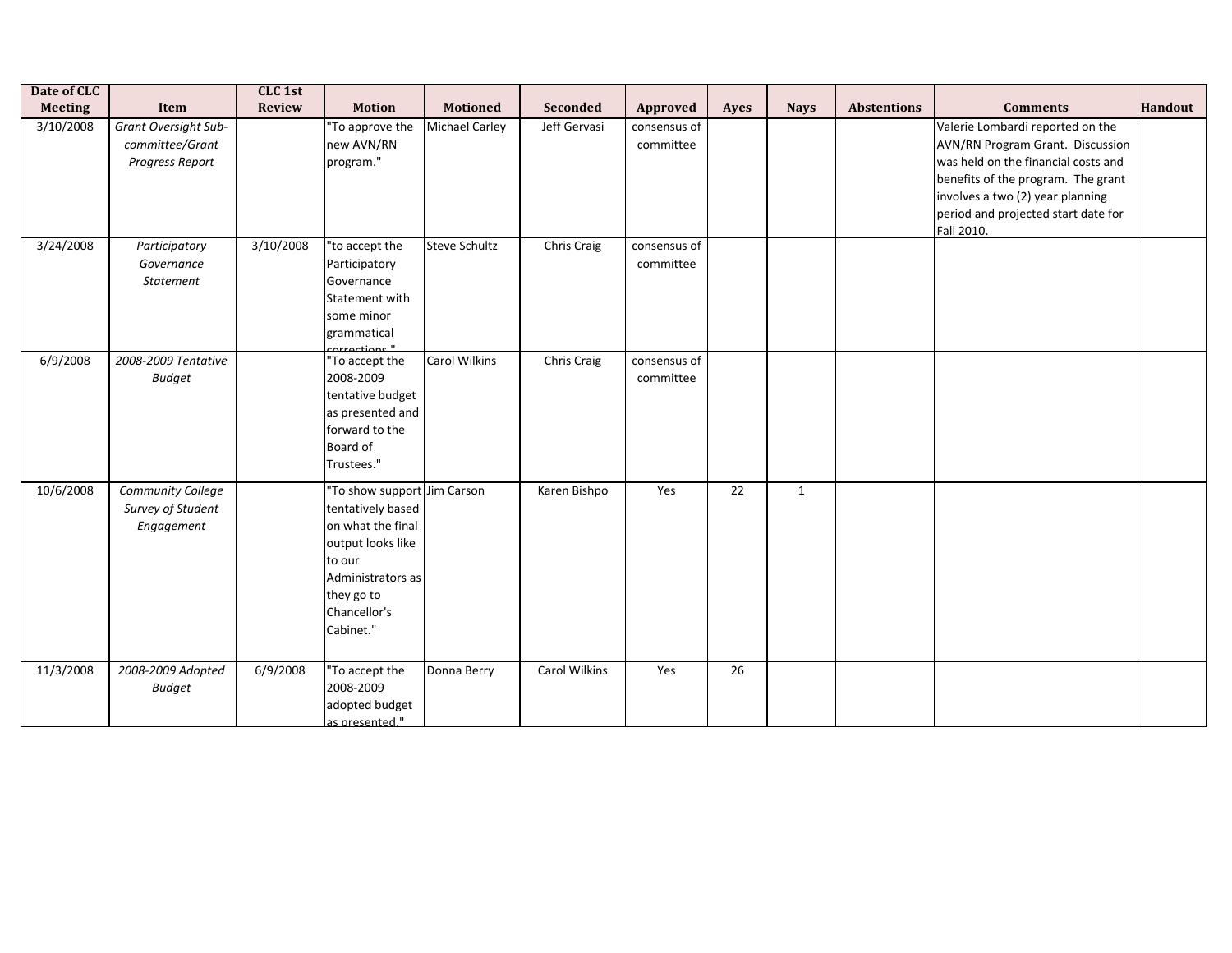| 11/17/2008 | Changes to the CLC<br>Agenda                                                                                                      | 11/3/2008 | "To change the<br>format of CLC<br>agendas by<br>removing the Old<br>and New<br><b>Business sections</b><br>and to add<br>Information,<br>Discussion, and<br>Action items. If a<br>report is required<br>it be given ahead<br>of time in a brief<br>synopsis format<br>and attached to<br>the agenda for<br>everyone to<br>read." | <b>Chris Craig</b>    | Rickelle Syrdahl | Yes | 22              |  |  |
|------------|-----------------------------------------------------------------------------------------------------------------------------------|-----------|-----------------------------------------------------------------------------------------------------------------------------------------------------------------------------------------------------------------------------------------------------------------------------------------------------------------------------------|-----------------------|------------------|-----|-----------------|--|--|
| 11/17/2008 | <b>Timelines and</b><br>Establishment of a<br>working group sub-<br>committee for<br><b>Accreditaion Planning</b><br>Agenda Items | 11/3/2008 | "To establish a<br>task force to<br>work on the<br>Accreditation<br>Planning Agenda<br>Report and<br>accept the<br>committee<br>timelines<br>established and<br>presented at the<br>CLC meeting on<br>November 3,                                                                                                                 | <b>Michael Carley</b> | Virginia Gurrola | Yes | 22              |  |  |
| 11/17/2008 | Adoption of the<br>Enrollment<br>Management<br>Committee Charge                                                                   | 11/3/2008 | "To accept the<br>Enrollment<br>Mangement<br>Charge as<br>presented at the<br>CLC meeting on<br>November 3,<br>ാറ്റാ "                                                                                                                                                                                                            | Dale Norton           | Virginia Gurrola | Yes | $\overline{22}$ |  |  |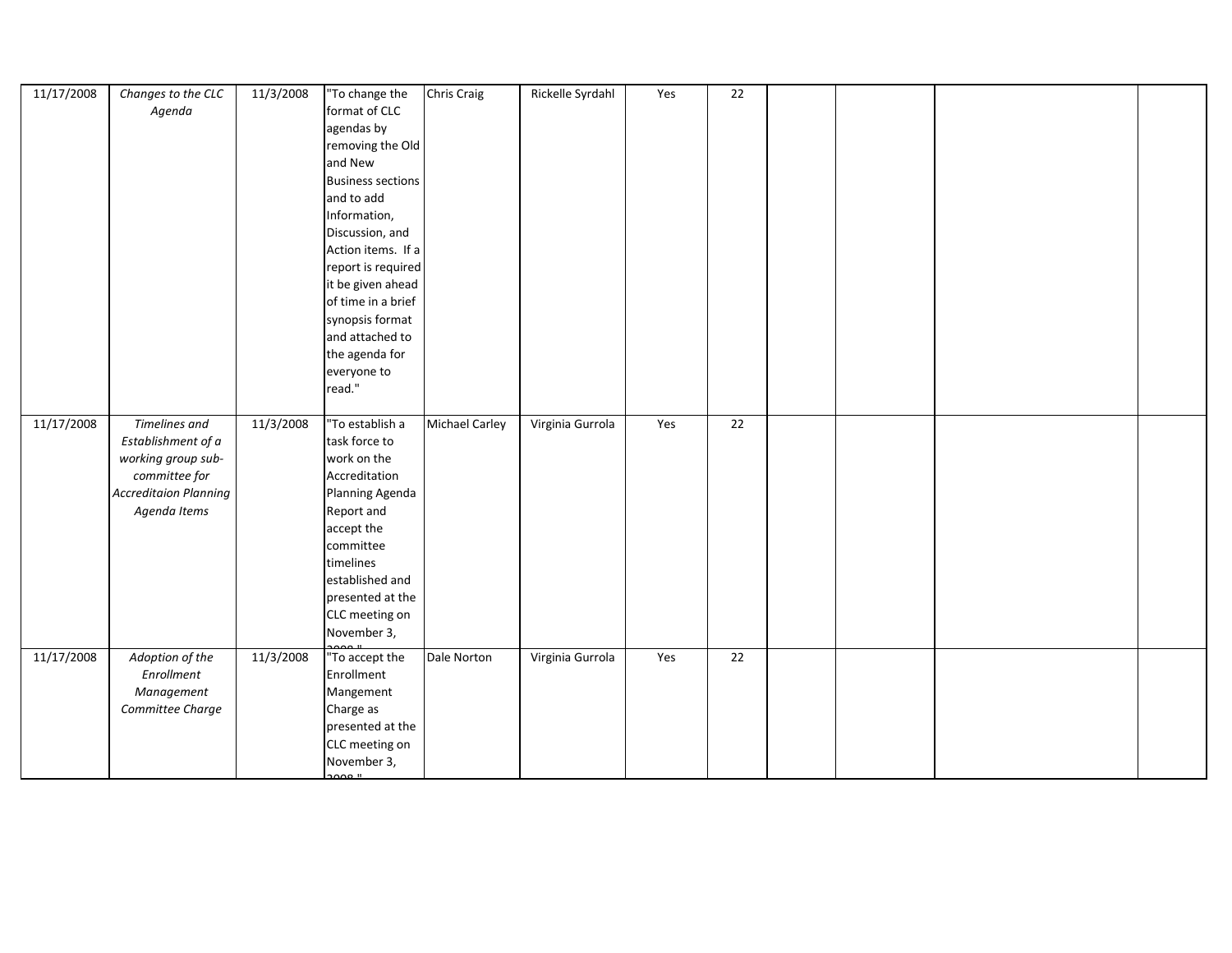| 12/1/2008 | Program Review            | "To accept the   | <b>Michael Carley</b> | Carol Wilkins | Yes | 22 |  |  |
|-----------|---------------------------|------------------|-----------------------|---------------|-----|----|--|--|
|           | Process                   | revised          |                       |               |     |    |  |  |
|           |                           | templates and    |                       |               |     |    |  |  |
|           |                           | schedule to the  |                       |               |     |    |  |  |
|           |                           | Program Review   |                       |               |     |    |  |  |
|           |                           | Process."        |                       |               |     |    |  |  |
| 12/1/2008 | <b>Strategic Planning</b> | "To accept the   | <b>Steve Schultz</b>  | Susan Regier  | Yes | 22 |  |  |
|           | flow Chart, Calendar      | Strategic        |                       |               |     |    |  |  |
|           | and Charge                | Planning         |                       |               |     |    |  |  |
|           |                           | Calendar, Flow   |                       |               |     |    |  |  |
|           |                           | Chart and Charge |                       |               |     |    |  |  |
|           |                           | of the Strategic |                       |               |     |    |  |  |
|           |                           | Planning         |                       |               |     |    |  |  |
|           |                           | Committee."      |                       |               |     |    |  |  |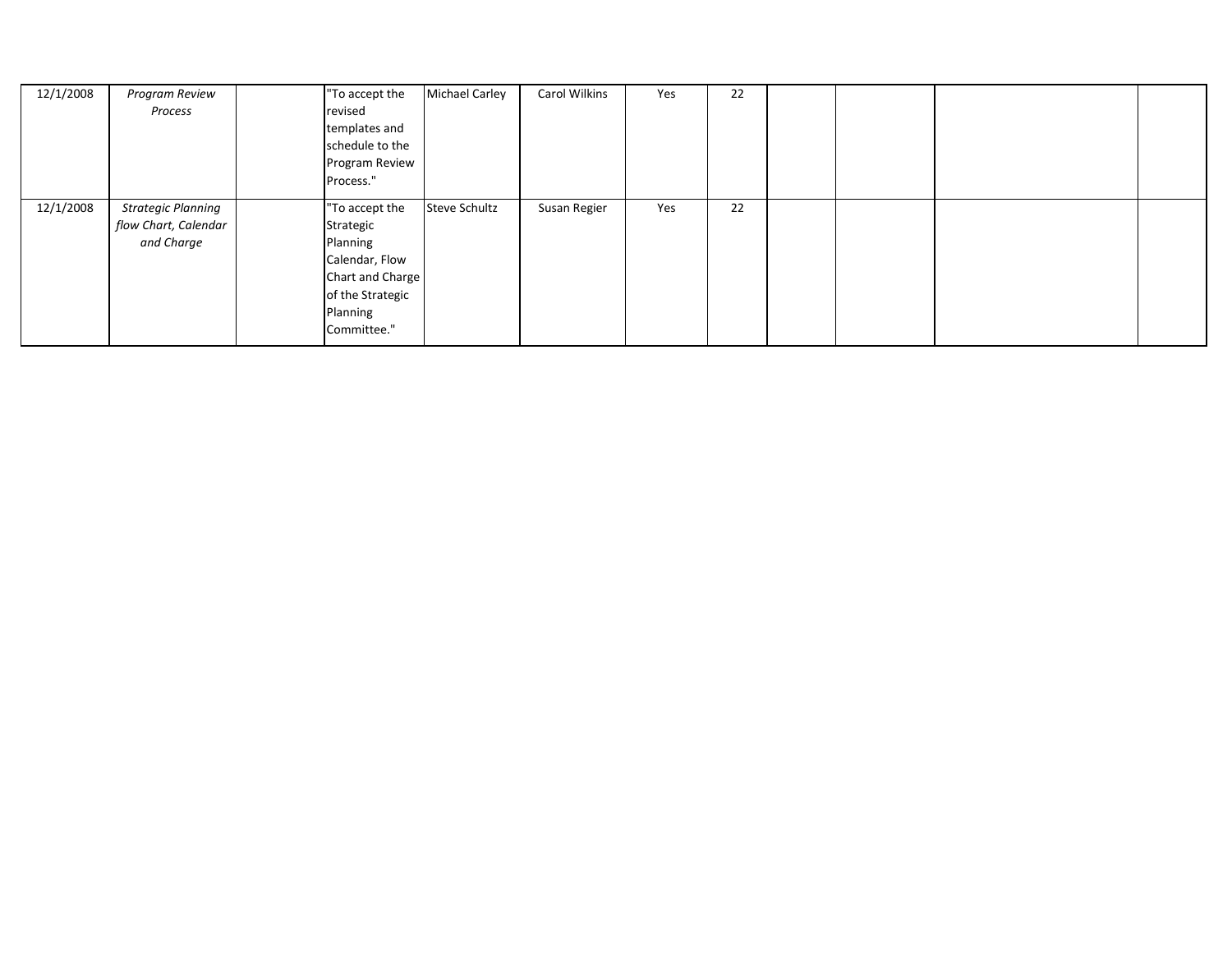| Date of CLC<br><b>Meeting</b> | Item                                                        | CLC 1st<br>Review | <b>Motion</b>                                                                                                                                                                                            | <b>Motioned</b>       | Seconded          | Approved | <b>Ayes</b>     | <b>Nays</b>  | <b>Abstentions</b> | <b>Comments</b>                                                                                                                                                                                                                                 | <b>Handout</b> |
|-------------------------------|-------------------------------------------------------------|-------------------|----------------------------------------------------------------------------------------------------------------------------------------------------------------------------------------------------------|-----------------------|-------------------|----------|-----------------|--------------|--------------------|-------------------------------------------------------------------------------------------------------------------------------------------------------------------------------------------------------------------------------------------------|----------------|
| 7/6/2009                      | Mission, Vision and<br>Philisophy statement                 |                   | "To accept the<br>Mission, Vision<br>and Philosophy<br>Statement as<br>presented to<br>CLC <sup>II</sup>                                                                                                 | <b>Michael Carley</b> | <b>Bill Henry</b> | Yes      | 12              |              |                    |                                                                                                                                                                                                                                                 | Yes            |
| 7/6/2009                      | Porterville College<br>Tentative 2009-2010<br><b>Budget</b> |                   | "Mrs. Berry<br>presented a<br>motion that the<br><b>Budget</b><br>Committee<br>recommends<br>approval of the<br>the 2009-2010<br><b>Tentative Budget</b><br>for Porterville<br>College as<br>presented." | Donna Berry           | <b>Bill Henry</b> | Yes      | 10              |              |                    | Mrs. Berry presented the proposed<br>tentative 2009-2010 budget and<br>committee recommendations.                                                                                                                                               | Yes            |
| 9/3/2009                      | 2009-2010 Adopted<br><b>Budget</b>                          | 7/6/2012          | "To approve the Donna Berry<br>2009-2010<br>adopted budget<br>as presented."                                                                                                                             |                       | Chris Craig       | Yes      | 20              | $\mathbf{1}$ |                    | Mrs. Berry presented the changes<br>made to the budget presented at the<br>CLC meeting July 6, 2009. Changes<br>are due to additional information<br>from the State regarding funding<br>and at the ditection of the KCCD<br>Board of Trustees. | Yes            |
| 9/3/2009                      | <b>Accreditation Mid-</b><br>term Report                    |                   | "To accept the<br>Accreditation<br>Mid-Term Report<br>with the<br>expectationa and<br>understanding<br>there will be<br>some minor<br>changes to<br>formatting as it is<br>being reviewed."              | <b>Bill Henry</b>     | James Entz        | Yes      | $\overline{20}$ |              |                    |                                                                                                                                                                                                                                                 | Yes            |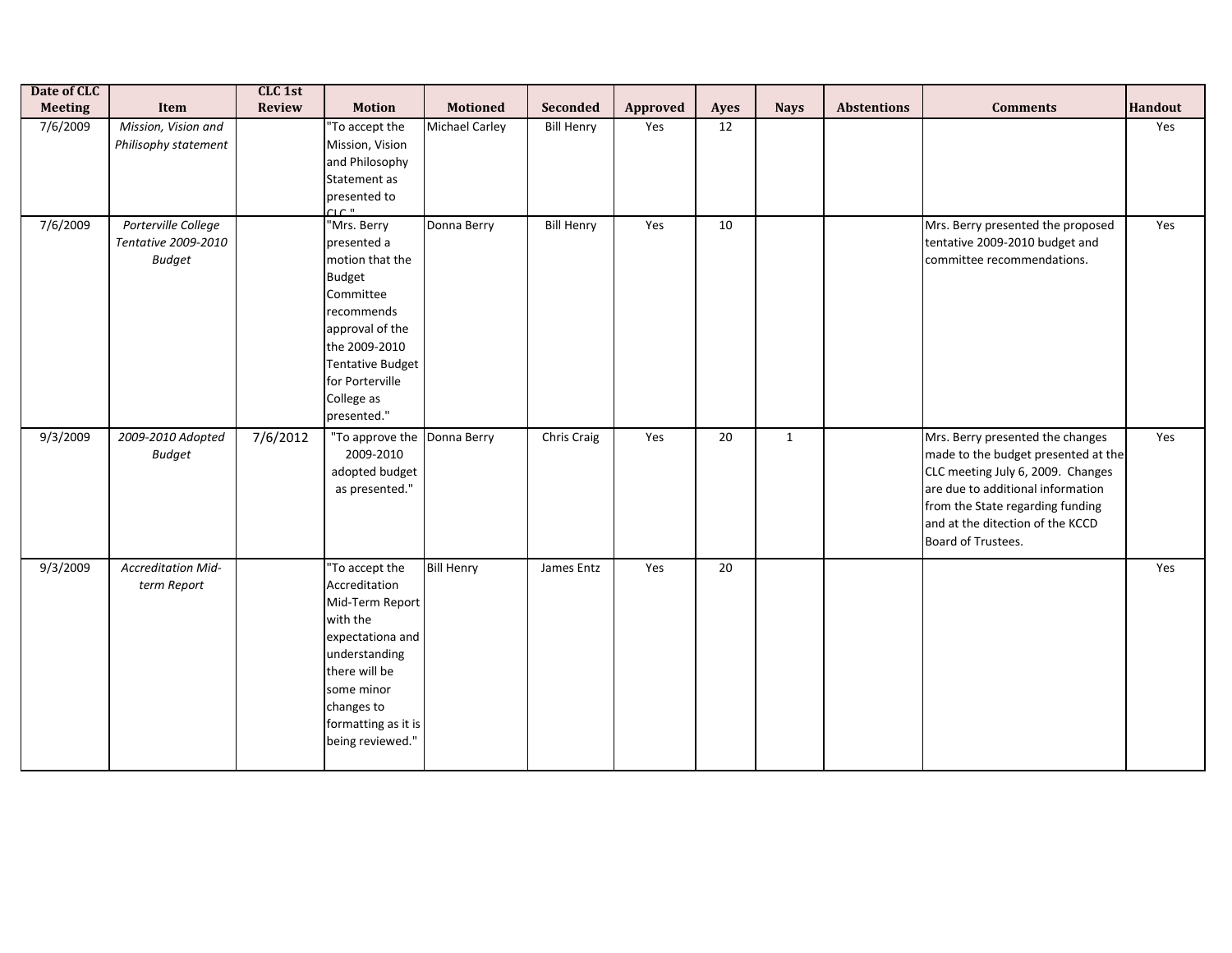| 9/21/2009 | Election of new CLC co-  | $\overline{\text{''T}}$ o elect       | Dr. Jeff Keele   | Chris Craig   | Yes | 21 |              |                                      |               |
|-----------|--------------------------|---------------------------------------|------------------|---------------|-----|----|--------------|--------------------------------------|---------------|
|           | chairs                   | Classfied                             |                  |               |     |    |              |                                      |               |
|           |                          | nominee - Tiffany                     |                  |               |     |    |              |                                      |               |
|           |                          | Haynes,                               |                  |               |     |    |              |                                      |               |
|           |                          | Administrative                        |                  |               |     |    |              |                                      |               |
|           |                          | nominee - Dr.                         |                  |               |     |    |              |                                      |               |
|           |                          | Ann Beheler, and                      |                  |               |     |    |              |                                      |               |
|           |                          |                                       |                  |               |     |    |              |                                      |               |
|           |                          | Faculty nominee -<br>Dr. Jeff Keele." |                  |               |     |    |              |                                      |               |
|           |                          |                                       |                  |               |     |    |              |                                      |               |
| 10/5/2009 | <b>Smokking Policy</b>   | "We adopt this                        | Susan Regier     | Carol Wilkins | Yes | 21 |              |                                      |               |
|           | Proposal                 | proposal for the                      |                  |               |     |    |              |                                      |               |
|           |                          | locations and                         |                  |               |     |    |              |                                      |               |
|           |                          | funding now, and                      |                  |               |     |    |              |                                      |               |
|           |                          | continue the                          |                  |               |     |    |              |                                      |               |
|           |                          | development of a                      |                  |               |     |    |              |                                      |               |
|           |                          | policy to be                          |                  |               |     |    |              |                                      |               |
|           |                          | completed by the                      |                  |               |     |    |              |                                      |               |
|           |                          | end of this                           |                  |               |     |    |              |                                      |               |
|           |                          | semester."                            |                  |               |     |    |              |                                      |               |
| 12/7/2009 | <b>IT Committee</b>      | "To accept the                        | Rickelle Syrdahl | Chris Craig   | Yes | 26 |              | Corrections: Change "Director,       | Yes           |
|           | <b>Structure Changes</b> | corrections and                       |                  |               |     |    |              | Library Media Center" to "Director,  |               |
|           |                          | approve the IT                        |                  |               |     |    |              | Library" and "Director Admissions &  |               |
|           |                          | Committee                             |                  |               |     |    |              | Records/Financial Aid EOPS" to       |               |
|           |                          | Structure as                          |                  |               |     |    |              | 'Director, Admissions & Records".    |               |
|           |                          | presented."                           |                  |               |     |    |              |                                      |               |
|           |                          |                                       |                  |               |     |    |              |                                      |               |
| 12/7/2009 | <b>RN Program</b>        | "To support the                       | Carol Wilkins    | Dan Dale      | Yes | 25 | $\mathbf{1}$ | Mr. Goode stated the Budget          | No, Donna     |
|           | Recommendation           | <b>Budget</b>                         |                  |               |     |    |              | Committee recommends Porterville     | Berry will    |
|           |                          | Committee's                           |                  |               |     |    |              | College proceed in the implentation  | provide costs |
|           |                          | recommendation                        |                  |               |     |    |              | of the RN Program in 2010-2011. A    | breakdown,    |
|           |                          | s as presented."                      |                  |               |     |    |              | schedule of the additional costs in  | expected      |
|           |                          |                                       |                  |               |     |    |              | noted on the attached supplement.    | costs, and    |
|           |                          |                                       |                  |               |     |    |              | Funding options are as follows: Plan | the plans     |
|           |                          |                                       |                  |               |     |    |              | A - Use 100% one time funding - 1/2  | outlined in   |
|           |                          |                                       |                  |               |     |    |              | PC reserves, 1/2 District wide       | detail.       |
|           |                          |                                       |                  |               |     |    |              | reserves, Plan B - Use 100% one      |               |
|           |                          |                                       |                  |               |     |    |              | time funding - 100% PC reserves, or  |               |
|           |                          |                                       |                  |               |     |    |              | Plan C - Reduce and/or eliminate     |               |
|           |                          |                                       |                  |               |     |    |              | LVN program beginning in the Fall    |               |
|           |                          |                                       |                  |               |     |    |              | 2010.                                |               |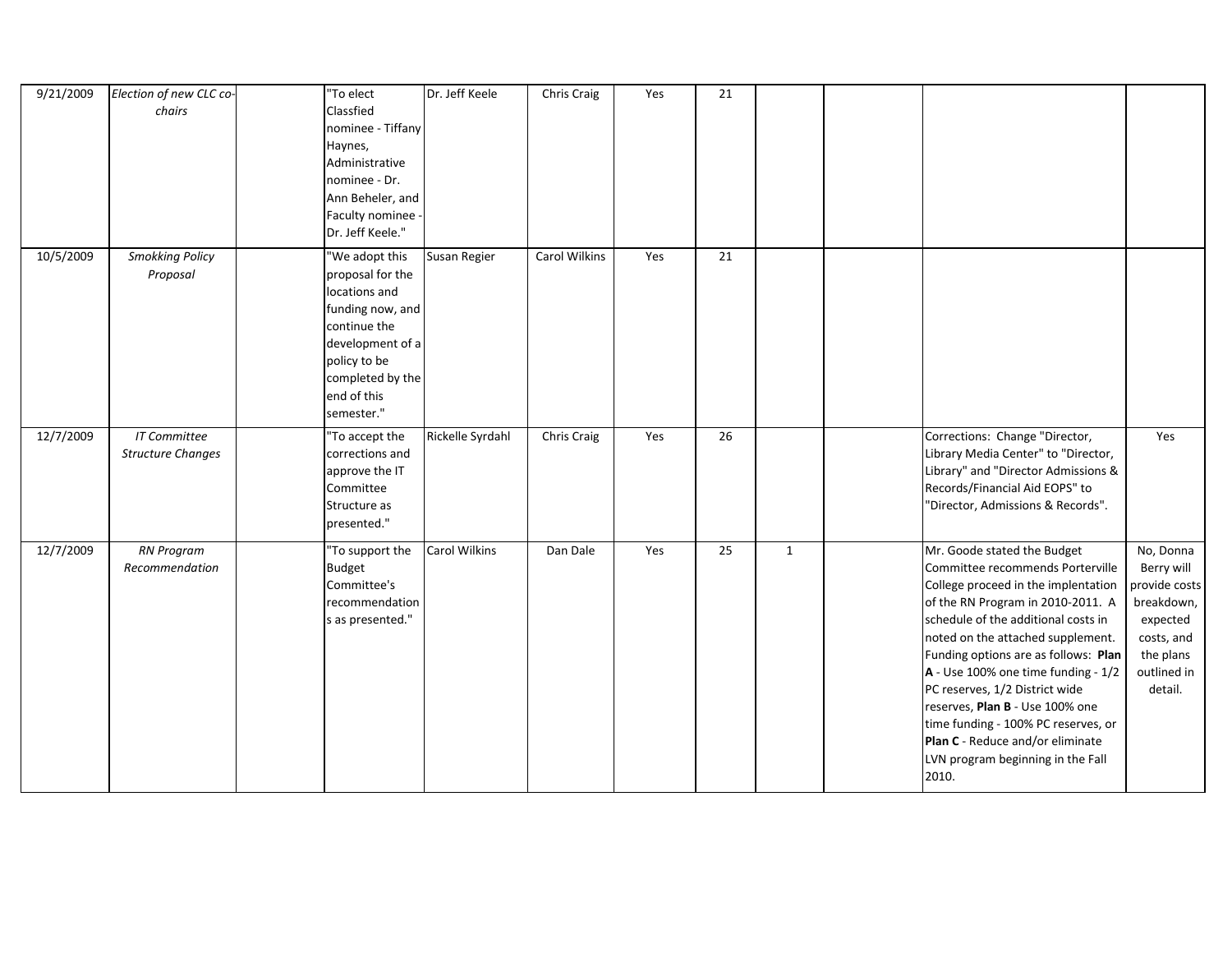| Date of CLC    |                                                        | CLC 1st       |                                                                                                                          |                       |                      |          |      |             |                    |                                                                                                                                                                                                                                                                       |                |
|----------------|--------------------------------------------------------|---------------|--------------------------------------------------------------------------------------------------------------------------|-----------------------|----------------------|----------|------|-------------|--------------------|-----------------------------------------------------------------------------------------------------------------------------------------------------------------------------------------------------------------------------------------------------------------------|----------------|
| <b>Meeting</b> | Item                                                   | <b>Review</b> | <b>Motion</b>                                                                                                            | <b>Motioned</b>       | <b>Seconded</b>      | Approved | Ayes | <b>Nays</b> | <b>Abstentions</b> | <b>Comments</b>                                                                                                                                                                                                                                                       | <b>Handout</b> |
| 4/5/2010       | Implementation of<br>Praram Review Sub-<br>committee   |               | 'Approval to set up the Michael Carley<br>Program Review Sub-<br>committee."                                             |                       | Dan Dale             | Yes      | 19   |             |                    | The documents provided show how<br>the Program Review Committee<br>carries out the process of reviewing<br>Program Reviews. The Sub-<br>committee will use the assessment<br>form to evaluate and distinguish if<br>the program review meets the<br>standards PC set. | Yes            |
| 4/19/2010      | Social Science<br>Department Program<br>Review         | 4/5/2010      |                                                                                                                          | <b>Michael Carley</b> | James Entz           | Yes      | 22   |             |                    | Recommended: 1) Listing all<br>program SLO's (page 2) under the<br>departments program review<br>instead of separate reviews.                                                                                                                                         | Yes            |
| 5/3/2010       | Science/Math<br>Program Review                         |               |                                                                                                                          | Susan Regier          | Carol Wilkins        | Yes      | 23   |             |                    |                                                                                                                                                                                                                                                                       | Yes            |
| 5/3/2010       | Porterville College<br><b>Mission Statement</b>        |               | To continue with the<br>current mission<br>statement, values and<br>philosophy."                                         | Jeff Keele            | Carol Wilkins        | Yes      | 23   |             |                    |                                                                                                                                                                                                                                                                       | Yes            |
| 5/3/2010       | Program Review Sub-<br>committee<br>Membership Proposa |               | 'Approval of proposed Dan Dale<br>form for membership."                                                                  |                       | <b>Steve Schultz</b> | Yes      | 21   |             | $\overline{2}$     | Proposing that the committee<br>membership be reviewed every<br>three years. Members hould have<br>the option of rotating (to be<br>discussed at a later date)                                                                                                        | Yes            |
| 6/7/2010       | 2010-2011 Tentative<br><b>Budget</b>                   |               | 'To approve the<br>tentative budget with<br>the agreement to<br>present a sustainability<br>plan as fall<br>annroaches " | Donna Berry           | <b>Steve Schultz</b> | Yes      | 14   |             |                    |                                                                                                                                                                                                                                                                       | Yes            |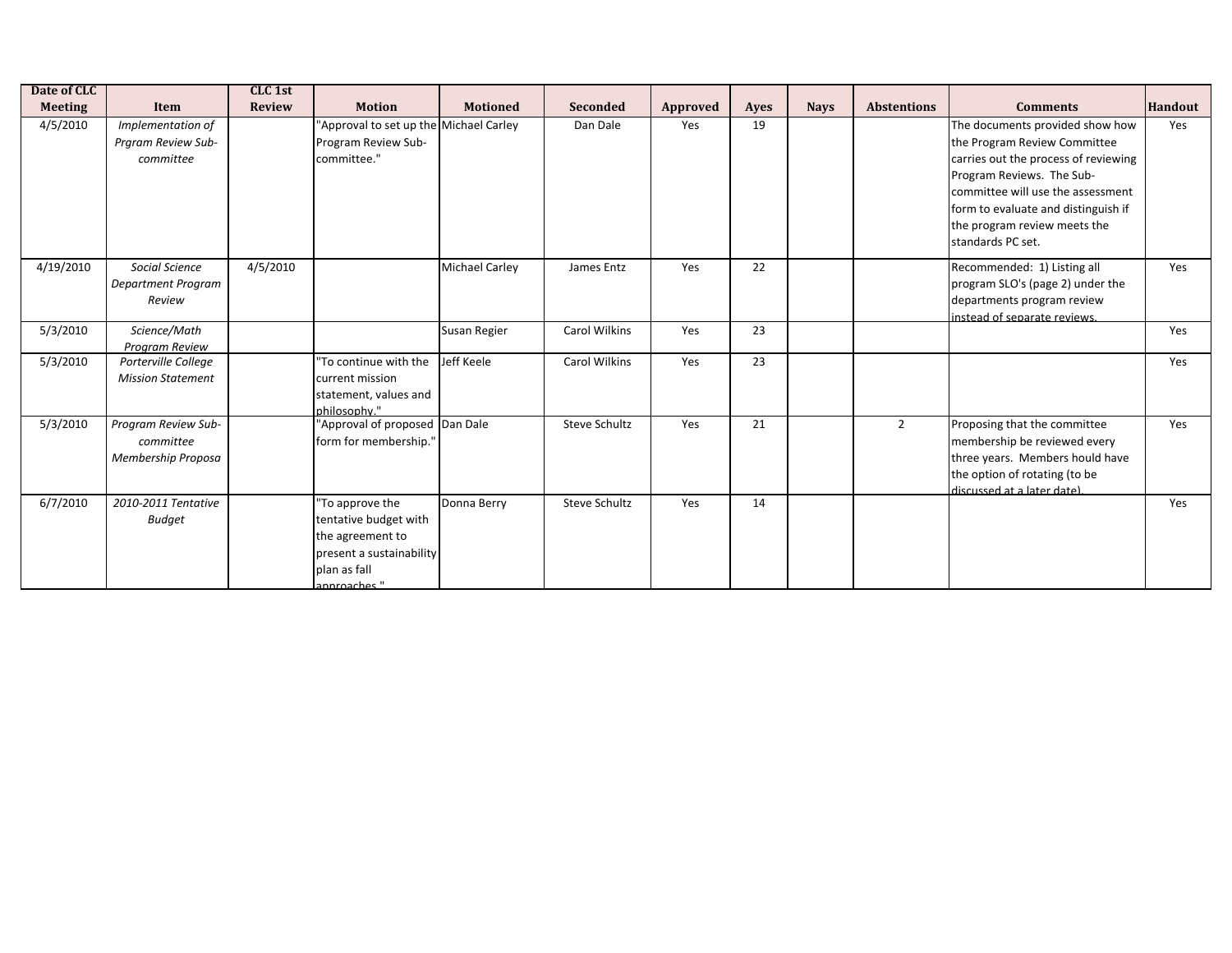| 8/30/2010 | Membership of CLC             | "Approval of adjusted<br>membership."                                                                                       | <b>Steve Schultz</b> | <b>Richard Goode</b> | Yes | 17 |                |                | Changes to the CLC membership are<br>as follows: 1) Miles Vega is new<br>representative of Student Learning<br>Services, 2) Stewart Hathaway is<br>Academic Senate President Elect, 3)<br>Susan Lala is the Coordinator of the<br>DRC (Director of DRC was changed<br>to Coordinator), 4) Director, Library<br>Media Center was corrected to<br>Director, Library, 5) Baldemero<br>Garcia will be the designee for<br>Michelle Hart as CSEA VP, Russell<br>Fletcher to step in for the ASPC<br>President as the designee and James<br>Entz will be the designee for Darryl<br>Nelson as Fina & applied Arts,<br>Division Chair. | Yes |
|-----------|-------------------------------|-----------------------------------------------------------------------------------------------------------------------------|----------------------|----------------------|-----|----|----------------|----------------|---------------------------------------------------------------------------------------------------------------------------------------------------------------------------------------------------------------------------------------------------------------------------------------------------------------------------------------------------------------------------------------------------------------------------------------------------------------------------------------------------------------------------------------------------------------------------------------------------------------------------------|-----|
| 8/30/2010 | New CLC Co-chairs             | "Approve new co-<br>chairs after<br>nominations."                                                                           |                      |                      | Yes | 17 |                |                | Dr. Ann Beheler will remain the<br>administrative co-chair, Susan Lala<br>will be the new Faculty co-chair, and<br>Tiffany Haynes will remain the<br>classified co-chair.                                                                                                                                                                                                                                                                                                                                                                                                                                                       |     |
| 8/30/2010 | <b>Accreditation Update</b>   | "To submit an updated Susan Regier<br>report with addition<br>and correction from<br>CLC members by<br>September 10, 2010." |                      | James Entz           | Yes | 17 |                |                |                                                                                                                                                                                                                                                                                                                                                                                                                                                                                                                                                                                                                                 |     |
| 9/20/2010 | Composition of CLC<br>Outline | "To table CLC<br>composition vote to<br>next meeting and the<br>creation of a sub-<br>committee."                           | Susan Regier         | <b>Craig Britton</b> | Yes | 11 | $\overline{4}$ |                | What positions should be<br>considered for a voting or nonvoting<br>member. Address: 1) Human<br>Resorce Manager to be changed to<br>ex officio 2) Curriculum Chair, to<br>give reports not a voting member,<br>3) Secretary is an ex officio member<br>and needs to reflect this. Susan<br>Regier will chair the subcommittee<br>for the composition of the CLC<br>outline.                                                                                                                                                                                                                                                    | Yes |
| 9/20/2010 | Computer Commons<br>staffing  | "To hire the 19 hour<br>position fro the<br>Computer Commons."                                                              | Susan Regier         | Lori barker          | Yes | 10 | 6              | $\overline{3}$ | Recommended by the Budget<br>committee to hire a part timer for<br>the computer commons to meet the<br>needs of students.                                                                                                                                                                                                                                                                                                                                                                                                                                                                                                       | Yes |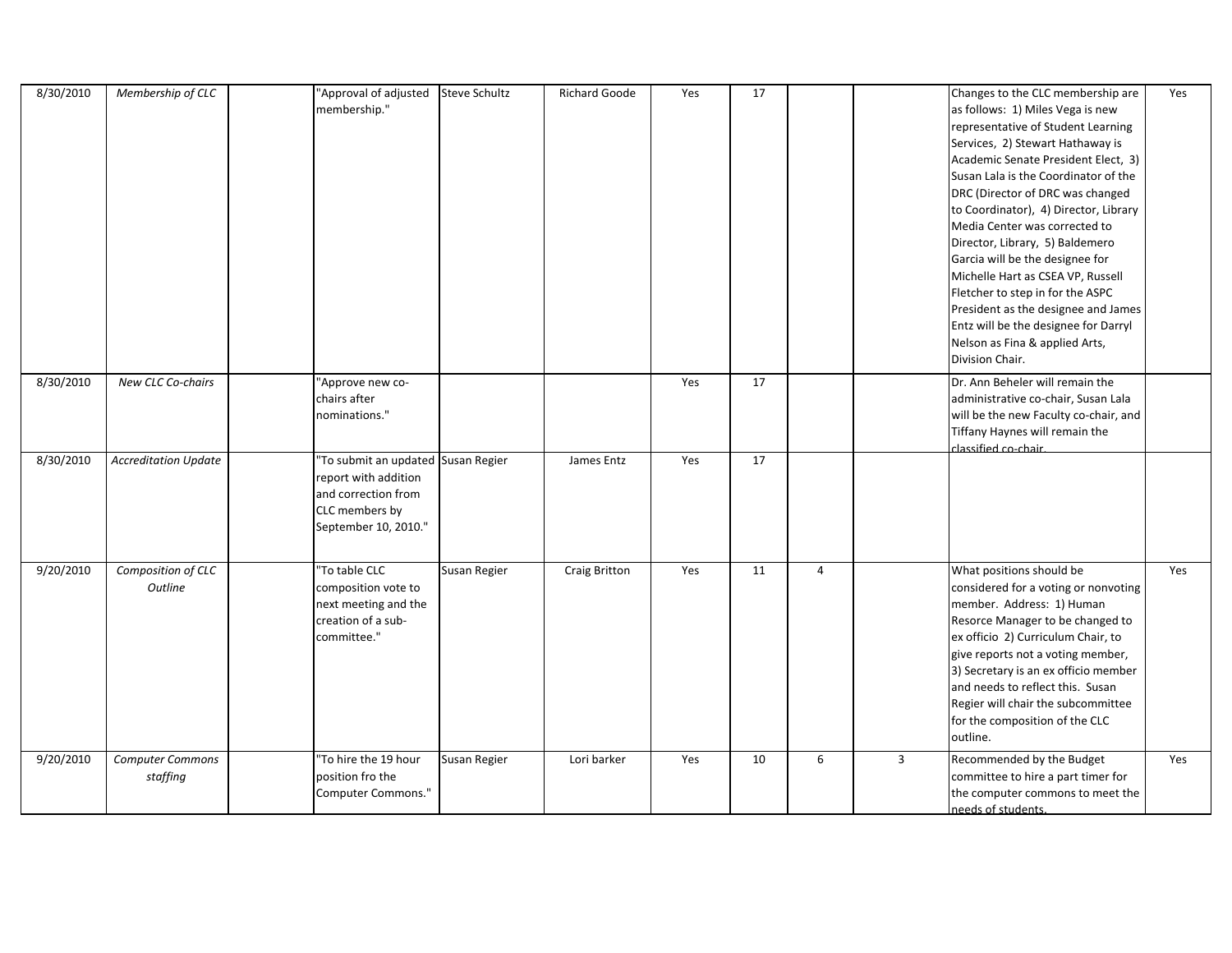| 9/20/2010  | <b>Grant Policy</b>                                                                                                                                                                                                                                     |           | "In the future, renewal Michael Carley<br>grants will come to<br>Grant Oversight as<br>either an information<br>item or approval."                                                                                                                                                                                       |                      | Miles Vega              | Yes | 21 |  |                                                                                                                                                                                                                                      |     |
|------------|---------------------------------------------------------------------------------------------------------------------------------------------------------------------------------------------------------------------------------------------------------|-----------|--------------------------------------------------------------------------------------------------------------------------------------------------------------------------------------------------------------------------------------------------------------------------------------------------------------------------|----------------------|-------------------------|-----|----|--|--------------------------------------------------------------------------------------------------------------------------------------------------------------------------------------------------------------------------------------|-----|
| 10/4/2010  | 2010-2011 Adopted<br><b>Budget</b>                                                                                                                                                                                                                      |           | 'To approve the draft<br>Adopted Budget as<br>presented, with the<br>assumption that<br>Donna can ass the<br>aforementioned items<br>to the adopted budget<br>prior to the<br>presentation to the                                                                                                                        | Donna Berry          | Ann Beheler             | Yes | 21 |  | Donna clarified that the budget<br>being reviewed is a draft of the<br>adopted budget; some adjustments<br>still need to be made.                                                                                                    | Yes |
| 10/18/2010 | <b>Vendor Policy</b>                                                                                                                                                                                                                                    | 10/4/2010 | "To approve the<br>vendor policy as<br>amended."                                                                                                                                                                                                                                                                         | <b>Craig Britton</b> | <b>Russell Fletcher</b> | Yes | 19 |  | The venor policy was approved with<br>the amendment that: "No entity will<br>solicit students to apply for credit<br>cards or chrage cards", and "vendors<br>are required to display their<br>approved UOF form while on<br>campus". | Yes |
| 11/15/2010 | CLC Composition Sub-<br>committee<br>Recommendations/Re<br>visions to the CLC<br>Membership<br>Document,<br>Procedures for<br>Establishing a New<br>Committee or<br>Modifying a Current<br>Committee, and<br>Porterville College<br>Committees/Councils | 9/20/2010 | 'To approve the CLC<br>Composition Sub-<br>committee<br>Recommendations/<br>Revisions to the CLC<br>Membership<br>Document, Procedures<br>for Establishing a New<br>Committee or<br>Modifying a Current<br>Committee, and<br>Porterville College<br>Committees/Councils<br>(with the addition of<br>HR being ex officio) | Ann Beheler          | Chris Craig             | Yes | 23 |  | A definition of "Emergency Items"<br>was the most significant change<br>made to the membership/charge<br>document.                                                                                                                   | Yes |
| 11/15/2010 | Recommendation to<br>Disband the Program<br><b>Review Committee</b><br>(function moved to<br><b>Strategic Planning</b><br>Committee)                                                                                                                    |           | 'To Disband the<br>Program Reviedw<br>Committee."                                                                                                                                                                                                                                                                        | Virginia Gurrola     | Lori Barker             | Yes | 23 |  |                                                                                                                                                                                                                                      |     |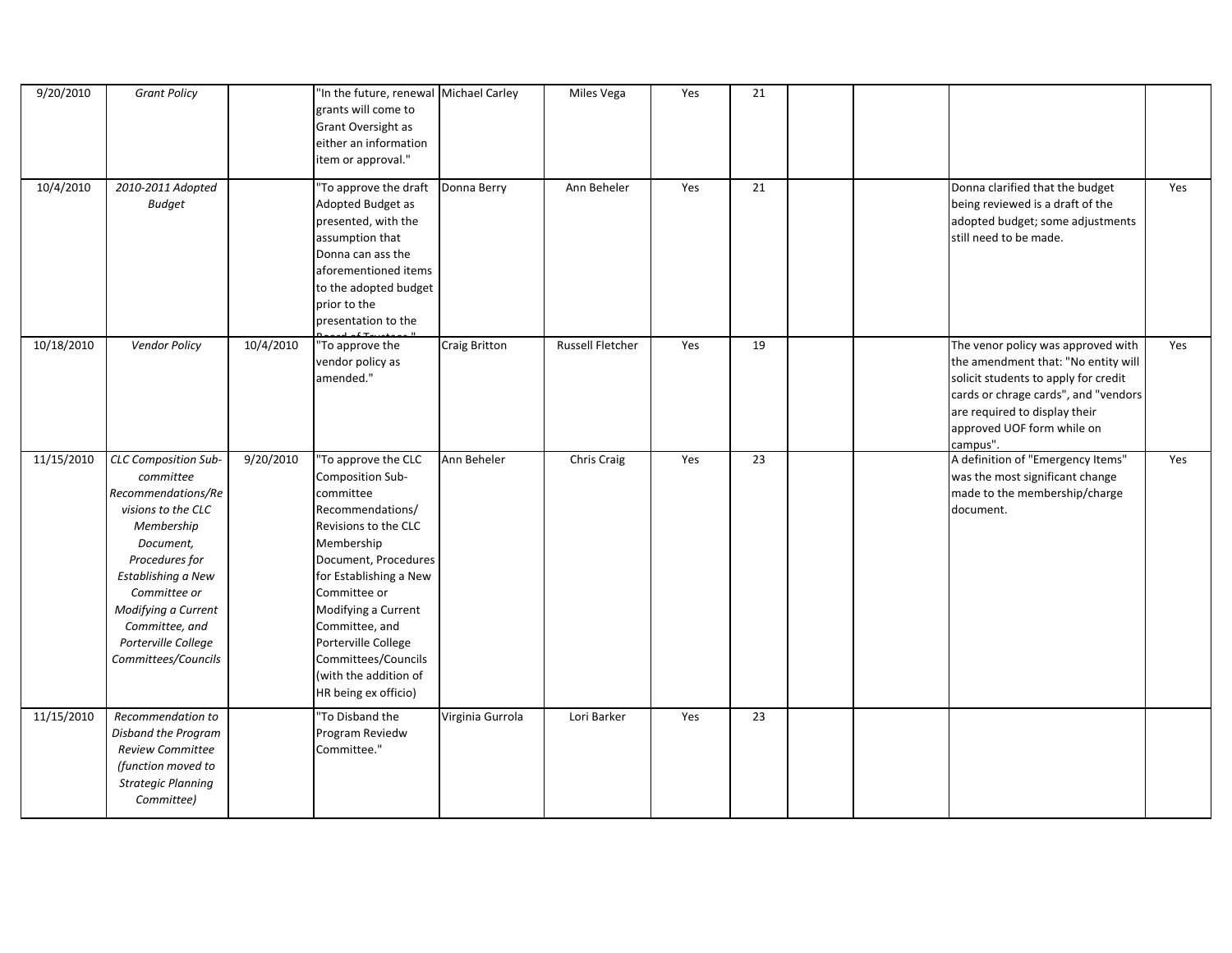| 11/15/2010 | Revised Motion from         |            | "To use carryover       | Susan Regier         | Ann Marie        | Yes | 22 |  | Yes |
|------------|-----------------------------|------------|-------------------------|----------------------|------------------|-----|----|--|-----|
|            | <b>Budget Committee, to</b> |            | dollars to purchase     |                      | Wagstaff         |     |    |  |     |
|            | use carryover dollars       |            | instructional           |                      |                  |     |    |  |     |
|            | to purchase                 |            | computers identified    |                      |                  |     |    |  |     |
|            | instructional               |            | on list, and allow      |                      |                  |     |    |  |     |
|            | computers identified        |            | replaced computers to   |                      |                  |     |    |  |     |
|            | on list, and allow          |            | trickle down to replace |                      |                  |     |    |  |     |
|            | replaced computers to       |            | older computer for      |                      |                  |     |    |  |     |
|            | trickle down to             |            | other staff."           |                      |                  |     |    |  |     |
|            | replace older               |            |                         |                      |                  |     |    |  |     |
|            | computer for other          |            |                         |                      |                  |     |    |  |     |
|            | staff.                      |            |                         |                      |                  |     |    |  |     |
| 12/6/2010  | Recommendation to           | 11/15/2012 | 'To approve the         | <b>Richard Goode</b> | Russell Fletcher | Yes | 20 |  |     |
|            | Approve Budget Sub-         |            | Budget Sub-committee    |                      |                  |     |    |  |     |
|            | committee                   |            | membership and          |                      |                  |     |    |  |     |
|            | Membership & Charge         |            | charge."                |                      |                  |     |    |  |     |
| 12/6/2010  | <b>National University</b>  |            | "To approve the         | <b>Miles Vega</b>    | Virginia Gurrola | Yes | 17 |  |     |
|            | Parntership                 |            | Partnership with        |                      |                  |     |    |  |     |
|            |                             |            | National University."   |                      |                  |     |    |  |     |
|            |                             |            |                         |                      |                  |     |    |  |     |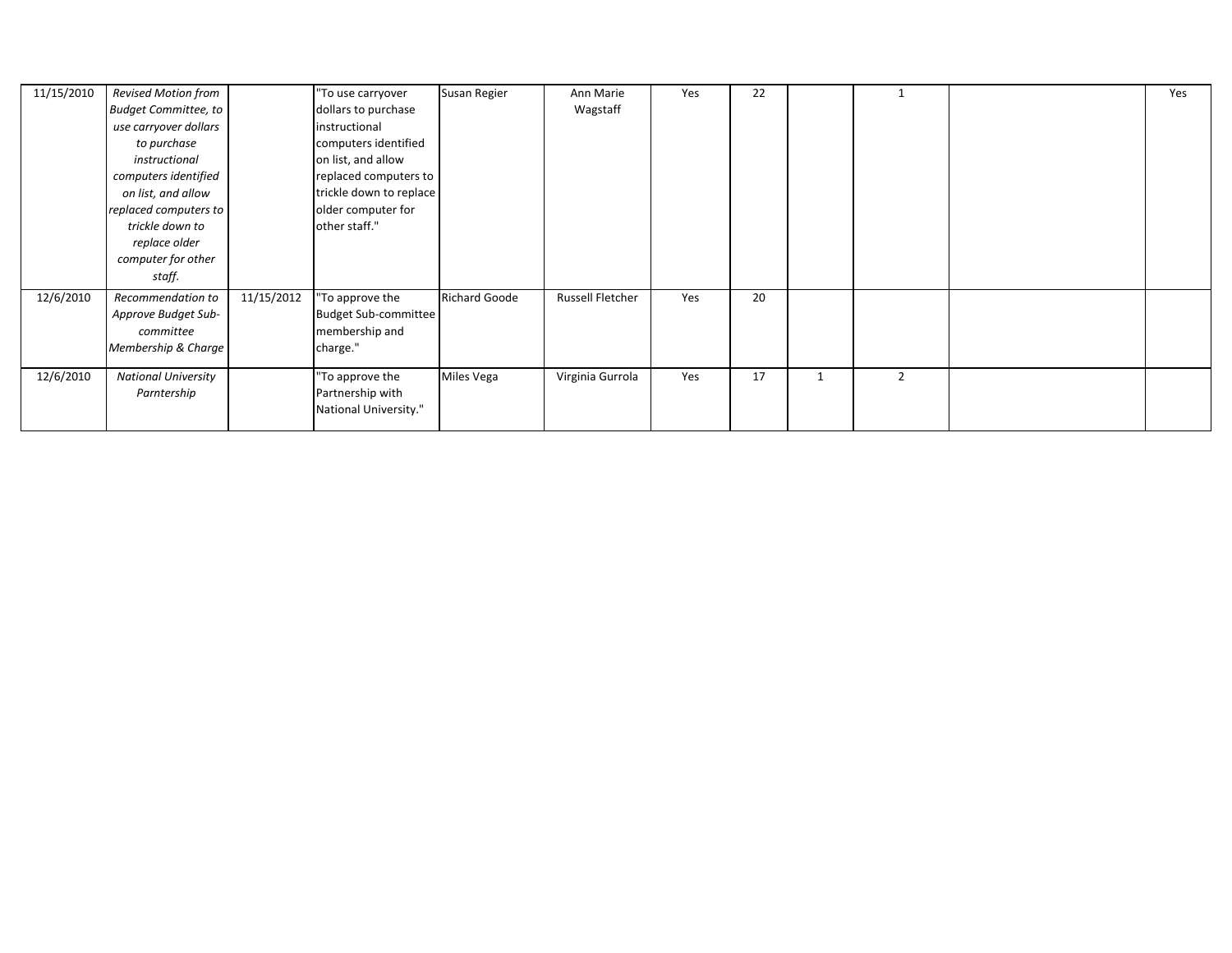| Date of CLC    |                                             | CLC <sub>1st</sub> |                                                                                                                                                                                                                                                                                                                                                                         |                 |                      |          |      |             |                    |                                                                                                                                                                                                                                                                                                                                                                                                                                                                                                                                        |                                                                         |
|----------------|---------------------------------------------|--------------------|-------------------------------------------------------------------------------------------------------------------------------------------------------------------------------------------------------------------------------------------------------------------------------------------------------------------------------------------------------------------------|-----------------|----------------------|----------|------|-------------|--------------------|----------------------------------------------------------------------------------------------------------------------------------------------------------------------------------------------------------------------------------------------------------------------------------------------------------------------------------------------------------------------------------------------------------------------------------------------------------------------------------------------------------------------------------------|-------------------------------------------------------------------------|
| <b>Meeting</b> | Item                                        | <b>Review</b>      | <b>Motion</b>                                                                                                                                                                                                                                                                                                                                                           | <b>Motioned</b> | Seconded             | Approved | Ayes | <b>Navs</b> | <b>Abstentions</b> | <b>Comments</b>                                                                                                                                                                                                                                                                                                                                                                                                                                                                                                                        | Handout                                                                 |
| 1/31/2011      | Voting on MAA<br>Recommendation             |                    | "The net proceeds from the MAA<br>revenues, that we receive, would<br>be split proportionally with 10% to<br>the facilitatir's division, 45% to the<br>participants' divisions, and 45%<br>inot the General Fund toward a<br>designated college project and the<br>method of splitting the funds<br>would be determined by the tools<br>that we have available by MBT." | Donna Berry     | Karen Ball           | Yes      | 23   |             |                    |                                                                                                                                                                                                                                                                                                                                                                                                                                                                                                                                        | No                                                                      |
| 1/31/2011      | Voting on BAM II<br>PC Feedback             |                    | To accept the recommendations<br>with the additions."                                                                                                                                                                                                                                                                                                                   | Susan Regier    | Lori Barker          | Yes      | 23   |             |                    | Corrections to the Overall Response to BAM II<br>Recommendation by the Budget Committee<br>include: 1) Changin "Consultation Council" in the<br>second paragraph, uner "Overall Response", 2)<br>Correcting the word "ee" to "we" in the first<br>paragraph uner "Recommendation 6", 3)<br>Changing "Recommendation 6" to read,<br>equitably among the campuses and that<br>outcome would be shared with the campus for<br>discussion and comment before final decisions<br>are made based on recommendations from the<br>consultant." | Yes                                                                     |
| 3/7/2011       | Instructional<br>Equipemtn<br>purchases     |                    | "To approve the list of<br>Instructional Equipment to be<br>purchased."                                                                                                                                                                                                                                                                                                 | David Bezayiff  | <b>Craig Britton</b> | Yes      | 19   |             | $\mathbf{3}$       | Division Chairs prioritized their individual<br>requests and submitted their lists. It was decided<br>to puchase the top four ranked requests and use<br>any remaining money to purchase classroom<br>instructor stations                                                                                                                                                                                                                                                                                                              | Yes                                                                     |
| 4/4/2011       | Fine and Appliled<br>Arts Program<br>Review | 3/21/2011          | "Move for approval."                                                                                                                                                                                                                                                                                                                                                    | Miles Vega      | Richard Goode        | Yes      | 21   |             |                    | Strategic Planning reviewed the Fine and Applied<br>Arts Program Review and report it meets the<br>standards set by the rubric created.                                                                                                                                                                                                                                                                                                                                                                                                | Yes                                                                     |
| 4/4/2011       | <b>Health Careers</b><br>Program Review     | 3/21/2011          | "Move for approval."                                                                                                                                                                                                                                                                                                                                                    | Miles Vega      | Richard Goode        | Yes      | 21   |             |                    | Strategic Planning reviewed the Health Careers<br>Program Review and report it meets the<br>standards set by the rubric created.                                                                                                                                                                                                                                                                                                                                                                                                       | Yes                                                                     |
| 5/2/2011       | PC Mission and<br><b>Vision Statements</b>  | 4/4/2011           | 'To accept all tree parts of the<br>Mission and Vision Statement."                                                                                                                                                                                                                                                                                                      | Miles Vega      | Jim Entz             | Yes      | 10   |             |                    | Mr. Carley doesn't want to change the mission<br>statement just because California is having hard<br>times. Dr. Wagstaff feels Porterville College<br>should continue to strive to reach the goal set<br>forth in the staement; therefore the statement<br>should be left unchanged.                                                                                                                                                                                                                                                   | No, the<br>mission and<br>vision<br>statement is<br>available<br>online |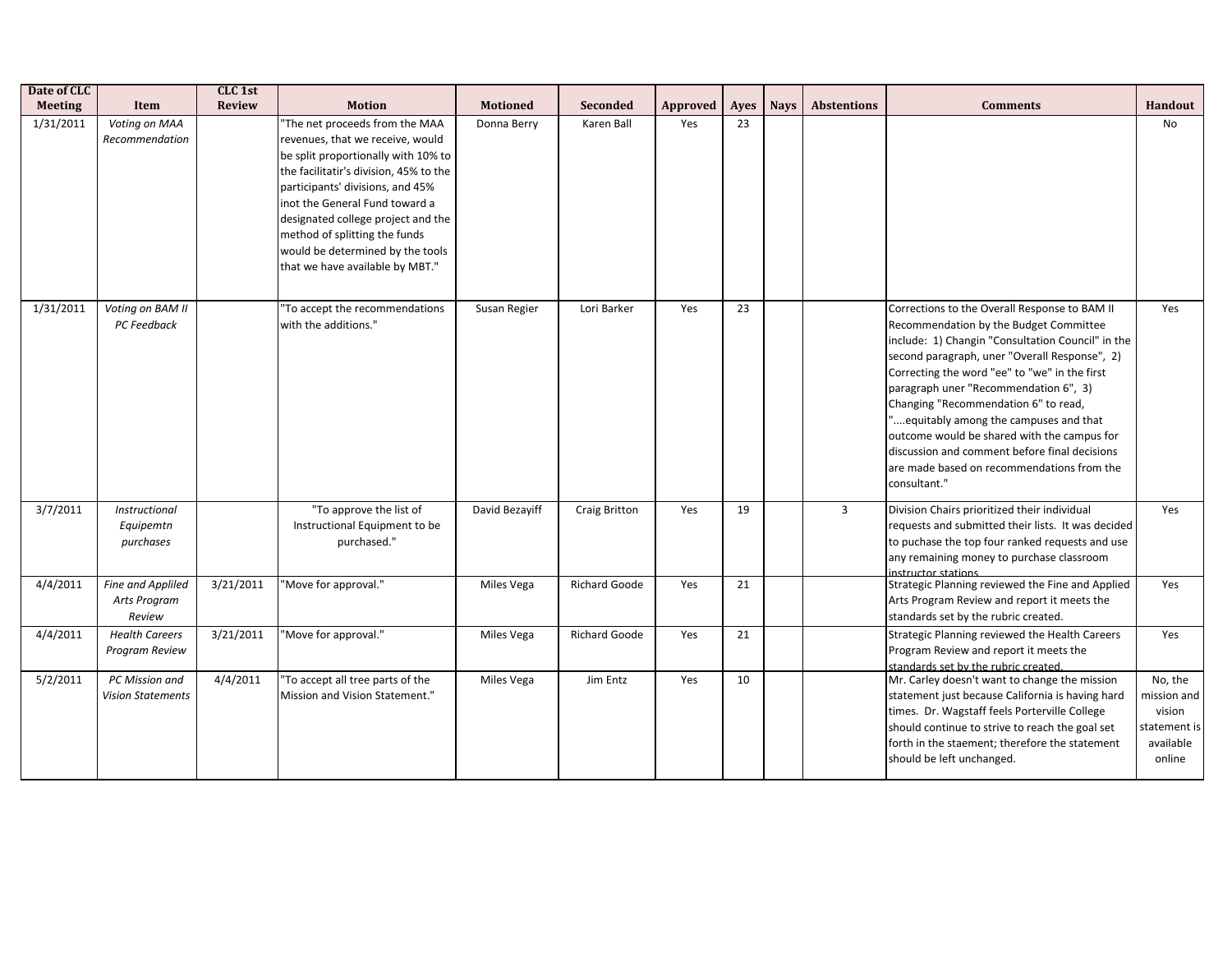| 5/23/2011 | <b>Tentative Budget</b>                                                  | 'To approve the tentative budget<br>as presented today with the caveat<br>that between the tentative budget<br>and adopted budget put forward<br>at the October meeting, which will<br>be finalized in September, the<br>budget committee continues to<br>look at areas to reduce the budget<br>before submitting the finalized<br>budget." | Donna Berry           | Steve Schultz         | Yes                          |    |   |                                                                                                                                                                                                                                                                                                                                                                                                                                                                                                                                                                                                                                                                              | <b>No</b> |
|-----------|--------------------------------------------------------------------------|---------------------------------------------------------------------------------------------------------------------------------------------------------------------------------------------------------------------------------------------------------------------------------------------------------------------------------------------|-----------------------|-----------------------|------------------------------|----|---|------------------------------------------------------------------------------------------------------------------------------------------------------------------------------------------------------------------------------------------------------------------------------------------------------------------------------------------------------------------------------------------------------------------------------------------------------------------------------------------------------------------------------------------------------------------------------------------------------------------------------------------------------------------------------|-----------|
| 8/29/2011 | <b>CLC Membership</b>                                                    | 'To add the position of Associate<br>Dean of Health Careers and<br>Director of Financial Aid to the<br>membership."                                                                                                                                                                                                                         | Valerie Lombardi      | Susan Lala            | Yes                          | 23 |   | Division Chairs have changed, job titles have<br>changed, employees have left and new ones have<br>been fired to fill vacant jobs; some of these<br>changes are as follows: 1) Valerie Lombardi is the<br>new Division Chair for Health Careers, 2) Kim<br>Behrens is the new Associate Dean of Health<br>Careers, 3) Jim Entz is the new Division Chair for<br>Fine and Applied Arts, 4) Erin Cruz is the Interim<br>Director of Financial Aid. Add: 1) Associate Dean<br>of Health Careers to the membership, and 2) The<br>title "Director of Admission & Records/Financial<br>Aid" seperated into "Director of Admissions &<br>Records" and "Director of Fianancial Aid" | No        |
| 8/29/2011 | Co-Chair<br><b>Nominees</b>                                              | 'To continue with the current co-<br>chairs for another year."                                                                                                                                                                                                                                                                              | Steve Schultz         | Ann Marie<br>Wagstaff | consensus<br>of<br>committee |    |   | Administrator Co-chair will be Ann Beheler,<br>Faculty co-chair will be Susan Lala, and Classified<br>co-chair will be Tiffany Haynes.                                                                                                                                                                                                                                                                                                                                                                                                                                                                                                                                       | No        |
| 9/19/2011 | Institutional<br>Researcher (IR)<br>Office Spring 2011<br>Program Review | 'To approve the IR Program<br>Review."                                                                                                                                                                                                                                                                                                      | Ann Marie<br>Wagstaff | Miles Vega            | Yes                          | 20 |   | The Strategic Planning Committee reviewed the<br>IR Program Review submitted by Mr. Carley. The<br>committee determined that the program review<br>meets or exceeds all the areas of the rubric.                                                                                                                                                                                                                                                                                                                                                                                                                                                                             | Yes       |
| 9/19/2011 | Program Review<br>Process                                                | 'The budget committee<br>recommends that the step in the<br>program review process called<br>'completion of program review"<br>include consultation and sign off<br>by appropriate administrator(s) to<br>determine that goals and budget<br>requests are reasonable and<br>necessary."                                                     | Stewart Hathaway      | Andrew<br>Messchaert  | Yes                          | 19 | 1 |                                                                                                                                                                                                                                                                                                                                                                                                                                                                                                                                                                                                                                                                              | No        |
| 9/19/2011 | Annual Program<br>Review update                                          | 'Approval of the Annual Program<br>Review update."                                                                                                                                                                                                                                                                                          | Valerie Lombardi      | Rod Frese             | Yes                          | 20 |   | The Budget Committee has come up with an<br>improved annual program review update. This<br>form is to be done every year and due to the<br>budget committee by October. This form is<br>simple and can be completed quickly. Budget<br>wants the updated form to go through the same<br>approval process as the program review.                                                                                                                                                                                                                                                                                                                                              | Yes       |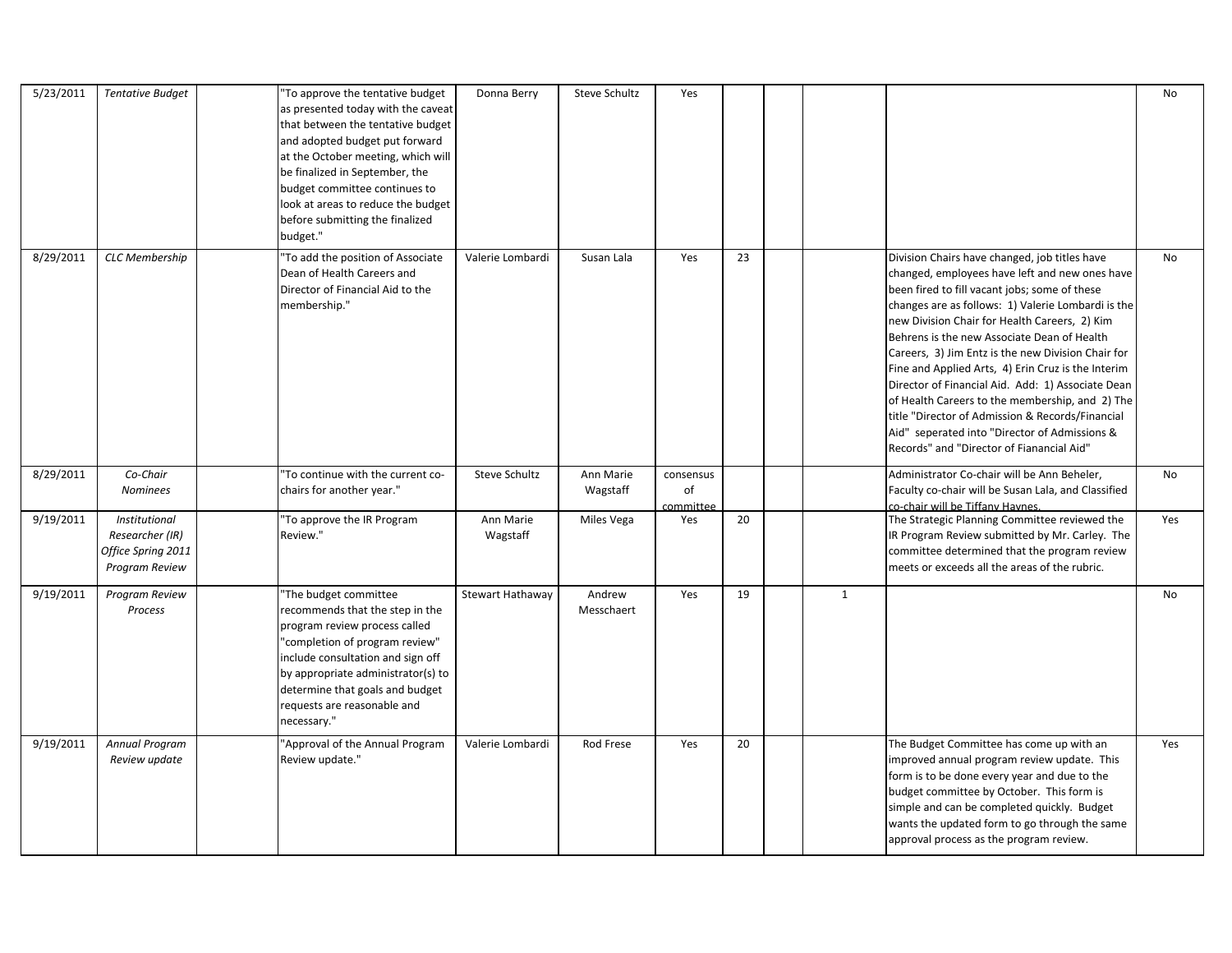| 9/19/2011  | <b>Strategic Planning</b><br>Calendar          |            | "To approve both concepts."                                                                                                                                                                                                                                 | Miles Vega              | Jim Entz              | Yes | 20 |              |   | The first recommendation is that the budget<br>planning process begins in October instead of<br>February and changed on both the Strategic<br>Planning Flow Chart and on the planning<br>calendar. The second recommendation is the<br>budget planning calendar date changes.                                                                                                                                                                                                                                                                                                                                                                                  | Yes |
|------------|------------------------------------------------|------------|-------------------------------------------------------------------------------------------------------------------------------------------------------------------------------------------------------------------------------------------------------------|-------------------------|-----------------------|-----|----|--------------|---|----------------------------------------------------------------------------------------------------------------------------------------------------------------------------------------------------------------------------------------------------------------------------------------------------------------------------------------------------------------------------------------------------------------------------------------------------------------------------------------------------------------------------------------------------------------------------------------------------------------------------------------------------------------|-----|
| 9/19/2011  | <b>Smoking Site</b><br>Changes                 |            | 'Approve the new smoking site<br>changes as shown on the map<br>provided."                                                                                                                                                                                  | Ann Marie<br>Wagstaff   | Miles Vega            | Yes | 19 |              | 1 |                                                                                                                                                                                                                                                                                                                                                                                                                                                                                                                                                                                                                                                                | Yes |
| 10/3/2011  | Program Reviews                                | 10/3/2011  | 'The administrator of the area and<br>Division Chair will notify the<br>individual who is under program<br>review to attend meeting when<br>program review is being discussed<br>and/or approved."                                                          | Ann Marie<br>Wagstaff   | <b>Michael Carley</b> | Yes | 19 |              |   | Mr. Carley presented the Learning Center<br>Program Review and Assessment Report and he<br>states they have met or exceeds the rubric<br>standard. He requested that the program review<br>be discussed during this meeting and then<br>brought back a second time at the next CLC<br>meeting, October 17, 2011 for discussion and<br>vote. The Learning Center Program Review will<br>go out again with a small change. The committee<br>had several questions and felt it would be<br>beneficial to them and the department if that<br>department chair be present during discussion to<br>defend and/or answer questions regarding their<br>program review. | N/A |
| 10/17/2011 | <b>Leanring Center</b><br>Program Review       | 10/3/2011  | 'To approve the Learning Center<br>Program Review."                                                                                                                                                                                                         | Chris Craig             | Richard Goode         | Yes | 21 |              |   | Due to all the cuts to the Learning Center, Mrs.<br>Hodges is requesting an increase in her budget to<br>replace some of the staffs hours.                                                                                                                                                                                                                                                                                                                                                                                                                                                                                                                     | Yes |
| 10/17/2011 | <b>Distance</b><br>Education<br>Program Review | 10/3/2011  | 'To approve the Distance<br>Education Program Reviw as is."                                                                                                                                                                                                 | Lorie Barker            | Virginia Gurrola      | Yes | 21 |              |   | Mr. Craig stated that hardware and some<br>software are bought through the IT budget; with<br>the exception of speciality items. Mrs. Phinney is<br>requesting a new video camera w/tri-pod and<br>money for printer replacement cartridges.                                                                                                                                                                                                                                                                                                                                                                                                                   | Yes |
| 11/7/2011  | <b>Bookstore Hours</b>                         | 10/17/2011 | 'To approve the change in the<br>bookstores hours of operation<br>with the exception of longer hours<br>the first two weeks of the<br>semester; the new hours will tafe<br>effect with a one week delay to<br>post signs informing students of<br>اللمعمدطم | <b>Russell Fletcher</b> | <b>Rodney Frese</b>   | Yes | 22 | $\mathbf{1}$ |   |                                                                                                                                                                                                                                                                                                                                                                                                                                                                                                                                                                                                                                                                | Yes |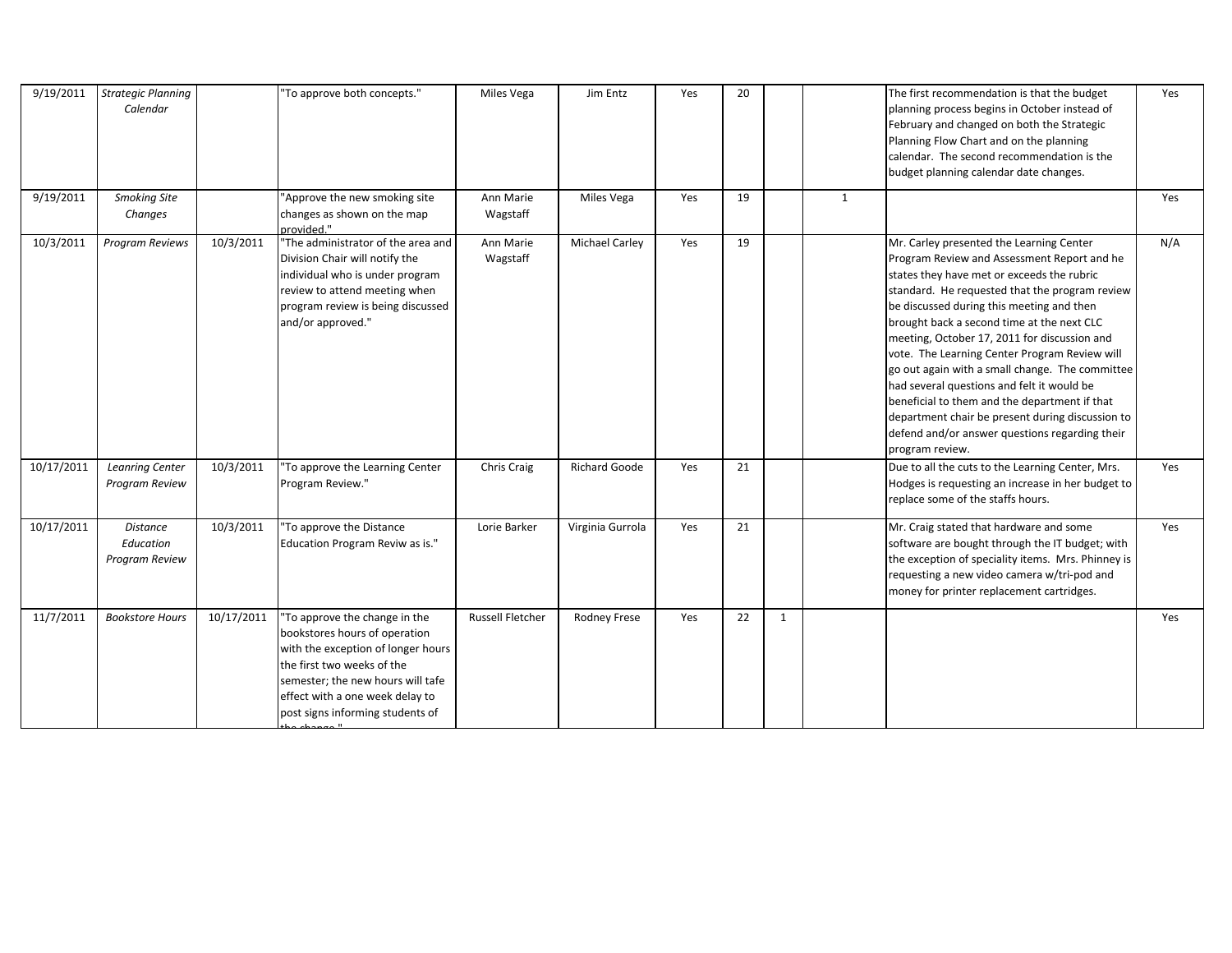| 11/7/2011  | Academic Affairs<br>Program Review                                                                    | 1st review<br>10/3/11, 2nd<br>review<br>10/17/11 | "To approve the Academic Affairs<br>Program Review with the addition<br>of curricUNet to the goals and<br>correction of typos."                          | Ann Marie<br>Wagstaff | Miles Vega              | Yes | 22 |              | 1 | Steve Schultz stated that the Academic Affairs<br>Program Review as goals, a mission statement;<br>SLO's were included, an accurate analysis of Dr.<br>Beheler's performaance, strengths and areas of<br>improvement were included, and the budget is<br>accurately reflected. Ann beheler added<br>CurricUNet to the goals but didn't reprint the<br>review. Upon approval Ann will resend the<br>updated review with corrections.                                                                                                                                                                                                                                                                                                                                                                                                                                                                                       | Yes |
|------------|-------------------------------------------------------------------------------------------------------|--------------------------------------------------|----------------------------------------------------------------------------------------------------------------------------------------------------------|-----------------------|-------------------------|-----|----|--------------|---|---------------------------------------------------------------------------------------------------------------------------------------------------------------------------------------------------------------------------------------------------------------------------------------------------------------------------------------------------------------------------------------------------------------------------------------------------------------------------------------------------------------------------------------------------------------------------------------------------------------------------------------------------------------------------------------------------------------------------------------------------------------------------------------------------------------------------------------------------------------------------------------------------------------------------|-----|
| 11/21/2011 | election for New<br><b>Administrator Co-</b><br>chair                                                 |                                                  | "For Steve Schultz to be the<br>elected as the new Administrative<br>Co-chair to CLC."                                                                   | Ann Marie<br>Wagstaff | <b>Bill Henry</b>       | Yes | 25 | $\mathbf{1}$ |   |                                                                                                                                                                                                                                                                                                                                                                                                                                                                                                                                                                                                                                                                                                                                                                                                                                                                                                                           | N/A |
| 11/21/2011 | Recommendation<br>that the Facilities<br>Planning<br>Committee be a<br>Sub-committee of<br><b>CLC</b> | 11/7/2011                                        | "To accept the recommendation<br>by Dr. Carlson to make the<br>Facilities Planning Committee a<br>sub-committee of CLC with the<br>recommended changes." | Stewart Hathaway      | <b>Russell Fletcher</b> | Yes | 26 |              |   |                                                                                                                                                                                                                                                                                                                                                                                                                                                                                                                                                                                                                                                                                                                                                                                                                                                                                                                           | Yes |
| 12/5/2011  | Barnes & Noble's<br>Scholarship for<br><b>Library Reserve</b><br><b>Books</b>                         | 11/21/2011                                       | "To accept the proposal submitted<br>by Nrs. Barker for purchasing<br>reserve books for the library."                                                    | Stewart Hathaway      | Ann Marie<br>Wagstaff   | Yes | 23 |              |   |                                                                                                                                                                                                                                                                                                                                                                                                                                                                                                                                                                                                                                                                                                                                                                                                                                                                                                                           | Yes |
| 12/5/2011  | Priority<br>Registration                                                                              | 11/21/2011                                       | "To allow student athletes priority<br>registration in the second tier (day<br>3) with the provision they are<br>completely matriculated."               | Miles Vega            | <b>Richard Goode</b>    | Yes | 22 |              |   | Steve Schultz stated that priority registration, at<br>least, for athletes for PC will follow CC guidelines<br>with CLC approval. The guidelines will be: 1) Day<br>1-2: veterans, foster youth or former foster<br>youth, DSPS & EOPS. 2) Day 3: Student athletes<br>and ASPC students. 3) Day 4-10: Continuing<br>students with less than 100 units attempted<br>(excluding students on academic standing<br>probation and prior year graduates of high<br>schools in the district. 4) Day 11-14: New<br>students not included above. 5) Day 15: Open<br>registration. In addition A&R will receive a list to<br>be entered into the system; this will be done the<br>same way as qualifying to compete. Student<br>athletes are disqualified when they are accepted<br>for the COA program, if their load drops below 12<br>units or if they don't complete 24 units with a 2.0<br>GPA or better by their second term. | Yes |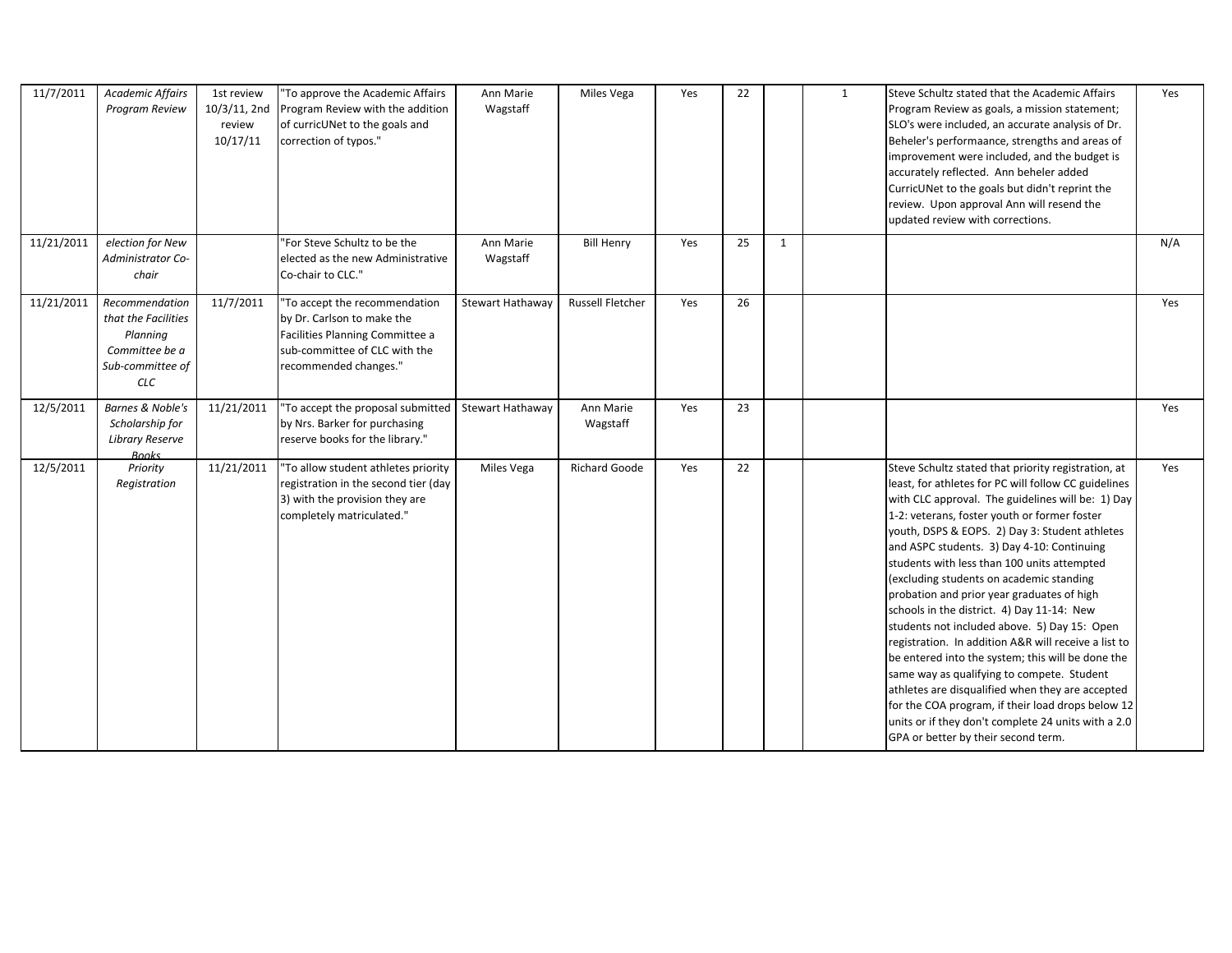| 12/5/2011 | Pilot Program for | "to proceed iwht the Pilot Program | <b>Richard Goode</b> | Valerie Lombardi | Yes | 23 |  | Cindy Pummill stated that the goal of the Math        | Yes |
|-----------|-------------------|------------------------------------|----------------------|------------------|-----|----|--|-------------------------------------------------------|-----|
|           | <b>ACCUPLACER</b> | for the ACCUPLACER Diagnostic      |                      |                  |     |    |  | Department for basic skills is to have modular        |     |
|           | Diagnostics       | Testing application."              |                      |                  |     |    |  | style learning and ACCUPLACER fits right in with      |     |
|           | Testing           |                                    |                      |                  |     |    |  | what they are trying to accomplish. "The new          |     |
|           |                   |                                    |                      |                  |     |    |  | program combines ACCUPLACER Diagnotics, the           |     |
|           |                   |                                    |                      |                  |     |    |  | College Board's pc-adaptive assessments of            |     |
|           |                   |                                    |                      |                  |     |    |  | abilities, with Pearson's MyFoundationLab, a          |     |
|           |                   |                                    |                      |                  |     |    |  | confirmed online remediation system for reading,      |     |
|           |                   |                                    |                      |                  |     |    |  | writing and mathematics to identify areas             |     |
|           |                   |                                    |                      |                  |     |    |  | needing improvement and then constructs               |     |
|           |                   |                                    |                      |                  |     |    |  | modules for students to master core concepts for      |     |
|           |                   |                                    |                      |                  |     |    |  | school and career readiness." (Cited fro the handout, |     |
|           |                   |                                    |                      |                  |     |    |  | ACCUPLACER//MyFoundationsLab)                         |     |
|           |                   |                                    |                      |                  |     |    |  |                                                       |     |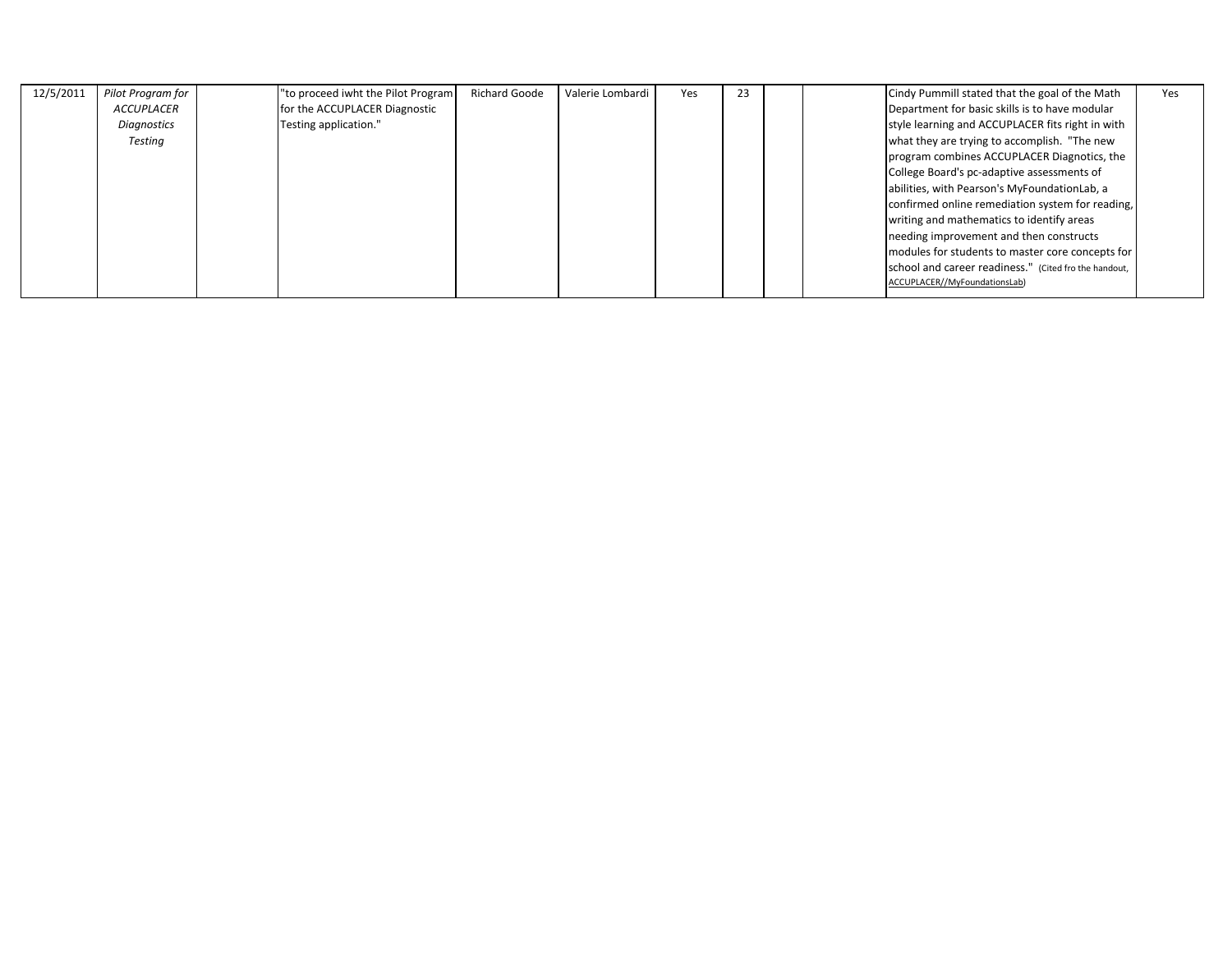| Date of CLC<br><b>Meeting</b> | Item                                              | CLC 1st<br><b>Review</b> | <b>Motion</b>                                                                             | <b>Motioned</b>         | <b>Seconded</b> | Approved | <b>Ayes</b> | <b>Nays</b>  | <b>Abstentions</b> | <b>Comments</b>                                                                                                                                                                                                                                                                                                                                                                                                                                                                                                                                                          | Handout |
|-------------------------------|---------------------------------------------------|--------------------------|-------------------------------------------------------------------------------------------|-------------------------|-----------------|----------|-------------|--------------|--------------------|--------------------------------------------------------------------------------------------------------------------------------------------------------------------------------------------------------------------------------------------------------------------------------------------------------------------------------------------------------------------------------------------------------------------------------------------------------------------------------------------------------------------------------------------------------------------------|---------|
| 2/6/2012                      | <b>Catalog Revision</b><br>and Review             | 12/5/2011                | "To establish a<br>Catalog Review<br>Committee"                                           | <b>Richard Goode</b>    | Miles Vega      | Yes      | 21          | $\mathbf{1}$ |                    | Proposal: 1) any changes to the catalog will<br>onlyu be implemented in the fall; no changes<br>during the academic year. In other words, all<br>aprroved changes will be implemented the next<br>academic year starting in the Fall. 2) Establish<br>a Catalog Reviw Committee to review the<br>catalog and make sure all changes are current<br>and correct. The Curriculum Committee<br>approves catalog changes, however; Mr. Goode<br>still proposed to established a Catalog Review<br>Committee. Members will be: Richard Goode,<br>Steve Schultz and Miles Vega. | No      |
| 2/6/2012                      | Enrollment<br>Management<br>Plan 2012-2016        |                          | To approve the<br>Enrollment<br>Management<br>Plan"                                       | <b>Michael Carley</b>   | Chris Craig     | Yes      | 22          |              |                    |                                                                                                                                                                                                                                                                                                                                                                                                                                                                                                                                                                          | Yes     |
| 3/5/2012                      | Strategic Plan                                    | 2/6/2012                 | "To approve the<br><b>Strategic Plan</b><br>2012-2015"                                    | Ann Marie<br>Wagstaff   | Susan Regier    | Yes      | 24          |              |                    |                                                                                                                                                                                                                                                                                                                                                                                                                                                                                                                                                                          | Yes     |
| 3/5/2012                      | <b>Grant Oversight</b><br>Sub-Committee<br>Charge | 2/6/2012                 | 'To approve the<br><b>Grant Oversight</b><br>Sub-Committee<br>Charge with<br>ammendments" | <b>Russell Fletcher</b> | Jorge Lopez     | Yes      | 24          |              |                    | Recommended CLC Changes: 1) Change<br>'Business Office Repressentative" to "Director<br>of Finance/Administrative Services". 2) Correct<br>typing errors.                                                                                                                                                                                                                                                                                                                                                                                                                | Yes     |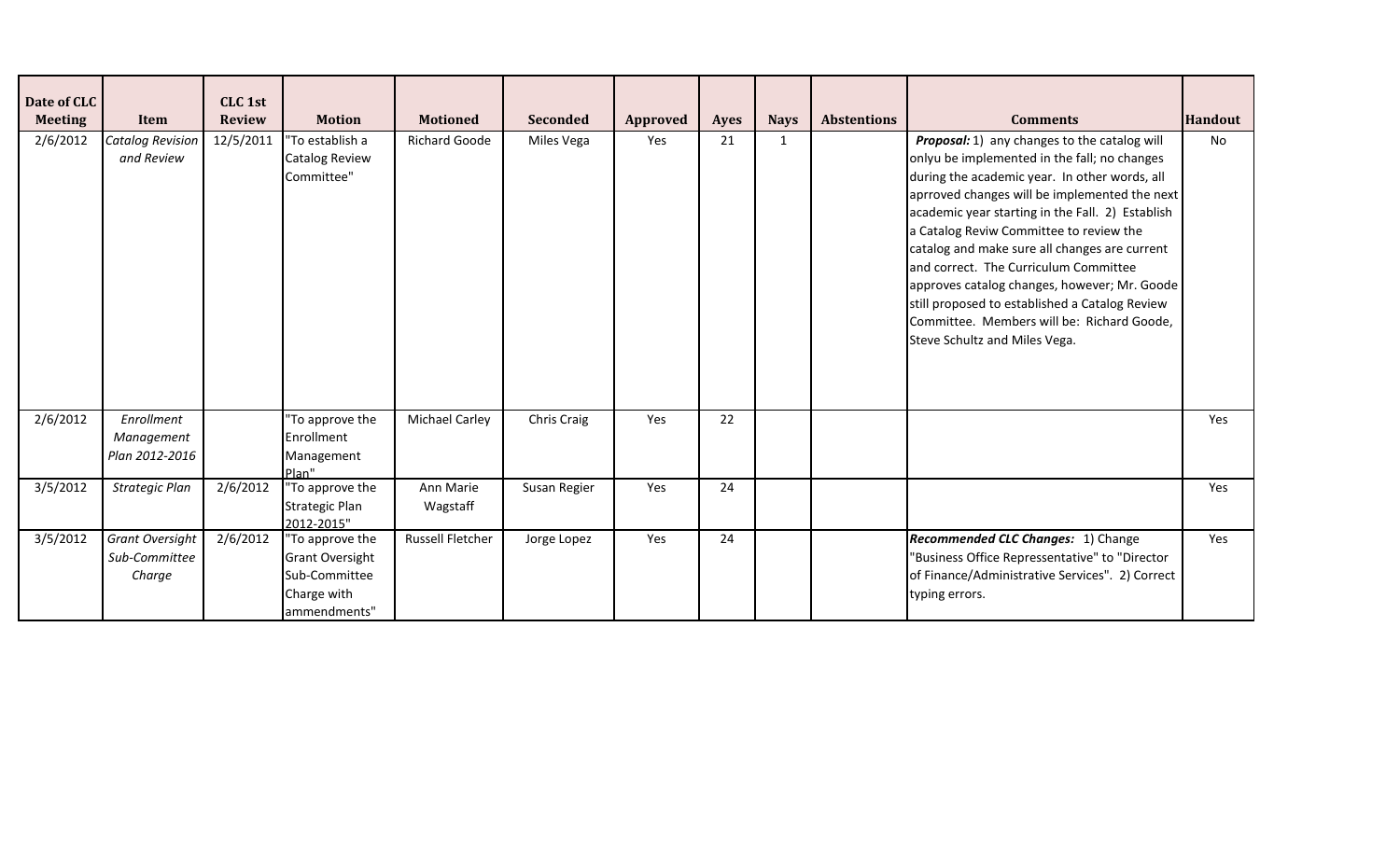| 4/16/2012 | 2012<br>Accreditation<br>Report                                                           |          | "I move that the<br>Institutuinal Self<br><b>Evaluation Report</b><br>be approved with<br>the proviso that<br>any substantive<br>changes will be<br>brought back to<br>CLC for approval." | Ann Marie<br>Wagstaff | <b>Russell Fletcher</b> | Yes | 21 | Steve Schultz proposes that CLC approve the<br>document as a continuing work in progress,<br>with the understanding that minor changes will provided<br>still be made. Major changes will be brought<br>before CLC for review. If a major change needs review.<br>to abe made after the report is printed and<br>submitted to ACCJC, an addendum will be<br>written to submit with the report. A final,<br>bounded copy of the report will be presented<br>at the 2012 Fall Flex Day. Changes: Standard I,<br>evidence was reorganized and a couple of<br>changes were made to IB; such as a reference<br>to the Educational Master Plan, the deletion of<br>the second actionalbe improvement plan, and<br>the addition of a paragraph stating the use of<br>CurricUNET for the assessment of SLOs (page | No, Report<br>was<br>online for |
|-----------|-------------------------------------------------------------------------------------------|----------|-------------------------------------------------------------------------------------------------------------------------------------------------------------------------------------------|-----------------------|-------------------------|-----|----|-----------------------------------------------------------------------------------------------------------------------------------------------------------------------------------------------------------------------------------------------------------------------------------------------------------------------------------------------------------------------------------------------------------------------------------------------------------------------------------------------------------------------------------------------------------------------------------------------------------------------------------------------------------------------------------------------------------------------------------------------------------------------------------------------------------|---------------------------------|
| 5/7/2012  | Approval:                                                                                 | 5/7/2012 | "To approve                                                                                                                                                                               | Susan Regier          | Joel Wiens              | Yes | 22 | 78).<br>All Program Reviews were reviewed by the                                                                                                                                                                                                                                                                                                                                                                                                                                                                                                                                                                                                                                                                                                                                                          | Yes                             |
|           | Student<br>Services, Social<br>Sciences, IT and<br>President Office<br>Program<br>Reviews |          | Student Services,<br>Social Science, IT<br>(with correction)<br>and Presidents<br>Office Program<br>Reviews."                                                                             |                       |                         |     |    | Strategic Planning Committee and all four<br>reviews met the required matrix.                                                                                                                                                                                                                                                                                                                                                                                                                                                                                                                                                                                                                                                                                                                             |                                 |
| 5/21/2012 | Mission<br>Statement                                                                      |          | 'To approve the<br><b>Mission Statement</b><br>as it stands with<br>the<br>recommendation<br>that it be reviewed<br>by the Strategic<br>Planning<br>Committee."                           | <b>Richard Goode</b>  | <b>Russell Fletcher</b> | Yes | 18 | The Porterville College Mission Statement is to<br>be reviewed and approved each spring<br>semester.                                                                                                                                                                                                                                                                                                                                                                                                                                                                                                                                                                                                                                                                                                      | Yes                             |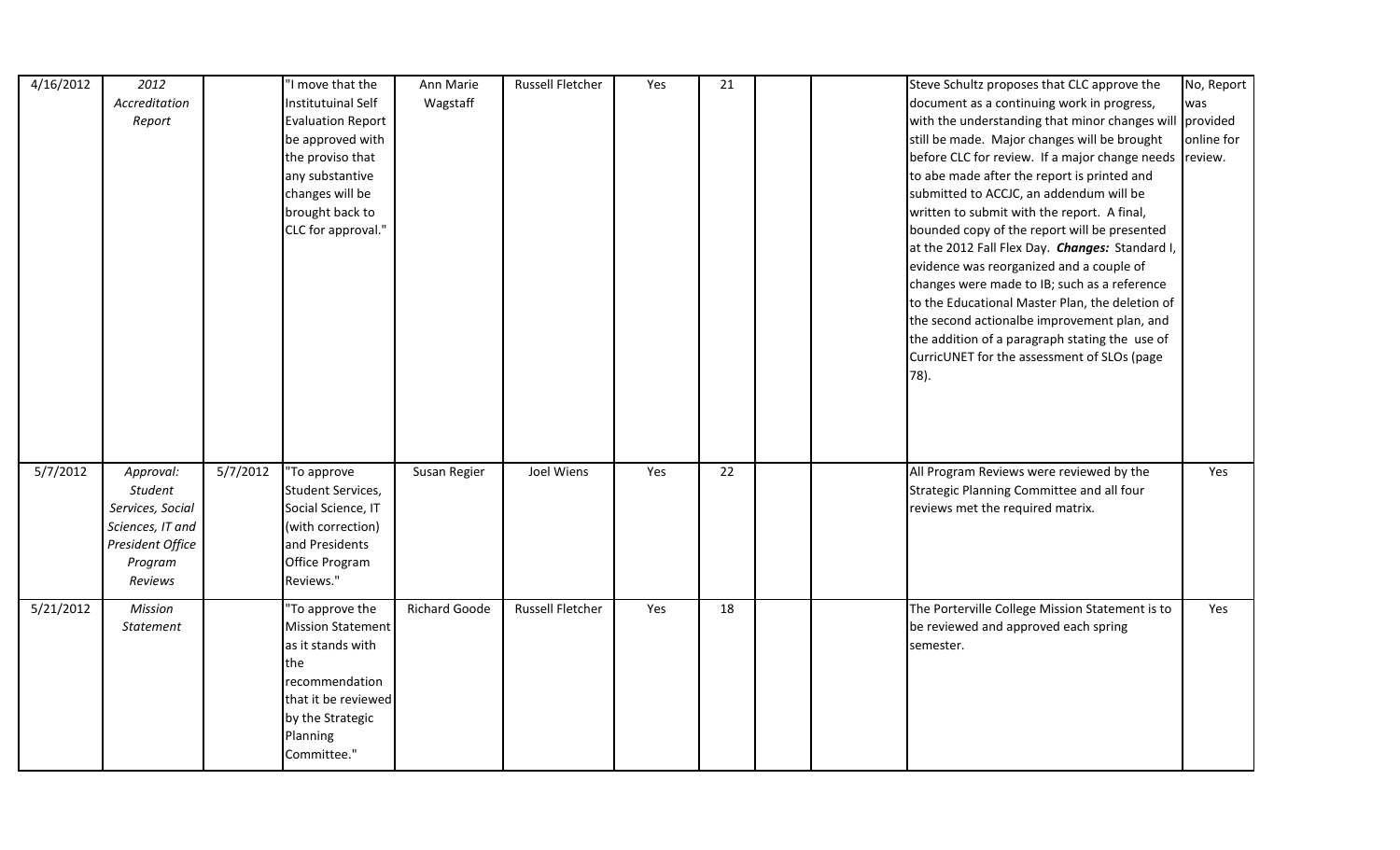| 5/21/2012 | <b>CTE Program</b><br>Review                                              | 5/7/2012                                                              | 'To approve CTE<br>Program Review."                                                              | Russell Fletcher        | Chris Craig             | Yes | 18 | The Strategic Planning Committee<br>recommended that the review met the<br>standards of the matrix.                                                                                                                                                                                                                                                                                                                                                                                                                                                 | Yes |
|-----------|---------------------------------------------------------------------------|-----------------------------------------------------------------------|--------------------------------------------------------------------------------------------------|-------------------------|-------------------------|-----|----|-----------------------------------------------------------------------------------------------------------------------------------------------------------------------------------------------------------------------------------------------------------------------------------------------------------------------------------------------------------------------------------------------------------------------------------------------------------------------------------------------------------------------------------------------------|-----|
| 5/21/2012 | Language Arts<br>Program Review                                           | 5/7/2012                                                              | 'To approve the<br>Language Arts<br>Program Review."                                             | Joel Wiens              | James Entz              | Yes | 18 | The Strategic Planning Committee<br>recommended that the review met the<br>standards of the matrix.                                                                                                                                                                                                                                                                                                                                                                                                                                                 | Yes |
| 5/21/2012 | Division<br>Carryover                                                     | 5/7/2012                                                              | 'To approve<br>Division<br>Carryover."                                                           | <b>Russell Fletcher</b> | Andrew<br>Messchaert    | Yes | 18 | Any instructional monies that weren't spent will<br>be carried over into the next budget year. The<br>actual process won't occur until the books are<br>closed, usually at the end of August or<br>Sentember                                                                                                                                                                                                                                                                                                                                        | Yes |
| 6/11/2012 | 2012-13<br><b>Tentative</b><br><b>Budget</b>                              | 5/7/2021                                                              | 'To approve the<br>tentative 2012-<br>2013 budget<br>recommended by<br>the Budget<br>Committee." | Ann Marie<br>Wagstaff   | <b>Russell Fletcher</b> | Yes | 19 | The Budget Committee recommended<br>increased hours for staff in the Library, Learning<br>Center and Assessment. These recommended<br>increases are not reflected in the tentative<br>budget because the colleges were asked not to<br>make changes to positions that would need to<br>be negotiated. The Budget Committee believes<br>that these increases are needed in order to<br>support student success and to regain<br>sustainability in these areas. The Budget<br>Committee will continue to look for avenues to<br>pursue these changes. | Yes |
| 8/27/2012 | Integrated<br>Planning<br>Assessment and<br><b>Action Model</b><br>(IPAA) | 8/27/2012                                                             | 'To accept the<br>Intergrated<br>Planning<br>Assessment and<br>Action Model."                    | Joel Wiens              | <b>Bill Henry</b>       | Yes | 19 | On page 10, add the IT sub-committee to the<br>Planning and Decision Making Chart. On page<br>11 under November and page 12 under<br>February, remove "alternating years" and<br>replace with a footnote "the timelines may be<br>subject to change due to campus or district<br>planning modifications."                                                                                                                                                                                                                                           | Yes |
| 8/27/2012 | 2012-13<br><b>Adopted Budget</b>                                          | the tentative budget."<br><b>Budget was</b><br>approved on<br>6/11/12 | 8/27/12, but "CLC adopt the                                                                      | Ann Marie<br>Wagstaff   | <b>Bill Henry</b>       | Yes | 19 | Budget will be presented to the Board in<br>September, 2012.                                                                                                                                                                                                                                                                                                                                                                                                                                                                                        | Yes |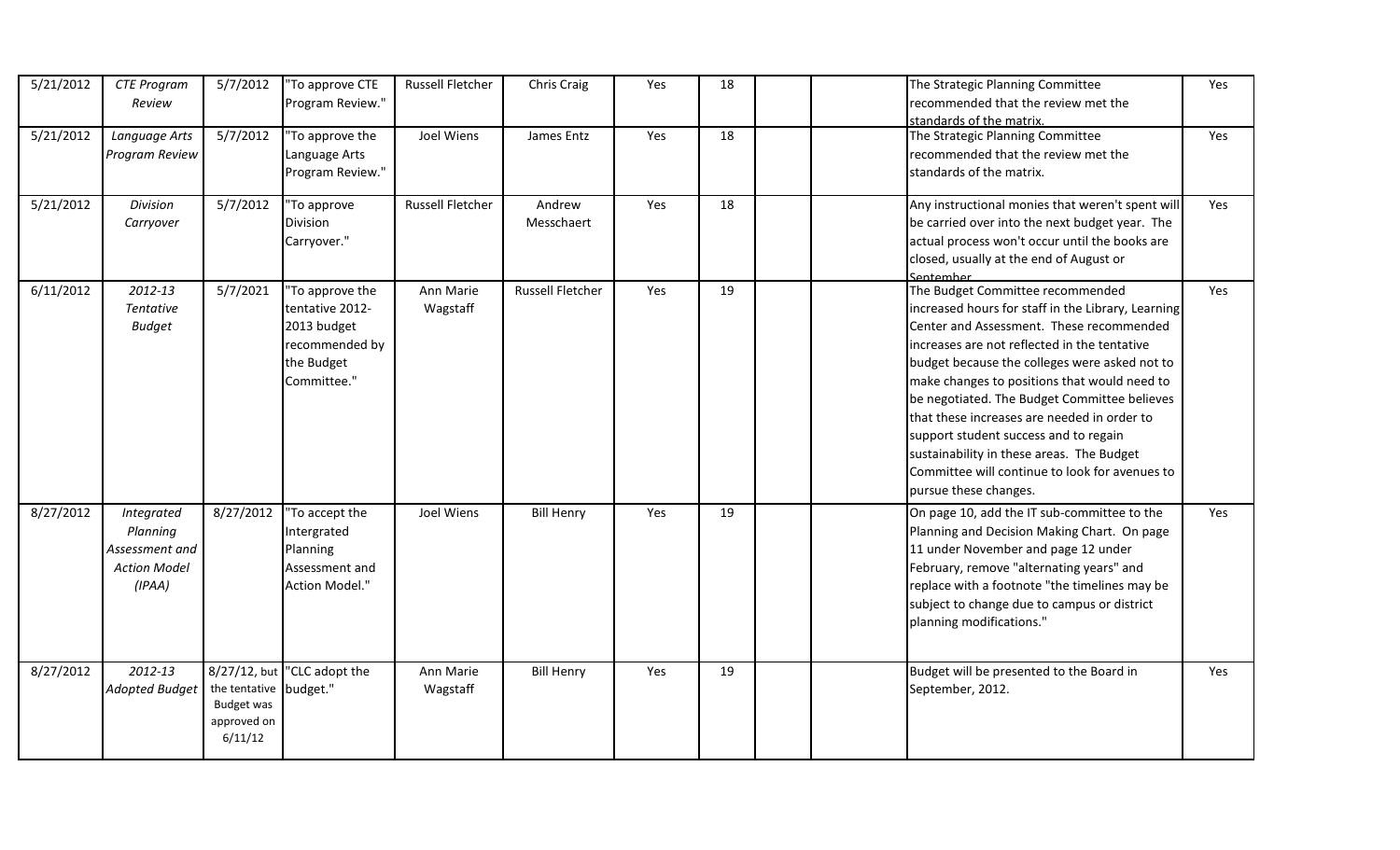| 9/17/2012  | <b>Budget Planning</b><br>Calendar         |           | "To adopt the<br><b>Budget Planning</b><br>Calendar as              | James Entz            | Lorie Barker      | Yes | 23 | Changes were made to the budget calendar and<br>is now easier to read.                                                                                                                                                | Yes |
|------------|--------------------------------------------|-----------|---------------------------------------------------------------------|-----------------------|-------------------|-----|----|-----------------------------------------------------------------------------------------------------------------------------------------------------------------------------------------------------------------------|-----|
| 9/17/2012  | Library Program<br>Review                  |           | presented."<br>"To approve the<br>Library's Program<br>Review."     | Miles Vega            | <b>Bill Henry</b> | Yes | 23 |                                                                                                                                                                                                                       | Yes |
| 10/1/2012  | <b>Hearing Panel</b>                       | 9/17/2012 | "To approve the<br><b>Hearing Panel"</b>                            | Miles Vega            | <b>Bill Henry</b> | Yes | 21 |                                                                                                                                                                                                                       | Yes |
| 10/1/2012  | Scholarships &<br>Awards Sub-<br>committee | 9/17/2012 | "To approve the<br>Scholarships &<br>Awards Sub-<br>committee."     | Ann Marie<br>Wagstaff | <b>Bill Henry</b> | Yes | 21 |                                                                                                                                                                                                                       | Yes |
| 10/1/2012  | <b>Budget Sub-</b><br>committee            | 9/17/2012 | "To approve the<br><b>Budget Sub-</b><br>committee."                | <b>Bill Henry</b>     | Miles Vega        | Yes | 21 | CLC approves with the stipulation the following<br>changes are made: 1) Under Functions item 6<br>and 13, first word will be capitalized. 2) Under<br>Membership Composition "Deans" will be<br>changes to "Dean(s)". | Yes |
| 10/15/2012 | Marketing &<br>Outreach Sub-<br>committee  | 10/1/2012 | "To approve the<br>Marketing &<br>Outreach<br>Committee<br>Charge " | Ann Marie<br>Wagstaff | Chris Craig       | Yes | 21 |                                                                                                                                                                                                                       | Yes |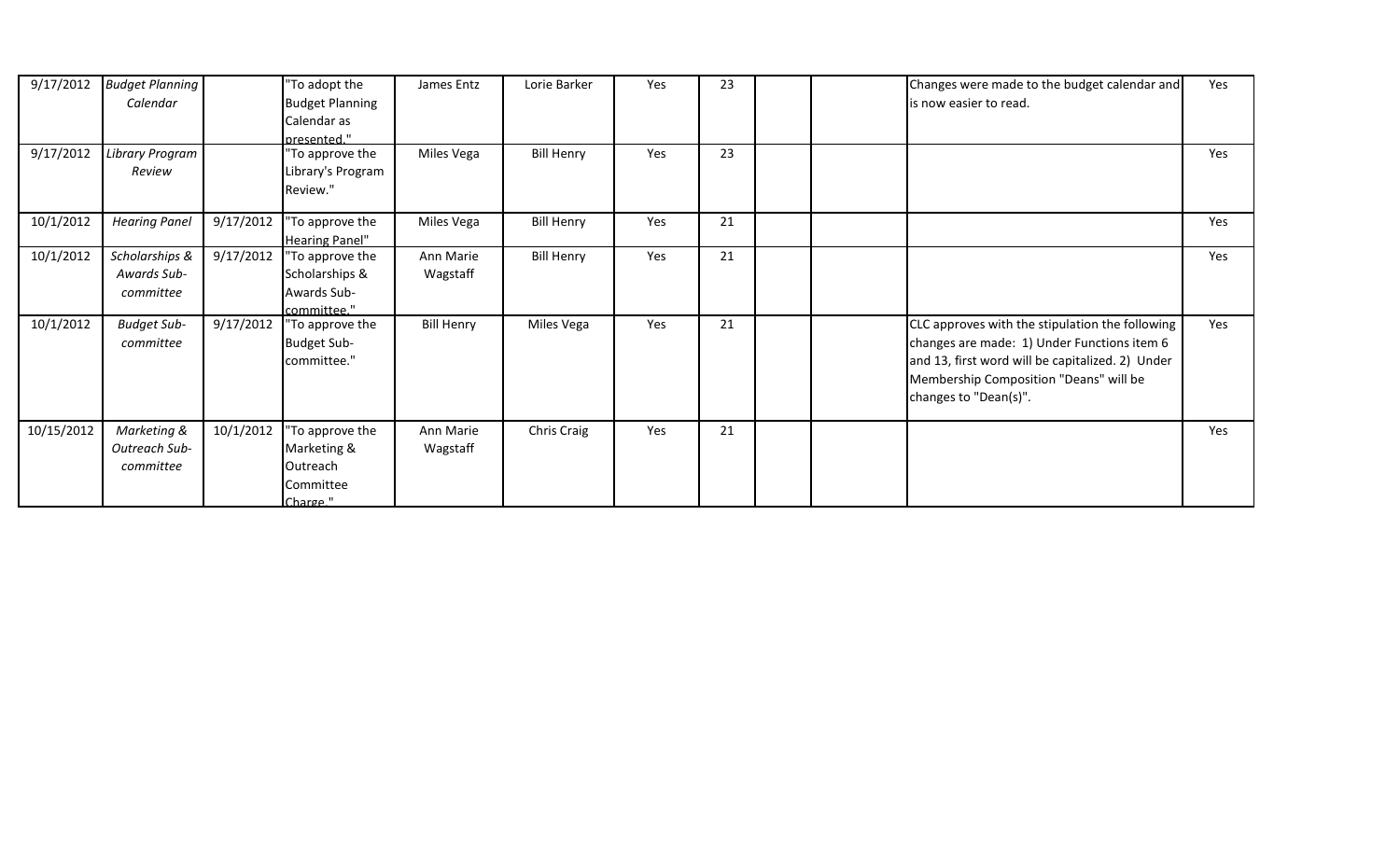| 10/24/2012 | Educational |                          | Educational  "To adopt the       | Ann Marie | Lorie Barker | Yes | 20 |  | The Educational Master Plan is a living          | No, Report |
|------------|-------------|--------------------------|----------------------------------|-----------|--------------|-----|----|--|--------------------------------------------------|------------|
|            | Master Plan | Master Plan. Educational |                                  | Wagstaff  |              |     |    |  | document that will be reviewed and updated       | was        |
|            | 2012-2016   |                          | 1st reviewed Master Plan with    |           |              |     |    |  | every year. Recommended changes: Mrs.            | provided   |
|            |             |                          | 5/7/12, 2nd the recommended      |           |              |     |    |  | Barker recommends in the "Acknowledgments"       | online for |
|            |             | review                   | revisions for                    |           |              |     |    |  | section the "Library Director" title be changed  | review.    |
|            |             |                          | 5/21/12, 3rd specific accuracy." |           |              |     |    |  | to "Librarian". In the "College History and      |            |
|            |             | review                   |                                  |           |              |     |    |  | Background" section include "library, learning   |            |
|            |             | 10/1/12, 4th             |                                  |           |              |     |    |  | center" into the paragraph that starts           |            |
|            |             | review                   |                                  |           |              |     |    |  | ""Student Success" is a common that at the       |            |
|            |             | 10/15/12                 |                                  |           |              |     |    |  | College". The final recommendation, is adding    |            |
|            |             |                          |                                  |           |              |     |    |  | to the "Student services Three-Year Strategic    |            |
|            |             |                          |                                  |           |              |     |    |  | Plan section" in the paragraph following the     |            |
|            |             |                          |                                  |           |              |     |    |  | "Student Services Goals: 2011-14". "Additional   |            |
|            |             |                          |                                  |           |              |     |    |  | details describing the specific goals, various   |            |
|            |             |                          |                                  |           |              |     |    |  | strategies that will be accomplished to meet     |            |
|            |             |                          |                                  |           |              |     |    |  | the goal and the outcomes expected as a result   |            |
|            |             |                          |                                  |           |              |     |    |  | of the completion of the goals and strategies    |            |
|            |             |                          |                                  |           |              |     |    |  | are located in the Student Services Strategic    |            |
|            |             |                          |                                  |           |              |     |    |  | Plan adopted in spring 2011." The following will |            |
|            |             |                          |                                  |           |              |     |    |  | be added: "It should also be noted that due to   |            |
|            |             |                          |                                  |           |              |     |    |  | administrative reorganization that occurred in   |            |
|            |             |                          |                                  |           |              |     |    |  | summer 2012 after this plan was adopted, the     |            |
|            |             |                          |                                  |           |              |     |    |  | Library and Learning Center were reassigned to   |            |
|            |             |                          |                                  |           |              |     |    |  | the Vice President of Student Services. Since    |            |
|            |             |                          |                                  |           |              |     |    |  | these programs were not part of Student          |            |
|            |             |                          |                                  |           |              |     |    |  | Services when their Three-Year Strategic Plan    |            |
|            |             |                          |                                  |           |              |     |    |  | was completed, some modifications to the plan    |            |
|            |             |                          |                                  |           |              |     |    |  | and its objectives may be made to reflect this   |            |
|            |             |                          |                                  |           |              |     |    |  | reorganization."                                 |            |
|            |             |                          |                                  |           |              |     |    |  |                                                  |            |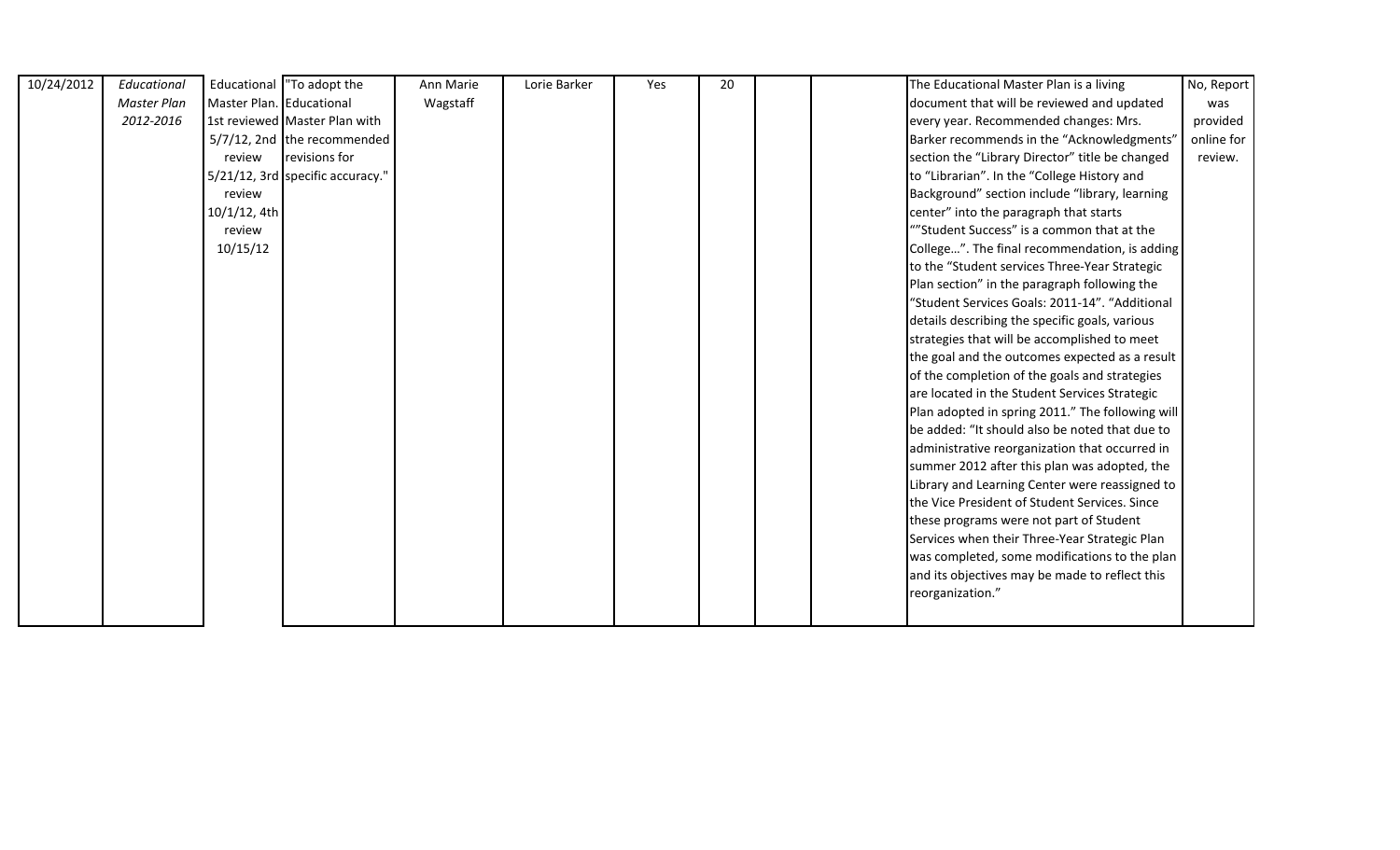|            | 10/24/2012 Title IX Advisory<br>Sub-committee         |            | 10/15/2012   To approve the<br>Title IX Advisory<br>Sub-committee<br>with the addition<br>of a classified and<br>human resource<br>staff member and<br>the reduction of<br>student<br>membership." | Virginia Gurrola | Lorie Barker      | Yes | 20 |  | Eric Mendoza recommends adding 1 classified<br>and 1 human resource representative to the<br>membership. Also, decearsing the student<br>membership from "2" to "1".                                                                                               | Yes |
|------------|-------------------------------------------------------|------------|----------------------------------------------------------------------------------------------------------------------------------------------------------------------------------------------------|------------------|-------------------|-----|----|--|--------------------------------------------------------------------------------------------------------------------------------------------------------------------------------------------------------------------------------------------------------------------|-----|
| 10/24/2012 | <b>Library Grant</b>                                  | 10/15/2012 | "To accept the<br><b>NEH and ALA</b><br>Grant."                                                                                                                                                    | Miles Vega       | James Entz        | Yes | 20 |  | If PC receives this grant, no monies will be<br>awarded; the Library will receive free books,<br>DVDs and access to a database.                                                                                                                                    | Yes |
| 11/5/2012  | CCA Adjunct<br>Representative                         | 10/24/2012 | "Adjunct<br>Representative of<br>Academic Senate<br>will serve as<br>Adjunct<br>Representative of<br>$C$ $\Gamma$                                                                                  | Chris Craig      | Miles Vega        | Yes | 20 |  | The CLC membership will be modified to reflect<br>the change from CCA Adjunct Representative to<br>the Academic Senate Adjunct Representative,<br>who is currently David Chamberlain.                                                                              | No  |
| 11/5/2012  | Staff Sub-<br>committee                               |            | 10/24/2012 TApprove the Staff<br>Sub-committee<br>outline."                                                                                                                                        | Karen Ball       | Joel Wiens        | Yes | 20 |  |                                                                                                                                                                                                                                                                    | Yes |
| 11/5/2012  | <b>Financial Aid</b><br>Sub-committee<br>Deactivation |            | 10/24/2012 Deactivate the<br><b>Financial Aid</b><br>Committee."                                                                                                                                   | Erin Cruz        | James Entz        | Yes | 20 |  | This committee has not met for several years<br>due to Federal Regulation changes with the<br>stisfactory academic progress; this has made it<br>difficult to keep up o staff training. The<br>Director reviews all financial aid applications<br>before approval. | Yes |
| 12/3/2012  | <b>Proctoring Fees</b>                                |            | 10/15/2012 ''\$20 fee to be<br>applied to all non<br><b>KCCD</b> currently<br>enrolled<br>students."                                                                                               | Miles Vega       | <b>Bret Davis</b> | Yes | 19 |  |                                                                                                                                                                                                                                                                    | Yes |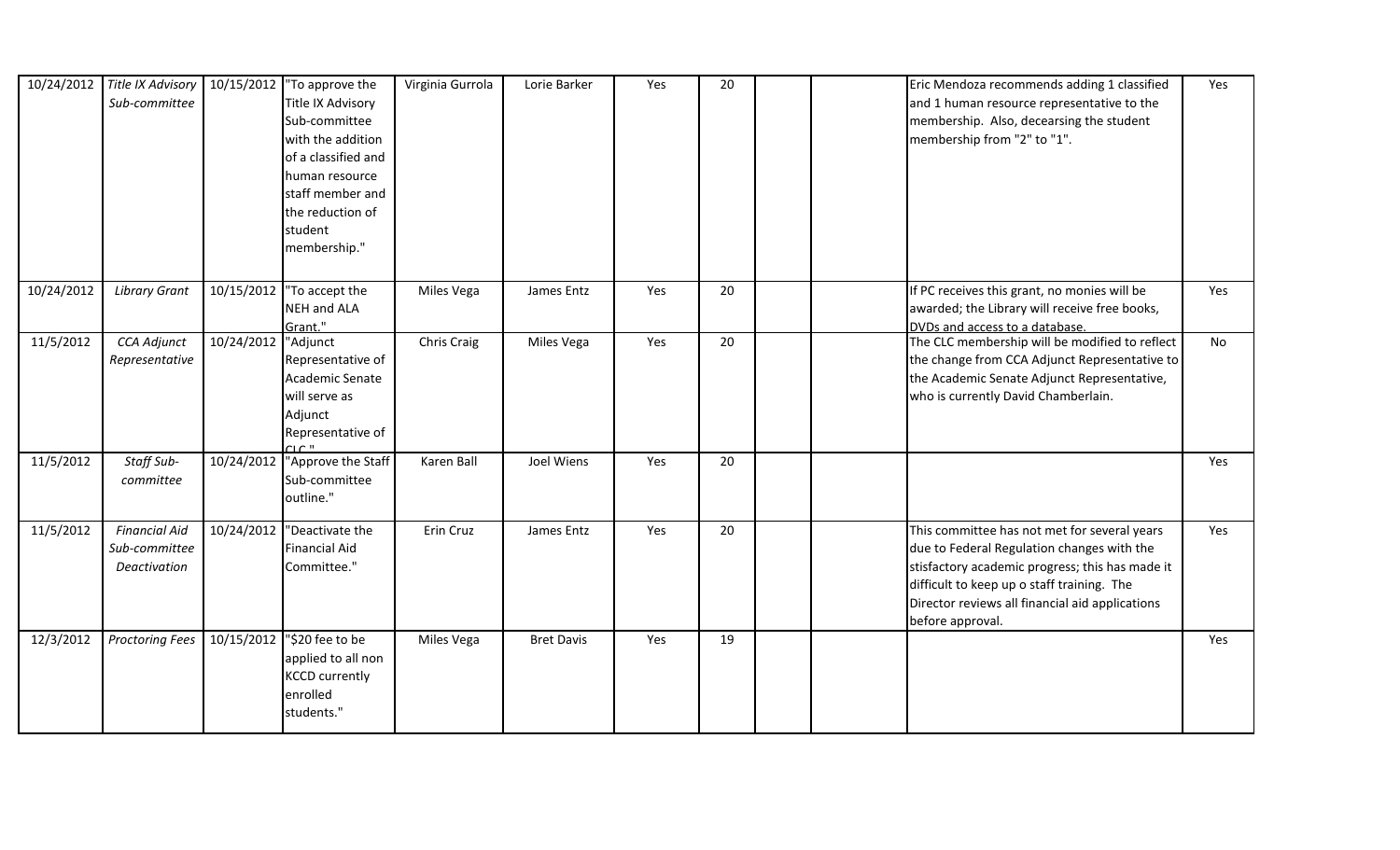| 12/3/2012 | Staff<br>Development<br>Sub-committee     | 11/5/2012 | "To approve the<br>Staff Development<br>Committee."                 | James Entz                  | Miles Vega  | Yes | 19 | Approval with the following recommendations:<br>Yes<br>under Specific Tasks change "of designate" to<br>"or designee" and under Agenda strike out #2."                                                                                                                                                                                                               |  |
|-----------|-------------------------------------------|-----------|---------------------------------------------------------------------|-----------------------------|-------------|-----|----|----------------------------------------------------------------------------------------------------------------------------------------------------------------------------------------------------------------------------------------------------------------------------------------------------------------------------------------------------------------------|--|
| 12/3/2012 | Science/Math<br>Controller<br>Replacement |           | "To approve the<br>purchase of the<br>Science/Math<br>controllers." | Arlitha Williams-<br>Harmon | Chris Craig | Yes | 19 | This is a one time exspense and the<br>Yes<br>Science/Math Department has requested these<br>controllers for the past two years. The<br>controller are data loggers that are connected<br>to a computer and devices such as ECG<br>electrodes can be attached to assist during labs.<br>The controllers are an upgrade for the new<br>therhnology in the classrooms. |  |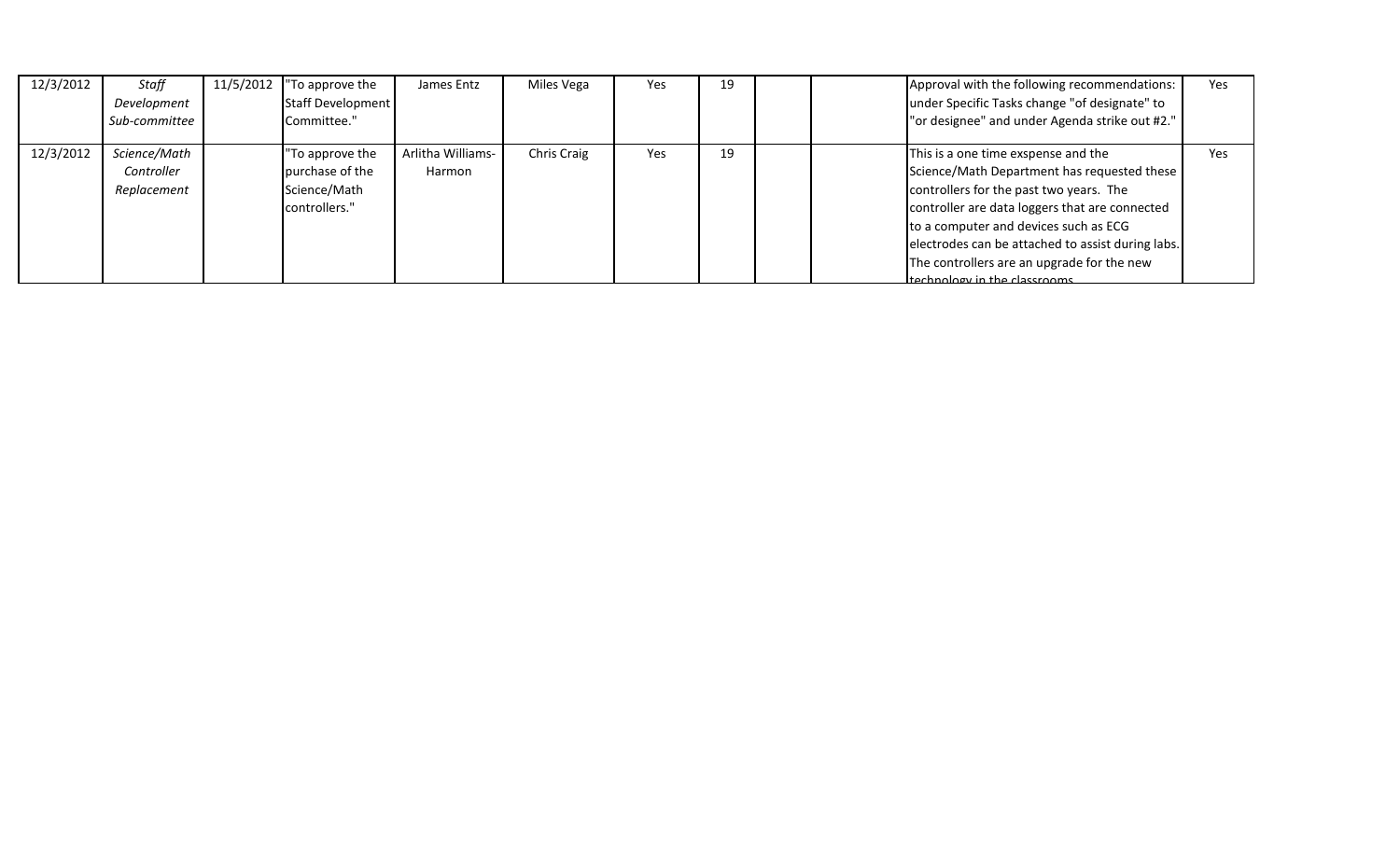| Date of CLC    |                                                                                                   | CLC 1st                                                 |                                                                                                                                  |                      |                  |          |      |             |                    |                                                                                                                                                                                                                                                                                |                |
|----------------|---------------------------------------------------------------------------------------------------|---------------------------------------------------------|----------------------------------------------------------------------------------------------------------------------------------|----------------------|------------------|----------|------|-------------|--------------------|--------------------------------------------------------------------------------------------------------------------------------------------------------------------------------------------------------------------------------------------------------------------------------|----------------|
| <b>Meeting</b> | Item                                                                                              | <b>Review</b>                                           | <b>Motion</b>                                                                                                                    | <b>Motioned</b>      | Seconded         | Approved | Ayes | <b>Nays</b> | <b>Abstentions</b> | <b>Comments</b>                                                                                                                                                                                                                                                                | <b>Handout</b> |
| 2/4/2013       | <b>Budget</b><br>Recommendation                                                                   | 2/4/2013                                                | "Move forward with<br>the Budget<br>Recommendation to<br>increase the Learning<br>Center Technician's<br>hours to the District." | Lorie Barker         | Joel Wiens       | Yes      | 25   | $\mathbf 0$ | $\mathbf 0$        | Reinstating the Learning Center<br>Technician's additional hours is<br>imperative for the success of<br>Porterville College students.                                                                                                                                          | No             |
| 3/4/2013       | Committees<br>Organizational<br><b>Structure</b>                                                  | 11/5/2012<br>(reviewed for a<br>2nd time,<br>12/3/2012) | "To approve the<br>Committees<br>Organizational<br>Structure."                                                                   | Craig Britton        | Virginia Gurrola | Yes      | 24   | $\mathbf 0$ | $\mathbf 0$        | All recommendations made during<br>the 11/5 and 12/3 meetings have<br>been made. Mr. Schultz added that<br>Mrs. Brown created a template for<br>completing the "end of the year<br>committeee report" that is<br>submitted at the last CLC meeting of<br>each Spring semester. | Yes            |
| 3/4/2013       | <b>Emergency One-Time</b><br><b>Budget Request for</b><br>Natural Science &<br><b>Mathematics</b> | 3/4/2013                                                | "To approve the<br>emergency request for<br>\$1400."                                                                             | Virginia Gurrola     | Miles Vega       | Yes      | 24   | $\mathbf 0$ | $\mathbf 0$        | \$900 for a replacement refrigerator<br>and \$500 for product replacement.                                                                                                                                                                                                     | Yes            |
| 4/1/2013       | <b>Matriculation Advisory</b><br>Committee                                                        | 3/18/2013                                               | "To approve the<br>changes in the<br><b>Matriculation Advisory</b><br>Committee"                                                 | Craig Britton        | Eric Mendoza     | Yes      | 23   | $\mathbf 0$ | $\mathbf 0$        | 3/18 Recommended Changes: add<br>"Student Learning Service"<br>representative to membership.<br>"Director, Admissions & Records" be<br>changed to " Director, Admissions &<br>Records/Financial Aid". On 4/1 it<br>was announced Carmen Martin will<br>be the SLS Rep.         | Yes            |
| 4/1/2013       | Natural<br>Science/Mathematics<br>Program Review                                                  | 3/18/2013                                               | "To approve the<br>Natural<br>Science/Mathematics<br><b>Program Review</b>                                                       | Virginia Gurrola     | Chris Craig      | Yes      | 23   | $\mathbf 0$ | $\mathbf 0$        | on 3/18, Strategic Planning stated<br>the Program Review meets or<br>exceeds all the criteria of the<br>matrix.                                                                                                                                                                | Yes            |
| 5/6/2013       | <b>Mission Statement</b>                                                                          | 4/15/2013                                               | "To defer the Mission<br>Statement until the fall<br>semester"                                                                   | <b>Richard Goode</b> | Virginia Gurrola | Yes      | 24   | $\mathbf 0$ | $\mathbf 0$        |                                                                                                                                                                                                                                                                                | No             |
| 5/6/2013       | CLC Membership &<br>Modification of<br>Agenda and<br>Committee Reportina                          | 4/15/2013                                               | "To accept changes to<br>membership as stated"                                                                                   | Craig Britton        | James Entz       | Yes      | 24   | $\mathbf 0$ | $\mathbf 0$        | See minutes for changes made to<br>membership                                                                                                                                                                                                                                  | No             |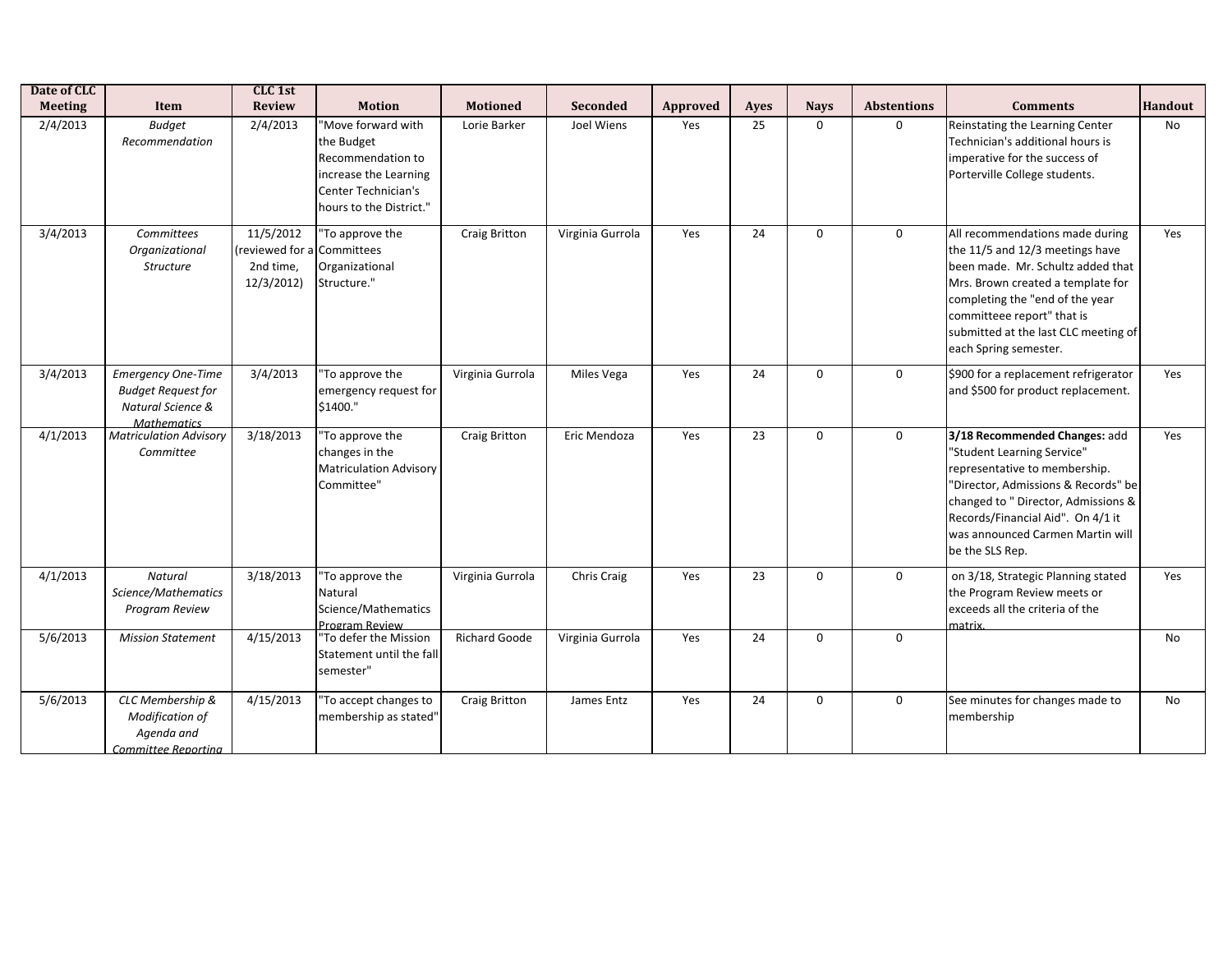| 6/3/2013 | 2013-14 Budget                                        | No                                | "To approve the 2013-<br>14 Tentative Budget"                             | Chris Craig                 | <b>Bill Henry</b>     | Yes | 14 | 0            | $\mathbf 0$  | Mrs. Williams-Harmon discussed<br>the withdrawal of; 1) Adult Ed fro<br>the Community Colleges, 2) the 90-<br>unit cap, 3) the census date<br>proposal. In addition, the Prop 39<br>energy fund projects and District<br>Budget including increases was<br>discussed. She went over the 2012-<br>13 Budget projection (adjusted to<br>reflect the passing of Prop 30) and<br>PC's 2013-14 Budget proposal to the<br>district. | Yes |
|----------|-------------------------------------------------------|-----------------------------------|---------------------------------------------------------------------------|-----------------------------|-----------------------|-----|----|--------------|--------------|-------------------------------------------------------------------------------------------------------------------------------------------------------------------------------------------------------------------------------------------------------------------------------------------------------------------------------------------------------------------------------------------------------------------------------|-----|
| 6/3/2013 | Fine and Applied Arts<br>Program<br>Review/Assessment | 5/6/2013                          | 'To approve the Fine<br>and Applied Arts<br>Program Review"               | <b>Richard Goode</b>        | Ann Marie<br>Wagstaff | Yes | 14 | $\mathbf{0}$ | $\mathbf 0$  | Strategic Planning stated the<br>program review met the criteria of<br>the program matrix. Mr. Entz<br>discussed the division's vision of the<br>future and past accomplishments<br>for Fine and Applied Arts.                                                                                                                                                                                                                | Yes |
| 9/9/2013 | 2013 ACCJC Follow-up<br>Report                        | $5/6/13$ (1st);<br>$6/3/13$ (2nd) | 'To approve the ACCJC<br>Follow-up Report"                                | <b>Buzz Piersol</b>         | <b>Richard Goode</b>  | Yes | 20 | $\mathbf 0$  | $\mathbf 0$  | Mr. Schultz made a few minor<br>changes to the table of contents on<br>page 2 and changed the list of<br>evidence aesthetics throughout the<br>report. The report will be<br>forwarded, reviewed and approved<br>at the October 10th Board meeting.<br>On October 11th, four hardcopies<br>and the flash drive with the<br>evidence will be sent to ACCJC.                                                                    | Yes |
| 9/9/2014 | Selection of 2013-14<br><b>CLC Co-Chairs</b>          | No                                | "To nominate Bill<br>Henry for 2013-14 CLC<br>administrator co-<br>chair" | Arlitha Williams-<br>Harmon | <b>Richard Goode</b>  | Yes | 19 | $\mathbf 0$  | $\mathbf{1}$ |                                                                                                                                                                                                                                                                                                                                                                                                                               | No  |
| 9/9/2014 | Selection of 2013-14<br><b>CLC Co-Chairs</b>          | No                                | "To nominate Tiffany<br>Haynes for 2013-14<br>CLC classified co-chair"    | Ann Marie<br>Wagstaff       | <b>Buzz Piersol</b>   | Yes | 19 | $\mathbf 0$  | $\mathbf{1}$ |                                                                                                                                                                                                                                                                                                                                                                                                                               | No  |
| 9/9/2014 | Selection of 2013-14<br><b>CLC Co-Chairs</b>          | No                                | 'To nominate Susie<br>Lala for the 2013-14<br>CLC faculty co-chair"       | <b>Buzz Piersol</b>         | Joel Wiens            | Yes | 20 | $\mathbf 0$  | $\mathbf 0$  | Mr. Vega contacted the faculty<br>nominee, verfied Mrs. Lala accepted<br>the nomination due to her absence<br>and the vote went forward.                                                                                                                                                                                                                                                                                      | No  |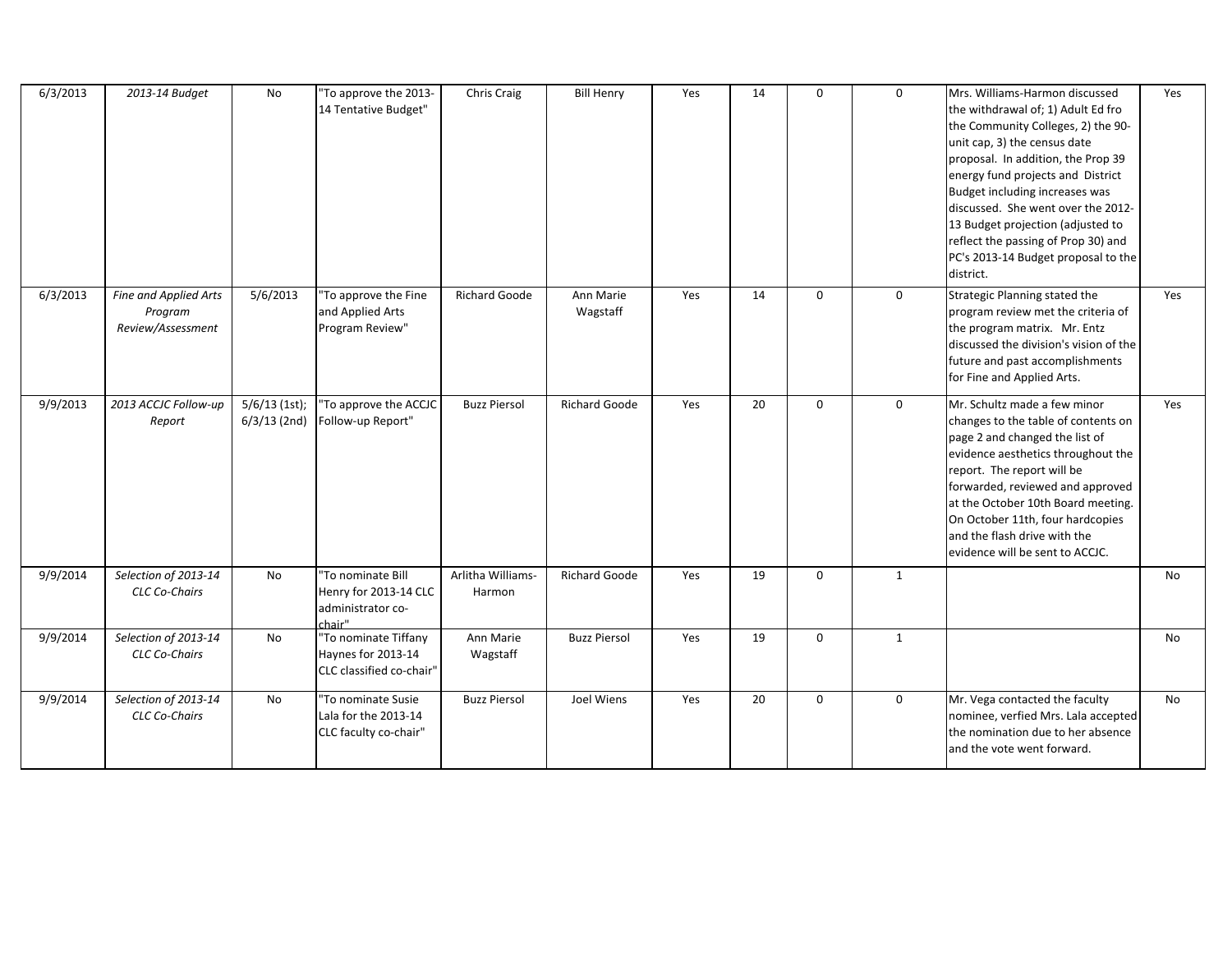| 12/2/2013 | One-Time Instructional | No | 'To fund all the        | James Entz | Jay Hargis | Yes | 18 | 0 | 0 | Five departments submitted             | No |
|-----------|------------------------|----|-------------------------|------------|------------|-----|----|---|---|----------------------------------------|----|
|           | Requests               |    | requests with the       |            |            |     |    |   |   | request for the One-Time               |    |
|           |                        |    | instructional materials |            |            |     |    |   |   | Instructional/Library Material         |    |
|           |                        |    | monies, look for        |            |            |     |    |   |   | Money. Fine Art - \$4,261 for          |    |
|           |                        |    | additional funding if   |            |            |     |    |   |   | purchase of DVD's electric kiln and    |    |
|           |                        |    | available and to fund   |            |            |     |    |   |   | two white boards. Social Science -     |    |
|           |                        |    | the remaining out of    |            |            |     |    |   |   | \$1,600 for purchase of bone casts to  |    |
|           |                        |    | our reserves"           |            |            |     |    |   |   | complete the anthropology              |    |
|           |                        |    |                         |            |            |     |    |   |   | collection to be used in courses.      |    |
|           |                        |    |                         |            |            |     |    |   |   | Language Arts - \$37,300 for           |    |
|           |                        |    |                         |            |            |     |    |   |   | purchase of laptop cart with 35        |    |
|           |                        |    |                         |            |            |     |    |   |   | laptops. Learning Center               |    |
|           |                        |    |                         |            |            |     |    |   |   | Classrooms - \$1,500 for the           |    |
|           |                        |    |                         |            |            |     |    |   |   | purchase of sound system to reduce     |    |
|           |                        |    |                         |            |            |     |    |   |   | noise and replacement of               |    |
|           |                        |    |                         |            |            |     |    |   |   | whiteboards. Library - \$7,357 to      |    |
|           |                        |    |                         |            |            |     |    |   |   | expand EBSCO database and eBooks       |    |
|           |                        |    |                         |            |            |     |    |   |   | Catalog. The State allocated           |    |
|           |                        |    |                         |            |            |     |    |   |   | \$36,155 and the above request total   |    |
|           |                        |    |                         |            |            |     |    |   |   | \$52,378 for a differance of \$16,223. |    |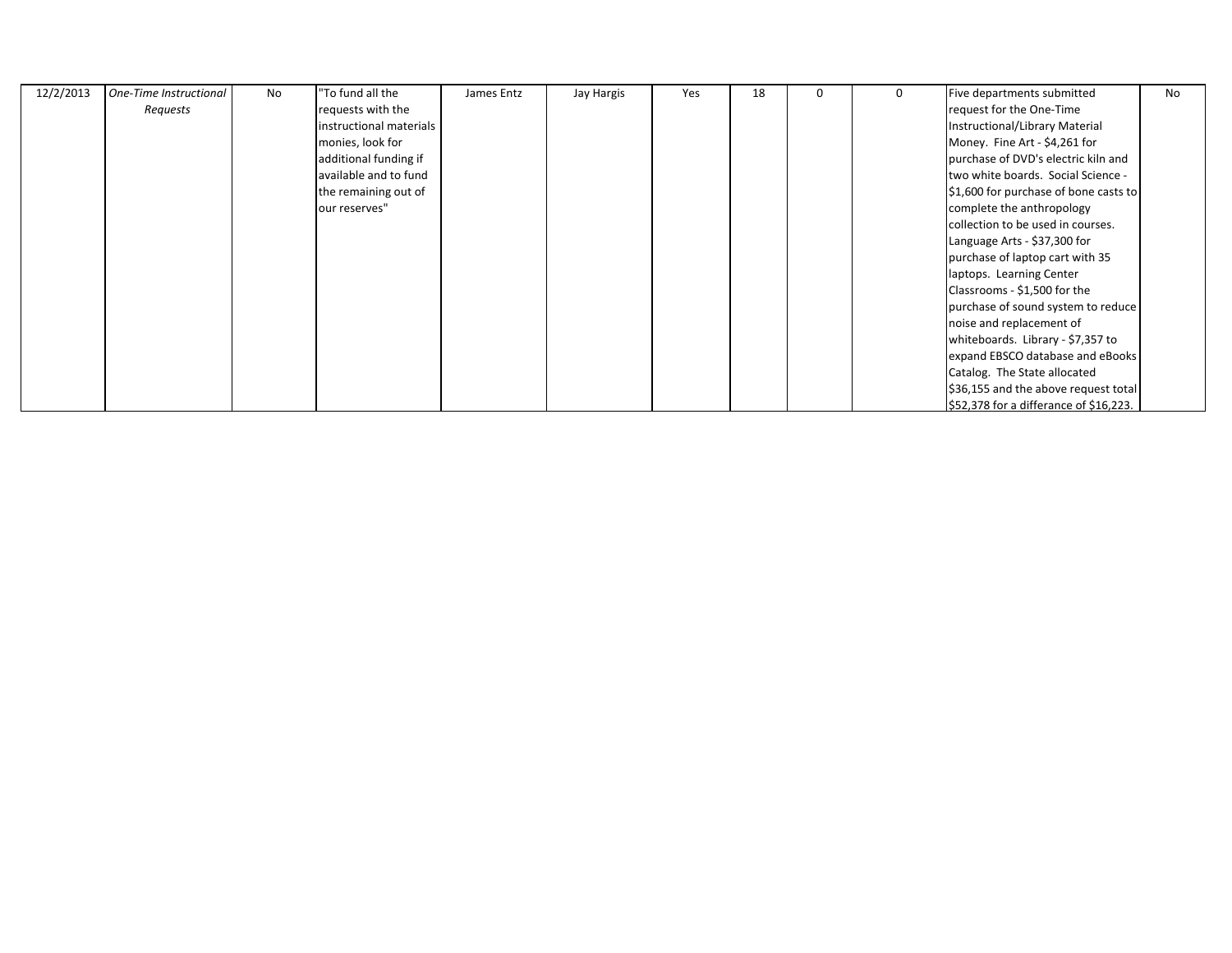| Date of CC<br>(Formally<br>known as CLC) |                                         | CLC 1st       |                                                             |                       |                 |          |      |             |                    |                                                                                                                                                                                                                                                                                                                                                                                                                                                                                                                                                                                                                                               |                |
|------------------------------------------|-----------------------------------------|---------------|-------------------------------------------------------------|-----------------------|-----------------|----------|------|-------------|--------------------|-----------------------------------------------------------------------------------------------------------------------------------------------------------------------------------------------------------------------------------------------------------------------------------------------------------------------------------------------------------------------------------------------------------------------------------------------------------------------------------------------------------------------------------------------------------------------------------------------------------------------------------------------|----------------|
| <b>Meeting</b>                           | Item                                    | <b>Review</b> | <b>Motion</b>                                               | <b>Motioned</b>       | <b>Seconded</b> | Approved | Ayes | <b>Nays</b> | <b>Abstentions</b> | <b>Comments</b>                                                                                                                                                                                                                                                                                                                                                                                                                                                                                                                                                                                                                               | <b>Handout</b> |
| 5/19/2014                                | Tentative 2014-15<br>Budget             | 5/5/2014      | "To approve the<br>budget as<br>presented"                  | Maria Roman           | Lupe Guillen    | Yes      | 15   | $\Omega$    | 0                  | Dr. Wagstaff presented the budget.<br>She discussed the STRS update and<br>the contribution increases to the<br>State, employer and employee, and<br>PC labor and non-labor adjustments.<br>The following are from the<br>Governor's May revise: \$50million<br>was added to CTE programs.<br>\$42.4 million added to offset<br>decrease in property taxes.<br>S6million added for increased<br>technology infrastructure. The<br>adjustments to Access Funding and<br>COLA, adjustments to the January<br>maintenance and instructional<br>equipment proposal, deferral pay<br>down and a decrease if \$1.5 million<br>for Prop 39 projects. | Yes            |
| 5/19/2014                                | <b>Health Careers</b><br>Program Review | No            | "To approve the<br><b>Health Careers</b><br>Program Review" | Ann Marie<br>Wagstaff | Jay Hargis      | Yes      | 15   | $\Omega$    | 0                  | The assessment report completed<br>by the Enrollment Management Sub-<br>Committee and their<br>recommendation for approval was<br>O D ot habivone                                                                                                                                                                                                                                                                                                                                                                                                                                                                                             | Yes            |

\*Minutes for Fall 2014 are unavailable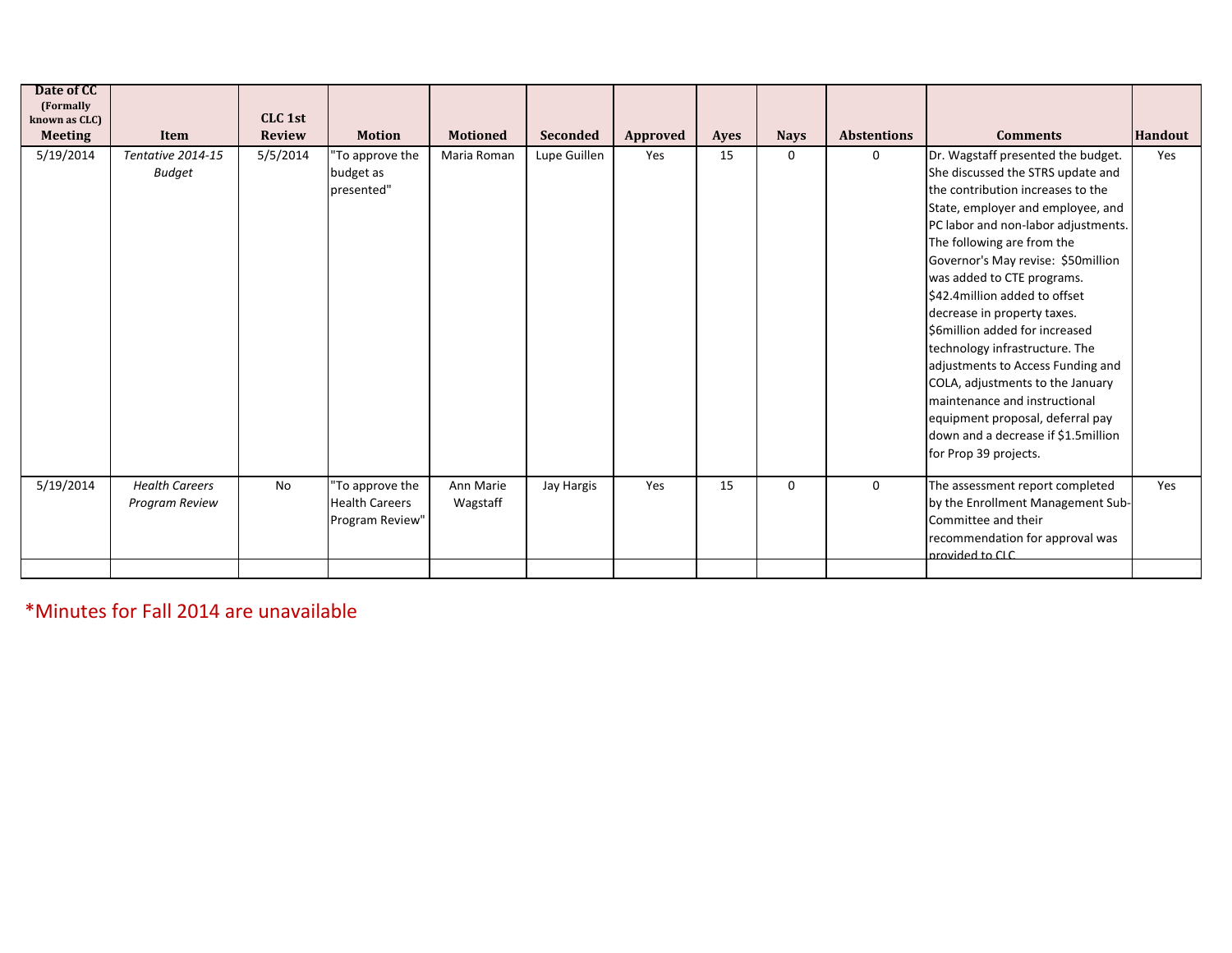| Date of CC<br>(Formally<br>known as CLC) |                                                                             | CLC <sub>1st</sub>                |                                                                                                                    |                   |                 |          |           |             |                    |                                                                                                                                                                                                                                                                                                                                                                                                                               |                                                                      |
|------------------------------------------|-----------------------------------------------------------------------------|-----------------------------------|--------------------------------------------------------------------------------------------------------------------|-------------------|-----------------|----------|-----------|-------------|--------------------|-------------------------------------------------------------------------------------------------------------------------------------------------------------------------------------------------------------------------------------------------------------------------------------------------------------------------------------------------------------------------------------------------------------------------------|----------------------------------------------------------------------|
| <b>Meeting</b>                           | <b>Item</b>                                                                 | <b>Review</b>                     | <b>Motion</b>                                                                                                      | <b>Motioned</b>   | <b>Seconded</b> | Approved | Ayes      | <b>Nays</b> | <b>Abstentions</b> | <b>Comments</b>                                                                                                                                                                                                                                                                                                                                                                                                               | Handout                                                              |
| 5/4/2015                                 | Draft VI Porterville<br>College Stratgic Plan                               |                                   | To approve the<br>Draft VI by CC                                                                                   | Sam Aunai         | Jay Hargis      | Yes      | consensus |             | $\mathbf{1}$       |                                                                                                                                                                                                                                                                                                                                                                                                                               |                                                                      |
| 5/4/2015                                 | Program Review -<br>Career & Technical<br><b>Education (CTE)</b>            |                                   | To accept CTE<br>Program Review                                                                                    | Miles Vega        | Jay Hargis      | Yes      | consensus |             |                    | There are SLOs listed in the program<br>review, however, they will need<br>assessment information on how<br>results apply to the effectiveness of<br>the program. This inforamtion will<br>be gathered campus wide.                                                                                                                                                                                                           |                                                                      |
| 5/4/2015                                 | Program Review<br><b>Veterans Services</b><br>(Veterans Resource<br>(enter) |                                   | To accept the<br>program review                                                                                    | Jay Hargis        | Tim Brown       | Yes      | consensus |             |                    |                                                                                                                                                                                                                                                                                                                                                                                                                               |                                                                      |
| 5/4/2015                                 | FY15-16 Budget<br>Presentation                                              |                                   | To accept the<br><b>Budget</b><br>Committee<br>recommendation<br>s and for the<br>budget to be<br>forwarded to the | Joel Wiens        | Miles Vega      | Yes      | consensus |             |                    | PC is on target for the 50% law. The<br>presentation can be viewed on<br>Inside PC. The 2015-16 budgets are<br>balanced and everyone's requests<br>have been funded. A new van and<br>car will be purchased. The security<br>will undergo maintenance.                                                                                                                                                                        |                                                                      |
| 9/8/2017                                 | Midterm Report                                                              | Spring 2015<br>and Summer<br>2015 | To approve the<br>mid-term report<br>as it stands<br>pending the<br>minor changes.                                 | <b>Tim Brown</b>  | Lori Barker     | Yes      | consensus |             |                    | An emergency meeting was called to This report<br>approve the Mid-Term Report<br>before the Board meets Thursday,<br>September 10, 2015. A draft of this<br>report was worked on in the spring<br>and presented in the summer with<br>the understanding that it would be<br>brought back to the committee at<br>the earliest opportunity after school<br>started. The Mid-Term Report is due<br>to ACCJC by October 15, 2015. | was<br>electronical<br>ly sent to<br>the<br>committee<br>for review. |
| 9/21/2015                                | EOPS/CARE Program<br>Review Report                                          |                                   | To accept the<br>program review                                                                                    | Sam Aunai         | Tim Brown       | Yes      |           |             |                    |                                                                                                                                                                                                                                                                                                                                                                                                                               |                                                                      |
| 9/21/2015                                | CalWORKS Program<br><b>Review Report</b>                                    |                                   | To accept the<br>program review                                                                                    | James<br>Thompson | Joe Cascio      | Yes      |           |             |                    |                                                                                                                                                                                                                                                                                                                                                                                                                               |                                                                      |
| 9/21/2015                                | <b>DRC Program Review</b><br>Report                                         |                                   | To accept the<br>program review                                                                                    | Tim Brown         | Val Garcia      | Yes      |           |             |                    |                                                                                                                                                                                                                                                                                                                                                                                                                               |                                                                      |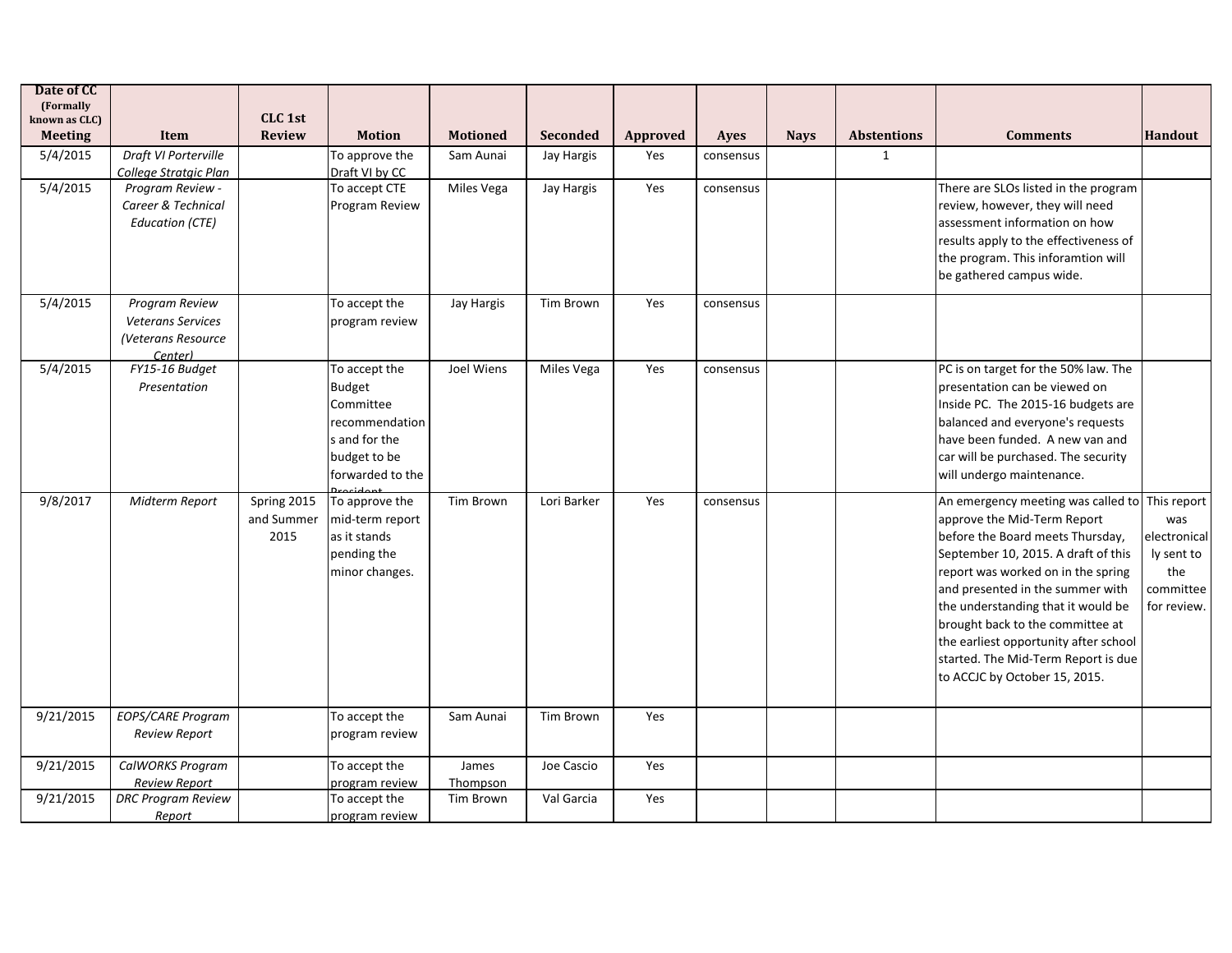| 9/21/2015  | Language Arts                                                                                                                |           | To accept the                                                                  | Val Garcia            | James                 | Yes |  |  |  |
|------------|------------------------------------------------------------------------------------------------------------------------------|-----------|--------------------------------------------------------------------------------|-----------------------|-----------------------|-----|--|--|--|
|            | Program Review<br>Report                                                                                                     |           | program review                                                                 |                       | Thompson              |     |  |  |  |
| 9/21/2017  | Administrator Co-<br>Chair                                                                                                   |           | To nominate Bill<br>Henry as Co-<br>Chair for the<br>Administrator<br>position | Val Garcia            | Ann Marie<br>Wagstaff | Yes |  |  |  |
| 9/21/2015  | Classified Co-Chair                                                                                                          |           | To nominate<br>Vern Butler as Co-<br>Chair for the<br>classified<br>nosition   | Ann Marie<br>Wagstaff | Sam Aunai             | Yes |  |  |  |
| 9/21/2017  | <b>Faculty Co-Chair</b>                                                                                                      |           | To nominate<br>James Thompson<br>as Co-Chair for<br>the faculty<br>position    | Tim Brown             | Diane<br>Thompson     | Yes |  |  |  |
| 11/16/2015 | Success & Equity<br>Committee (SEC)<br>Name Change<br>(formally known as<br>Student Success &<br><b>Equity Coordinating)</b> | 11/2/2015 |                                                                                | Ann Marie<br>Wagstaff | Tim Brown             | Yes |  |  |  |
| 11/16/2015 | Success & Equity<br>(SEC) Structure                                                                                          | 11/2/2015 |                                                                                | Tim Brown             | Giovanni              | Yes |  |  |  |
| 11/16/2015 | Success & Equity<br>(SEC) Membership                                                                                         | 11/2/2015 |                                                                                | Joel Wiens            | Jay Hargis            | Yes |  |  |  |
| 11/16/2015 | Data Team Structure/<br>Membership -<br>Taskforce for SEC                                                                    | 11/2/2015 |                                                                                | Ann Marie<br>Wagstaff | Jay Hargis            | Yes |  |  |  |
| 11/16/2015 | <b>Strategic Planning</b><br>(SP) Structure                                                                                  | 11/2/2015 |                                                                                | Jay Hargis            | Susan Lala            | Yes |  |  |  |
| 11/16/2015 | <b>Strategic Planning</b><br>(SP) Membership List                                                                            | 11/2/2015 |                                                                                | Jay Hargis            | Tim Brown             | Yes |  |  |  |
| 11/16/2015 | <b>Strategic Planning</b><br>(SP) Calendar                                                                                   | 11/2/2015 |                                                                                | Tim Brown             | Sam Aunai             | Yes |  |  |  |
| 11/16/2015 | Program Review<br><b>Schedule</b>                                                                                            | 11/2/2015 |                                                                                | Tim Brown             | Sam Aunai             | Yes |  |  |  |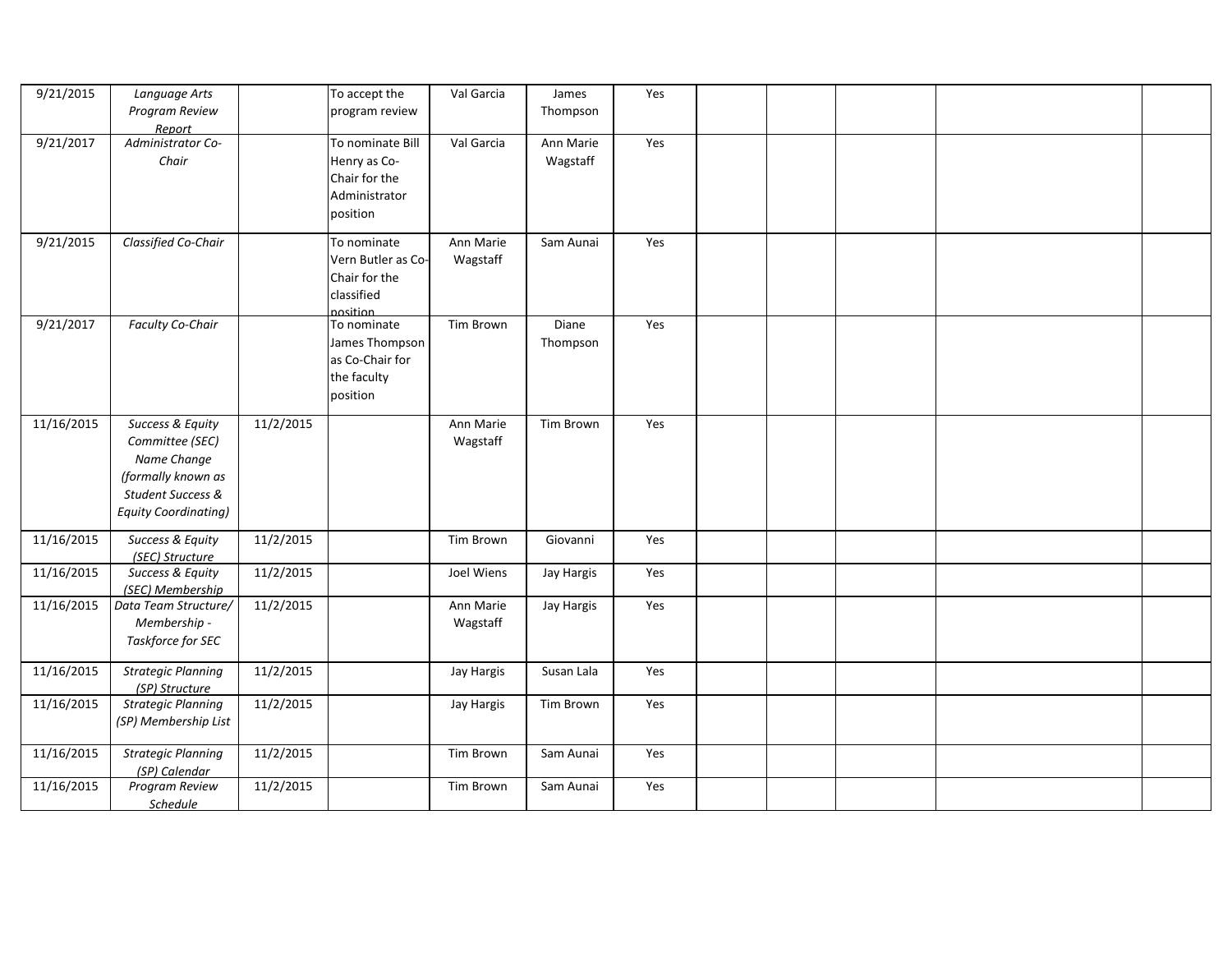| 11/16/2015 | Financial Aid Program<br>Review                         | 11/2/2015 | To accept the<br><b>Financial Aid</b><br>Program Review<br>with discussed<br>minor changes.       | Tim Brown | Susan Lala | Yes |  |  |  |
|------------|---------------------------------------------------------|-----------|---------------------------------------------------------------------------------------------------|-----------|------------|-----|--|--|--|
| 11/16/2017 | Admissions and<br>Records Program<br>Review             | 11/2/2015 | To accept the<br>Admissions and<br>Records Program<br>Review with<br>discussed minor<br>changes   | Tim Brown | Susan Lala | Yes |  |  |  |
| 11/16/2015 | <b>Student Equity</b><br>Program Review                 | 11/2/2015 | To accept the<br><b>Student Equity</b><br>Program Review<br>with discussed<br>minor changes       | Tim Brown | Susan Lala | Yes |  |  |  |
| 11/16/2015 | Student Success and<br><b>Support Program</b><br>Review | 11/2/2015 | To accept the<br><b>Student Success</b><br>and Support<br>Program Review<br>with minor<br>changes | Tim Brown | Susan Lala | Yes |  |  |  |

\*Minutes for Spring 2015 are unavailable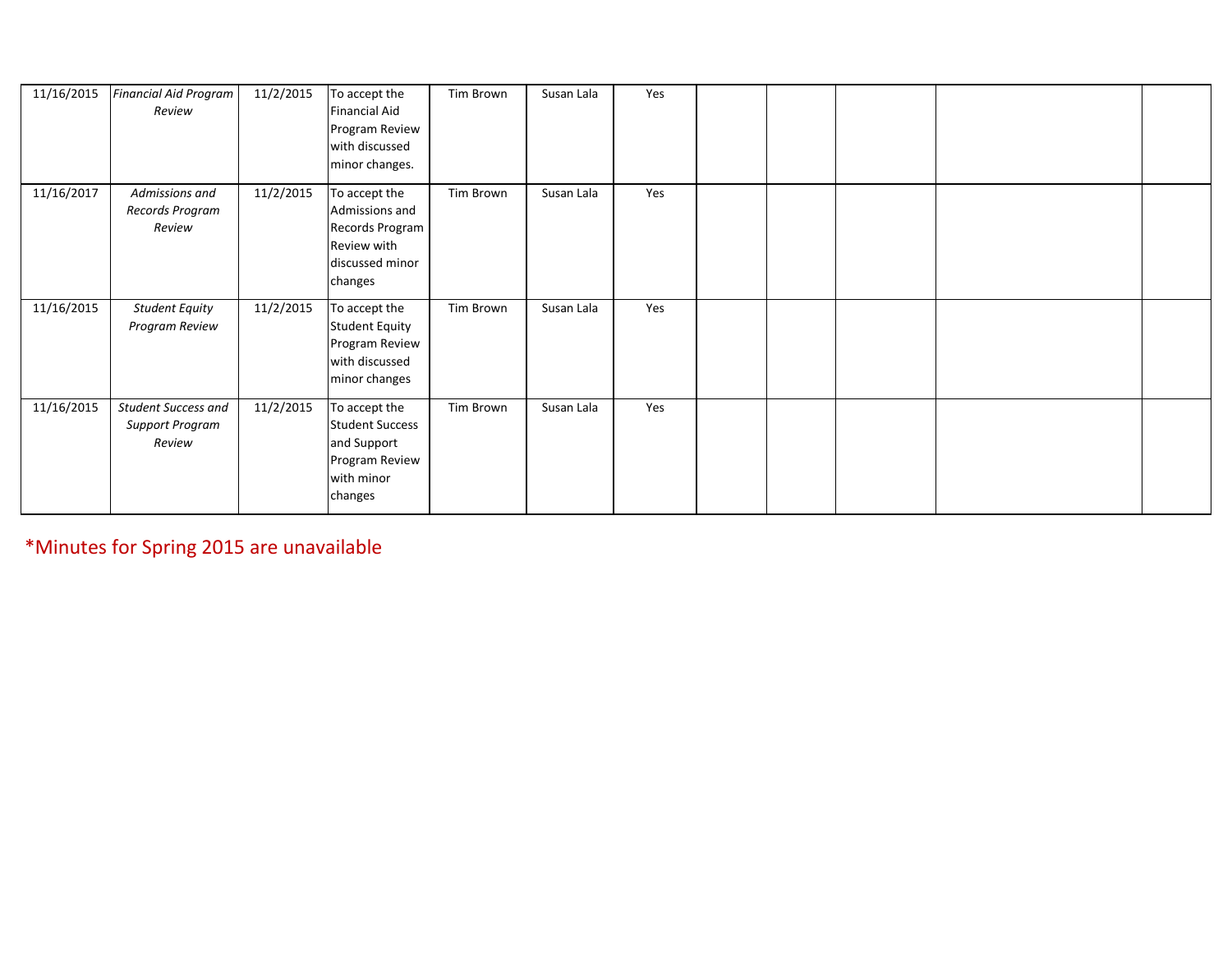| Date of CC                 |                           |               |                                 |                 |             |          |      |             |                    |                                   |         |
|----------------------------|---------------------------|---------------|---------------------------------|-----------------|-------------|----------|------|-------------|--------------------|-----------------------------------|---------|
| (Formally<br>known as CLC) |                           | CLC 1st       |                                 |                 |             |          |      |             |                    |                                   |         |
| <b>Meeting</b>             | Item                      | <b>Review</b> | <b>Motion</b>                   | <b>Motioned</b> | Seconded    | Approved | Ayes | <b>Nays</b> | <b>Abstentions</b> | <b>Comments</b>                   | Handout |
| 3/7/2016                   | <b>Library Program</b>    |               | To accept this                  | Ann Marie       | Jay Hargis  | Yes      |      |             |                    |                                   | Yes     |
|                            | Review                    |               | program review                  | Wagstaff        |             |          |      |             |                    |                                   |         |
| 4/18/2016                  | <b>Mission Statement</b>  | first 2/1/16  | To approve                      | Ann Marie       | Lori Barker | Yes      |      |             |                    | will go for Board approval.       |         |
|                            |                           | and second    |                                 | Wagstaff        |             |          |      |             |                    |                                   |         |
|                            |                           | 3/7/16        |                                 |                 |             |          |      |             |                    |                                   |         |
| 5/2/2016                   | 2 Year Program            |               | To approve A - L                | Jay Hargis      | Joe Cascio  | Yes      |      |             |                    |                                   |         |
|                            | Reviews: A.               |               | (2 year Program                 |                 |             |          |      |             |                    |                                   |         |
|                            | Administration of         |               | Reviews)                        |                 |             |          |      |             |                    |                                   |         |
|                            | Justice, B. Fire          |               |                                 |                 |             |          |      |             |                    |                                   |         |
|                            | Technology, C.            |               |                                 |                 |             |          |      |             |                    |                                   |         |
|                            | Industrial Technology,    |               |                                 |                 |             |          |      |             |                    |                                   |         |
|                            | D. Business               |               |                                 |                 |             |          |      |             |                    |                                   |         |
|                            | Education, E.             |               |                                 |                 |             |          |      |             |                    |                                   |         |
|                            | Informational             |               |                                 |                 |             |          |      |             |                    |                                   |         |
|                            | Systems, F. Child         |               |                                 |                 |             |          |      |             |                    |                                   |         |
|                            | Development, G.           |               |                                 |                 |             |          |      |             |                    |                                   |         |
|                            | Agriculture, H.           |               |                                 |                 |             |          |      |             |                    |                                   |         |
|                            | Human Services, I.        |               |                                 |                 |             |          |      |             |                    |                                   |         |
|                            | EMT Basic, J.             |               |                                 |                 |             |          |      |             |                    |                                   |         |
|                            | Registered Nursing, K.    |               |                                 |                 |             |          |      |             |                    |                                   |         |
|                            | Psychiatric               |               |                                 |                 |             |          |      |             |                    |                                   |         |
|                            | Technician, and L.        |               |                                 |                 |             |          |      |             |                    |                                   |         |
|                            | Science/Mathematics       |               |                                 |                 |             |          |      |             |                    |                                   |         |
| 5/2/2016                   | Revised FY17              |               | To recommend                    | Jay Hargis      | Tim Brown   | Yes      |      |             |                    |                                   |         |
|                            | <b>Tentative Budget</b>   |               | this budget to                  |                 |             |          |      |             |                    |                                   |         |
| 9/19/2016                  | Fine and Applied Arts     |               | the President<br>To accept this | Tim Brown       | Ann Marie   | Yes      |      |             |                    |                                   |         |
|                            | Program Review            |               | program review                  |                 | Wagstaff    |          |      |             |                    |                                   |         |
|                            |                           |               |                                 |                 |             |          |      |             |                    |                                   |         |
| 10/17/2016                 | <b>Financial Aid</b>      |               |                                 | Tim Brown       | Sam Aunai   | Yes      |      |             |                    |                                   |         |
|                            | Technician is now         |               |                                 |                 |             |          |      |             |                    |                                   |         |
|                            | called Assistant          |               |                                 |                 |             |          |      |             |                    |                                   |         |
|                            | Director financial Aid    |               |                                 |                 |             |          |      |             |                    |                                   |         |
|                            | (designee chair in        |               |                                 |                 |             |          |      |             |                    |                                   |         |
|                            | Directors absence)        |               |                                 |                 |             |          |      |             |                    |                                   |         |
| 10/17/2016                 | <b>Strategic Planning</b> |               | Tabled for                      | Val Garcia      | Tim Brown   | Yes      |      |             |                    | After a lengthy discussion it was | Yes     |
|                            |                           |               |                                 |                 |             |          |      |             |                    |                                   |         |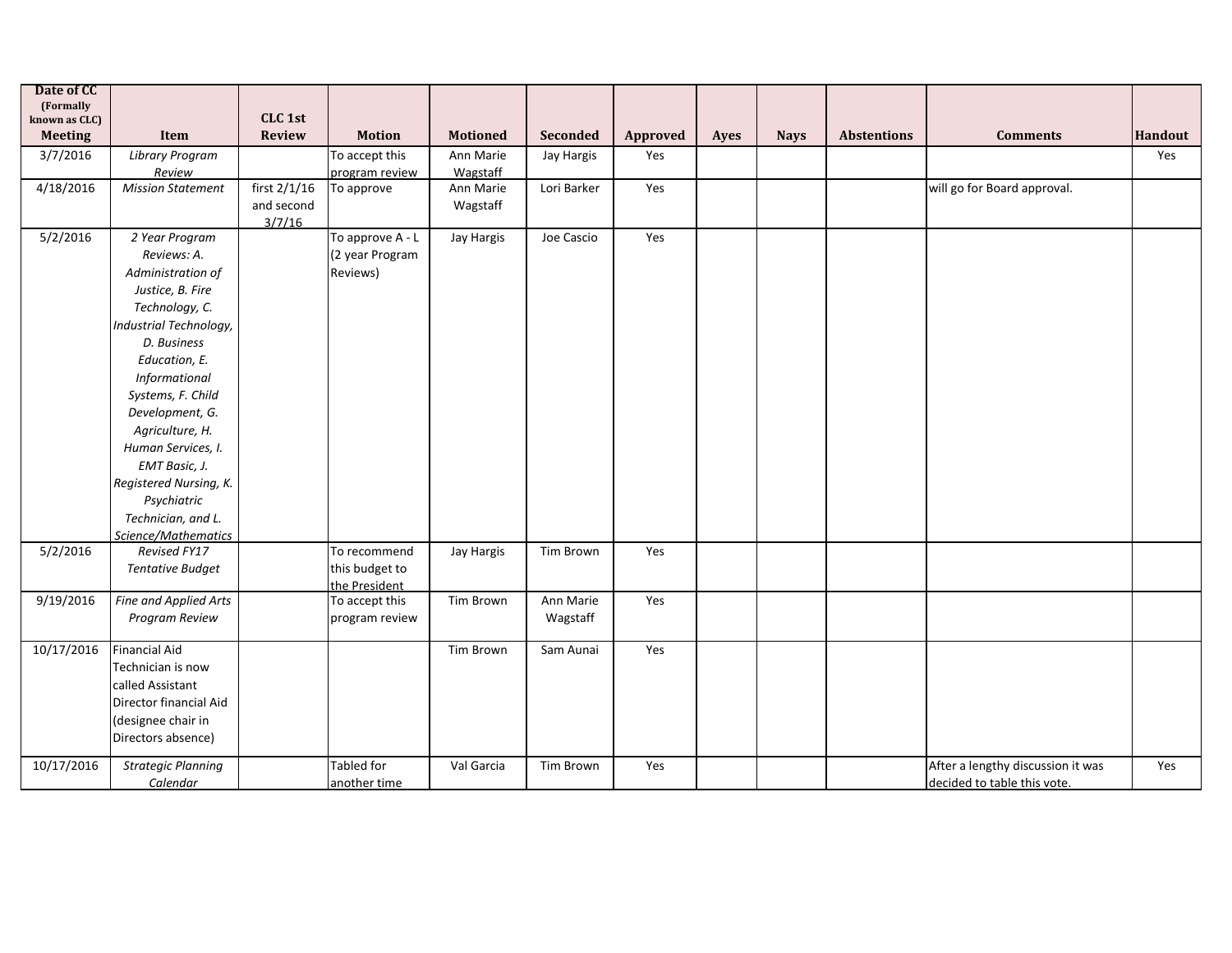| 11/21/2016 Election of College | 11/21/2016 Val Garcia was | <b>Bill Henry</b> |  |  |  |  |
|--------------------------------|---------------------------|-------------------|--|--|--|--|
| Chair                          | nominated as the          |                   |  |  |  |  |
|                                | Chair of College          |                   |  |  |  |  |
|                                | Council                   |                   |  |  |  |  |
|                                | beginning spring          |                   |  |  |  |  |
|                                | 2017                      |                   |  |  |  |  |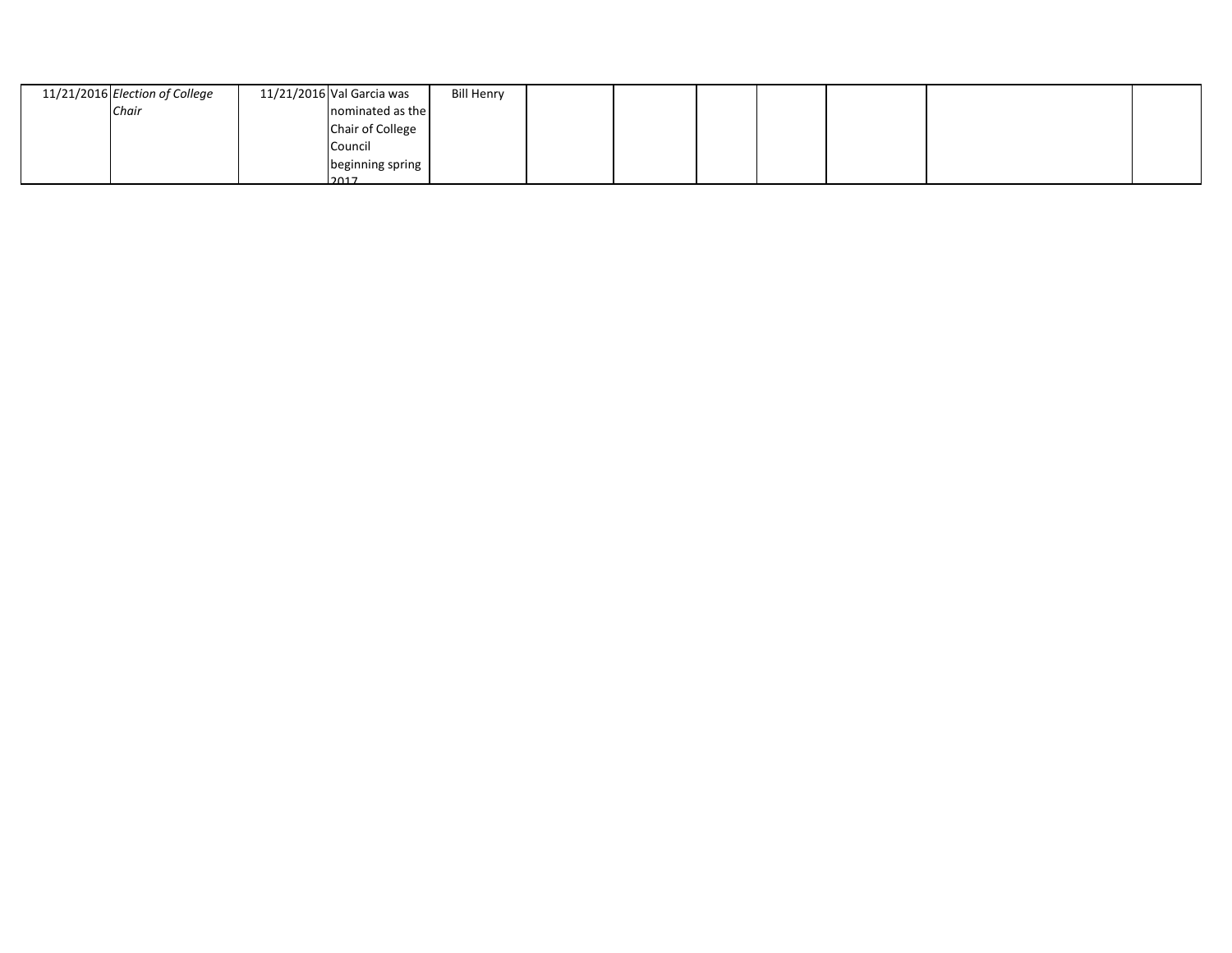| Date of CC<br>(Formally<br>known as CLC)<br><b>Meeting</b> | Item                                            | CC <sub>1st</sub><br><b>Review</b> | <b>Motion</b>                                                                                                                                                 | <b>Motioned</b>       | <b>Seconded</b>       | Approved | <b>Abstentions</b> | <b>Comments</b>                                                                                                                                                                                                                                                                                                                    | <b>Handout</b>                                                      |
|------------------------------------------------------------|-------------------------------------------------|------------------------------------|---------------------------------------------------------------------------------------------------------------------------------------------------------------|-----------------------|-----------------------|----------|--------------------|------------------------------------------------------------------------------------------------------------------------------------------------------------------------------------------------------------------------------------------------------------------------------------------------------------------------------------|---------------------------------------------------------------------|
| 3/6/2017                                                   | Athletic Program<br>Review                      | 2/6/2017                           | Motion to approve<br>the Athletic<br>Department<br>Program Review                                                                                             | Tim Brown             | Ann Marie<br>Wagstaff | Yes      |                    | See minutes from 2/6/17                                                                                                                                                                                                                                                                                                            | Viewed on<br>Projector/<br>PDF file<br>email to<br>committee        |
| 3/6/2017                                                   | Approval of Program<br>Review Items             | 3/6/2017                           | <b>Beginning today</b><br>program reviews<br>only need a single<br>reading unless<br>there is a dispute,<br>and then a second<br>reading will be<br>required. | <b>Michael Carley</b> | Tim Brown             | Yes      |                    | The committee felt since Strategic<br>Planning does just an intensive<br>assessment of all program reviews,<br>approving them before forwarding<br>to CC. In addition, the committee is<br>sent a pdf file at least three days for<br>review prior to the vote, that unless<br>something was missed one reading<br>should suffice. | N/A                                                                 |
| 3/20/2017                                                  | M&O Program Review                              | 3/6/2017                           | Motion to approve                                                                                                                                             | Tim Brown             | Maria Roman           | Yes      |                    | See minutes from 3/6/17                                                                                                                                                                                                                                                                                                            | Viewed on<br>Projector/<br>PDF file<br>email to<br><u>committee</u> |
| 3/20/2017                                                  | Office of Instruction<br>Program Review         | 3/20/2017                          | Motion to approve                                                                                                                                             | Jay Hargis            | Tim Brown             | Yes      |                    | Mr. Henry commented on the<br>improvement of the scheduling<br>process over the last 3 or 4 years,<br>the success of the Duel Enrollment<br>Program, and the need for three<br>new positions. There was no<br>increase in budget cost.                                                                                             | Viewed on<br>Projector/<br>PDF file<br>email to<br>committee        |
| 3/20/2017                                                  | <b>Institutional Research</b><br>Program Review | 3/20/2017                          | Motion to approve                                                                                                                                             | Tim Brown             | <b>Bill Henry</b>     | Yes      |                    |                                                                                                                                                                                                                                                                                                                                    | Viewed on<br>Projector/<br>PDF file<br>email to<br>committee        |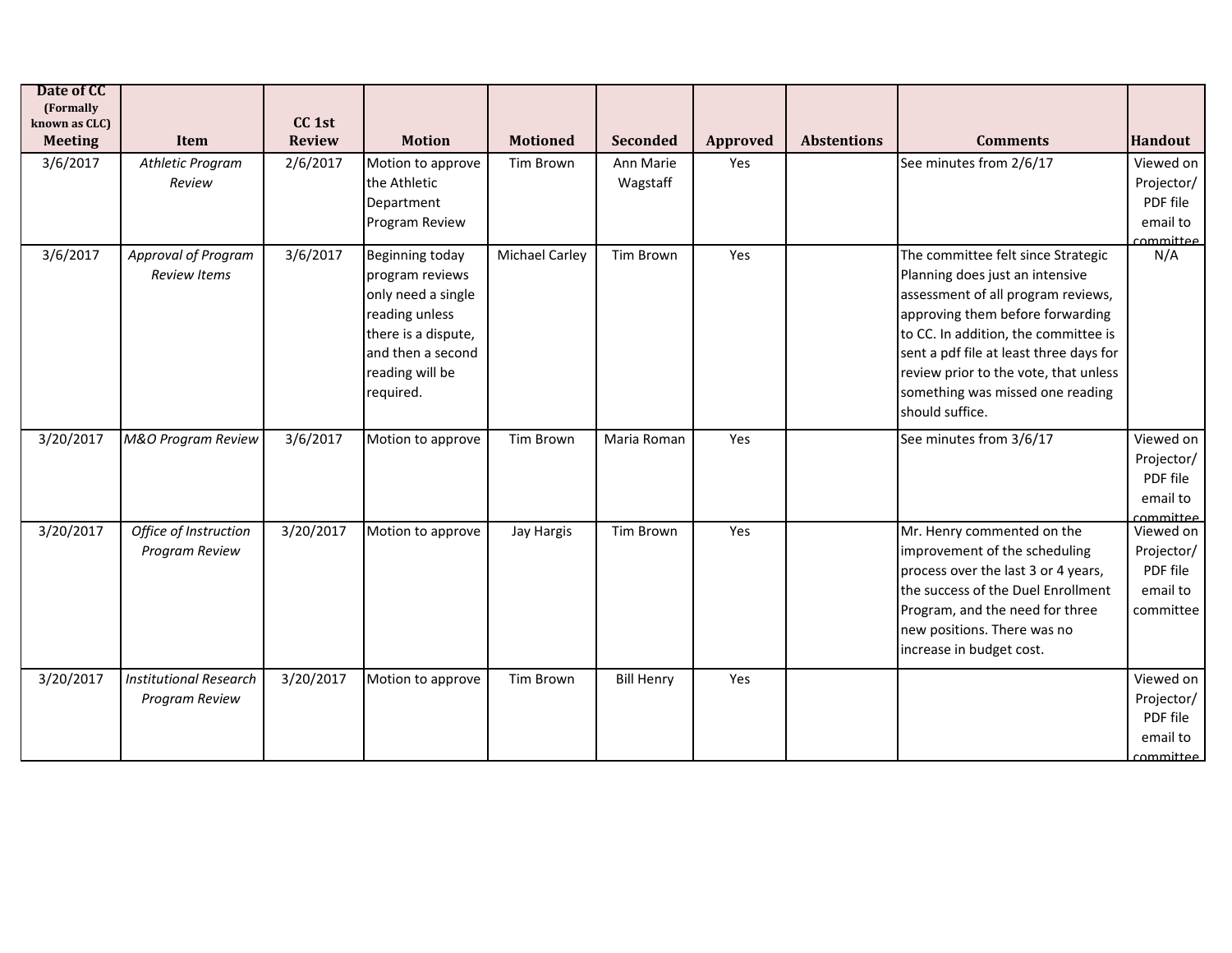| 4/3/2017  | <b>Title IX Presentation</b>                            | 3/6/2017  | Have a Title IX<br>update in October<br>to CC                                         | Ann Marie<br>Wagstaff | Jay Hargis   | Yes | Defined what Title IX is. Discussed<br>who is responsible for handling Title<br>IX issues, who chairs the committee<br>and will give updates to CC. Also,<br>discussed if Title IX should be<br>removed or renamed.                                                   | N/A                                                          |
|-----------|---------------------------------------------------------|-----------|---------------------------------------------------------------------------------------|-----------------------|--------------|-----|-----------------------------------------------------------------------------------------------------------------------------------------------------------------------------------------------------------------------------------------------------------------------|--------------------------------------------------------------|
| 4/3/2017  | <b>Health Careers</b><br>Program Review                 | 4/3/2017  | Motion to approve                                                                     | <b>Jay Hargis</b>     | Maria Roman  | Yes | Discussed pass rates,<br>retention/success, SLO assessment,<br>curriculum revision, program<br>strengths and improvements, goals<br>and staffing.                                                                                                                     | Viewed on<br>Projector/<br>PDF file<br>email to<br>committee |
| 4/17/2017 | Physical Education &<br><b>Health Program</b><br>Review | 4/17/2017 | Motion to approve                                                                     | Kailani Knutson       | Jay Hargis   | Yes | Discussed the desire to rename the<br>department to Kinesiology, wanting<br>to offer a transfer degree in<br>Kinesiology, a personal trainer<br>certificate, loss of facilities to hold<br>classes and hopes of hiring at least<br>one full-time faculty              | Viewed on<br>Projector/<br>PDF file<br>email to<br>committee |
| 5/1/2017  | President's Office<br>Program Review                    | 5/1/2017  | To approve<br>Presiden'ts Office<br>Program Review as<br>submitted                    | Joe Cascio            | Maria Roman  | Yes | The program review stressed the<br>importance of having the<br>Foundation Director be separate<br>from the President's position.<br>Recommended 1 full-time<br>Foundation Executive Director/Grant<br>Writer and 1 full-time<br><b>Communications &amp; Marketing</b> | Viewed on<br>Projector/<br>PDF file<br>email to<br>committee |
| 5/1/2017  | Social Science<br>Program Review                        | 5/1/2017  | To approve Social<br>Science Program<br>Review contingent<br>on SLO chart<br>changes. | Tim Brown             | Lupe Guillen | Yes | The first column of numbers in the<br>SLO chart are suspect and professor<br>Hargis will investigate the data and<br>correct any changes he finds.<br>Discussed the changes to Social<br>Science over the years, goals for the<br>future and staffing requests.       | Viewed on<br>Projector/<br>PDF file<br>email to<br>committee |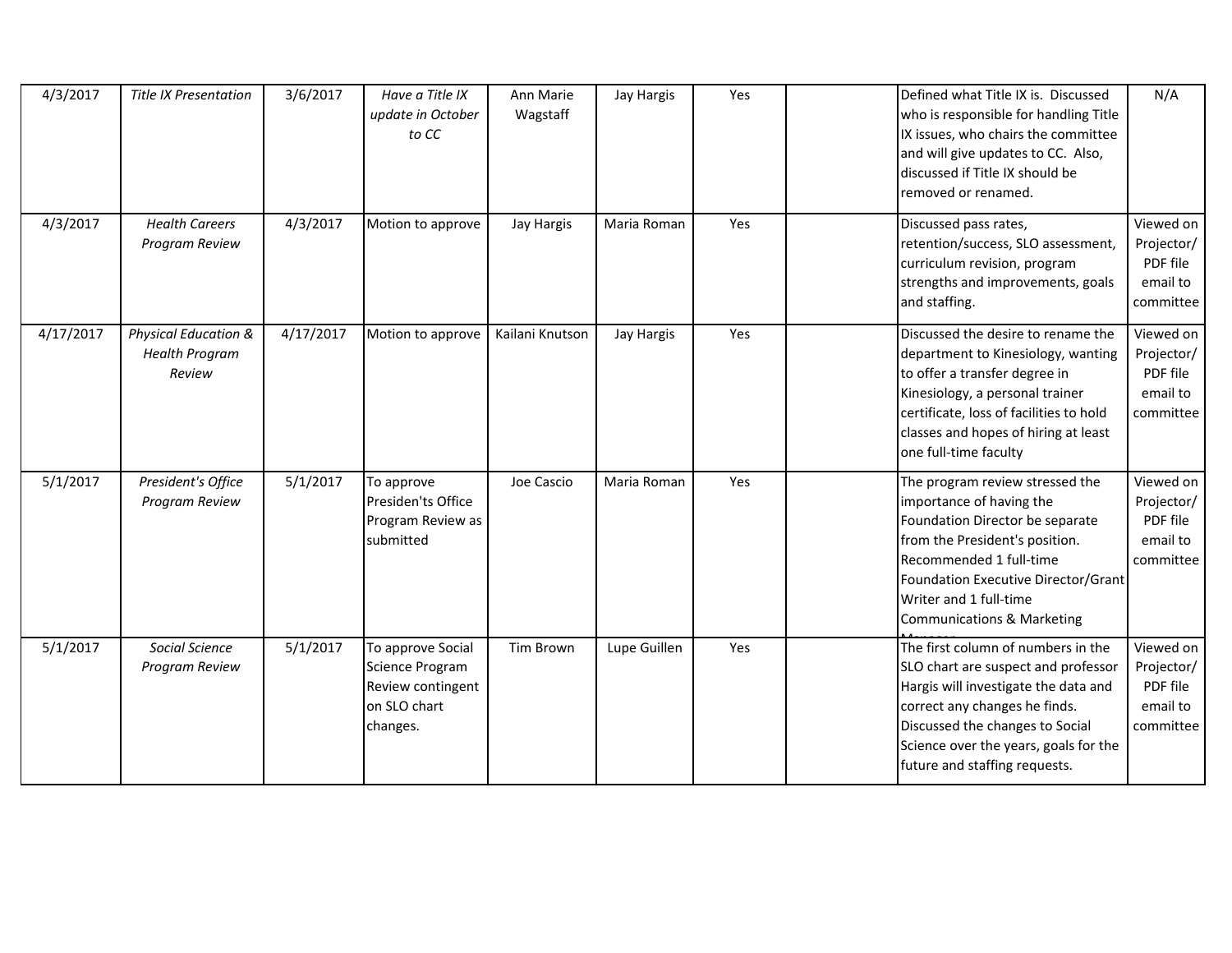| 5/15/2017<br>5/15/2017 | 2017-18 Budget<br>Administrative            | Continuous<br>reporting on<br>budget<br>through<br>committee<br>reports over<br>tha waar<br>5/15/2017 | To approve the<br>2017-18 budget<br>To Approve                             | Tim Brown<br>Ann Marie | Maria Roman<br>Joe Cascio | Yes<br>Yes | Budget was presented, noting the<br>increases in STRs, PERs and COLA.                                                                                                                                                                                                                                | Yes<br>Viewed on                                             |
|------------------------|---------------------------------------------|-------------------------------------------------------------------------------------------------------|----------------------------------------------------------------------------|------------------------|---------------------------|------------|------------------------------------------------------------------------------------------------------------------------------------------------------------------------------------------------------------------------------------------------------------------------------------------------------|--------------------------------------------------------------|
|                        | Services Program<br>Review                  |                                                                                                       | Administrative<br>Services Program<br>Review                               | Wagstaff               |                           |            |                                                                                                                                                                                                                                                                                                      | Projector/<br>PDF file<br>email to<br>committee              |
| 5/15/2017              | <b>IT Program Review</b>                    | 5/15/2017                                                                                             | To approve IT<br>Program Riview                                            | <b>Michael Carley</b>  | Tim Brown                 | Yes        |                                                                                                                                                                                                                                                                                                      | Viewed on<br>Projector/<br>PDF file<br>email to<br>committee |
| 5/15/2017              | Counseling/Advising<br>Program Review       | 5/15/2017                                                                                             | To approve<br>Counseling/<br><b>Advising Program</b><br>Review             | Joe Cascio             | Tim Brown                 | Yes        |                                                                                                                                                                                                                                                                                                      | Viewed on<br>Projector/<br>PDF file<br>email to<br>ommittee  |
| 9/18/2017              | SEC Structure/<br><b>Membership Changes</b> | 5/15/2017                                                                                             | To approve the<br>revised SEC<br>Structure and<br>Membership<br>changes    | Jeff Keele             | James<br>Thompson         | Yes        | During 5/15 meeting the committee<br>recommended a few wording<br>changes.                                                                                                                                                                                                                           | Yes                                                          |
| 9/18/2017              | Program Review<br><b>Process</b>            | 9/18/2017                                                                                             | To approve the<br>program review<br>process with<br>recommended<br>changes | James<br>Thompson      | Ann Marie<br>Wagstaff     | Yes        | Explained grant oversight was added<br>as a committee who uses the<br>program reviews in planning.<br>Recommended Changes included: a<br>footnote stating all campus<br>committees use program reviews in<br>their planning processes, adding<br>date approved, correct spelling of<br>"management". | Yes                                                          |
| 9/18/2017              | Faculty Co-Chair<br>Nomination              | 5/15/2017                                                                                             | Nominate Robert<br>Simpkins to faculty<br>co-chair.                        | James<br>Thompson      | Tim Brown                 | Yes        |                                                                                                                                                                                                                                                                                                      | N/A                                                          |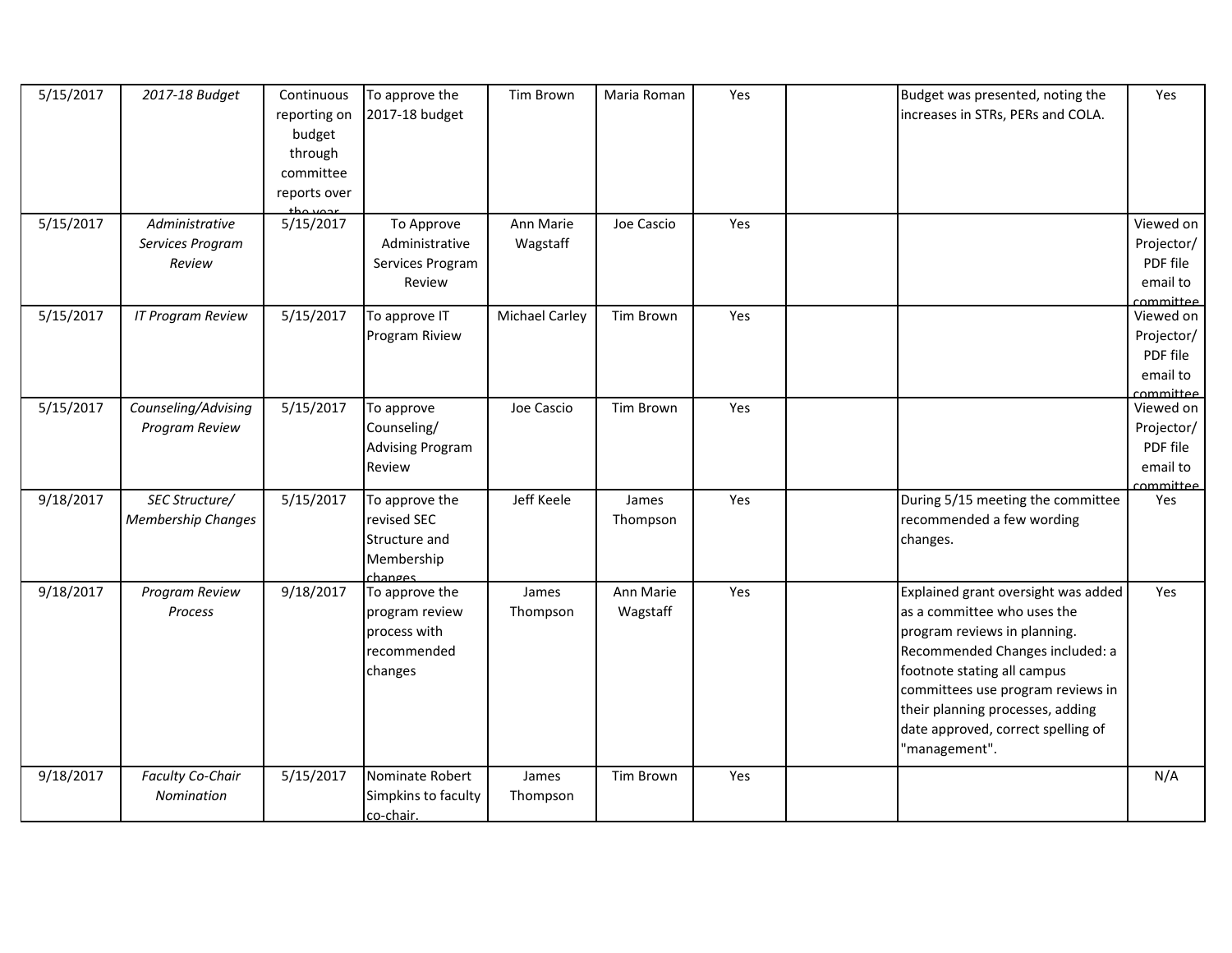| 10/2/2017  | Security & Safety<br>Structure/<br>Membership        | Facility<br>Planning<br>Advisory<br>Committee<br>Renort | $9/18/17$ under To approve with<br>changes                                               | Maria Roman           | Stewart<br>Hathaway | Yes |                |                                                                                                                                                              | Yes        |
|------------|------------------------------------------------------|---------------------------------------------------------|------------------------------------------------------------------------------------------|-----------------------|---------------------|-----|----------------|--------------------------------------------------------------------------------------------------------------------------------------------------------------|------------|
| 10/16/2017 | <b>Mission Statement</b>                             | 1st discussed<br>5/15/17, 2nd<br>discussion<br>10/2/17  | To approve the PC<br>mission statement<br>with the<br>"vocational" to<br>"career" change | Joe Cascio            | Kailani<br>Knutson  | Yes |                | The committee reviewed.<br>Recommended changes: to change<br>"vocational" to "career" in the two<br>places the word appears within the<br>document           | Yes        |
| 10/16/2017 | <b>ILO Recommendations</b>                           | 10/2/2017                                               | To approve the ILO<br>recommendation                                                     | James<br>Thompson     | Kailani<br>Knutson  | Yes | $\overline{2}$ | Recommendation: The College<br>Council or taskforce of College<br>Council will assess the ILOs with<br>guidance and support from the<br>Outcomes Coordinator | <b>Yes</b> |
| 10/16/2017 | Scholarship Structure/<br><b>Membership Revision</b> | 10/16/2017                                              | To approve the<br>revised Scholarship<br>Structure/<br>Membership with<br>changes        | Ann Marie<br>Wagstaff | Jeff Keele          | Yes |                | Recommendation: to add another<br>faculty representative to the<br>membership since there are now<br>nine divisions                                          | <b>Yes</b> |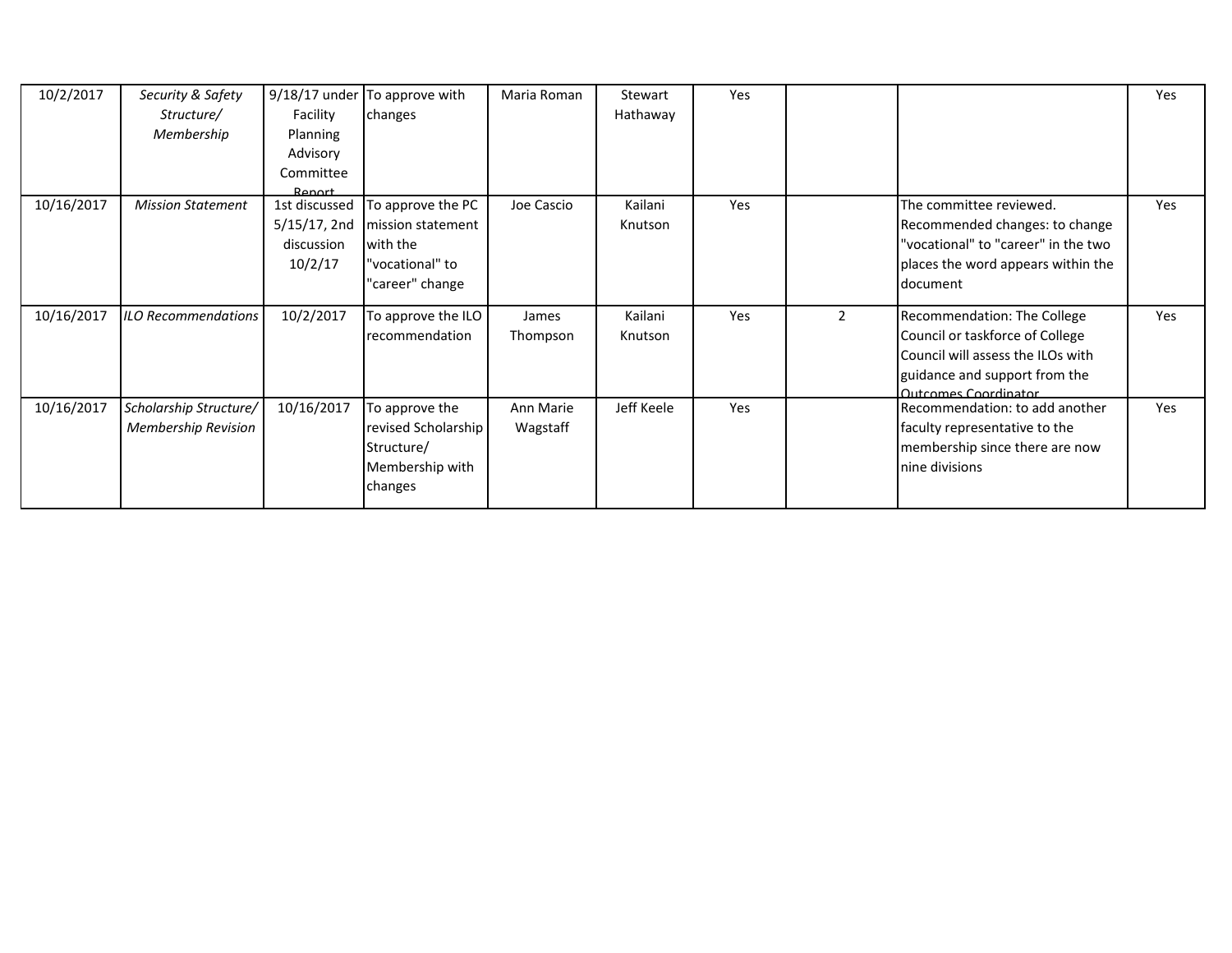| Date of CC<br>(Formally         |                                               |                             |                                                                                                                                                         |                       |             |          |                    |                 |                                           |
|---------------------------------|-----------------------------------------------|-----------------------------|---------------------------------------------------------------------------------------------------------------------------------------------------------|-----------------------|-------------|----------|--------------------|-----------------|-------------------------------------------|
| known as CLC)<br><b>Meeting</b> | Item                                          | CC <sub>1st</sub><br>Review | <b>Motion</b>                                                                                                                                           | <b>Motioned</b>       | Seconded    | Approved | <b>Abstentions</b> | <b>Comments</b> | <b>Handout</b>                            |
| 2/5/2018                        | EOP&S/CARE<br>Program Review                  | 2/5/2018                    | to approve                                                                                                                                              | Joe Cascio            | Jay Hargis  | Yes      | No                 |                 | Pdf emailed<br>$\mathsf{to}$<br>committee |
| 2/5/2018                        | CalWorks/TANF<br>Program Review               | 2/5/2018                    | to approve                                                                                                                                              | Maria Roman           | Joe Cascio  | Yes      | No                 |                 | Pdf emailed<br>to<br>committee            |
| 2/5/2018                        | <b>DRC Program Review</b>                     | 2/5/2018                    | to approve with<br>addition of<br>students served<br>data                                                                                               | Ann Marie<br>Wagstaff | Joe Cascio  | Yes      | No                 |                 | Pdf emailed<br>to<br>committee            |
| 2/5/2018                        | Admission & Records<br>Program Review         | 2/5/2018                    | to approve                                                                                                                                              | Jay Hargis            | Maria Roman | Yes      | No                 |                 | Pdf emailed<br>to<br>committee            |
| 3/5/2018                        | <b>Athletic Program</b><br>Review             | 3/5/2018                    | to apporve with<br>the addition to an<br>added sentence<br>showing linkage to<br>the Facilities<br>Master Plan and<br>changes to the<br>budget section. | Ann Marie<br>Wagstaff | Jay Hargis  | Yes      | No                 |                 | Pdf emailed<br>to<br>committee            |
| 3/5/2018                        | <b>Transfer Center</b><br>Program Review      | 3/5/2018                    | to approve                                                                                                                                              | <b>Tim Brown</b>      | Joe Cascio  | Yes      | No                 |                 | Pdf emailed<br>to<br>committee            |
| 3/19/2018                       | <b>Revised Program</b><br><b>Review Forms</b> | 3/5/2018                    | to approve both<br>revised program<br>review forms                                                                                                      | Ann Marie<br>Wagstaff | Tim Brown   | Yes      | No                 |                 | Pdf emailed<br>to<br>committee            |
| 3/19/2018                       | <b>Summer Meeting</b><br>Dates                | 3/19/2018                   | to schedule<br>summer CC<br>meetings                                                                                                                    | James<br>Thompson     | Jay Hargis  | Yes      | No                 |                 |                                           |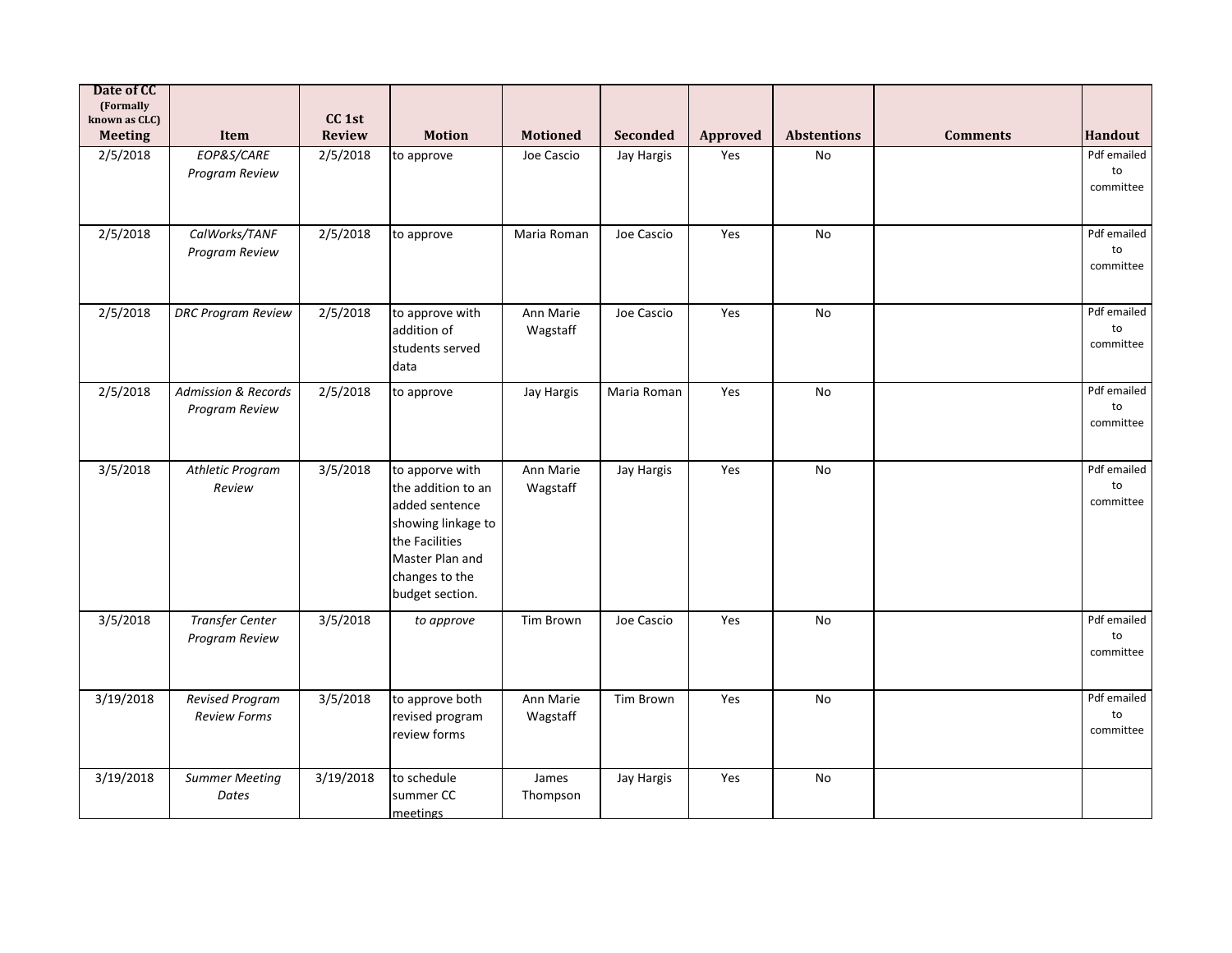| 4/2/2018              | SEC Membership and<br>Charge                       | 4/2/2018  | to adopt the new<br>SEC membership<br>and charge                                    | Ann Marie<br>Wagstaff | James<br>Thompson | Yes | No                    | pdf emailed<br>to<br>committee |
|-----------------------|----------------------------------------------------|-----------|-------------------------------------------------------------------------------------|-----------------------|-------------------|-----|-----------------------|--------------------------------|
| 4/16/2018             | <b>VRC Program Review</b>                          | 4/16/2018 | to approve                                                                          | Tim Brown             | Jay Hargis        | Yes | No                    | pdf emailed<br>to<br>committee |
| 4/16/2018             | Counseling/Advising<br>Program Reveiw              | 4/16/2018 | to approve                                                                          | Tim Brown             | Jay Hargis        | Yes | No                    | pdf emailed<br>to<br>committee |
| $\frac{1}{4}$ 16/2018 | Distance Ed Plan                                   | 4/16/2018 | to apporve                                                                          | Maria Roman           | Tim Brown         | Yes | No                    | pdf emailed<br>to<br>committee |
| 4/30/2018             | <b>Accreditation Report</b>                        | 4/30/2018 | to approve<br>Accreditation<br>Report with any<br>revisions received<br>by deadline | Maria Roman           | James<br>Thompson | Yes | No                    | pdf emailed<br>to<br>committee |
| 4/30/2018             | PC Participatory<br>Governance<br><b>Statement</b> | 4/30/2018 | to approve                                                                          | <b>Michael Carley</b> | Tim Brown         | Yes | No                    | pdf emailed<br>to<br>committee |
| 5/7/2018              | <b>SSSP Program Review</b>                         | 5/7/2018  | to approve                                                                          | Tim Brown             | Maria Roman       | Yes | Ann Marie<br>Wagstaff | pdf emailed<br>to<br>committee |
| 5/7/2018              | <b>Financial Aid</b><br>Program Review             | 5/7/2018  | to approve                                                                          | Tim Brown             | Maria Roman       | Yes | Ann Marie<br>Wagstaff | pdf emailed<br>to<br>committee |
| 5/7/2018              | Social Science<br>Program Review                   | 5/7/2018  | to approve                                                                          | <b>Tim Brown</b>      | Maria Roman       | Yes | Ann Marie<br>Wagstaff | pdf emailed<br>to<br>committee |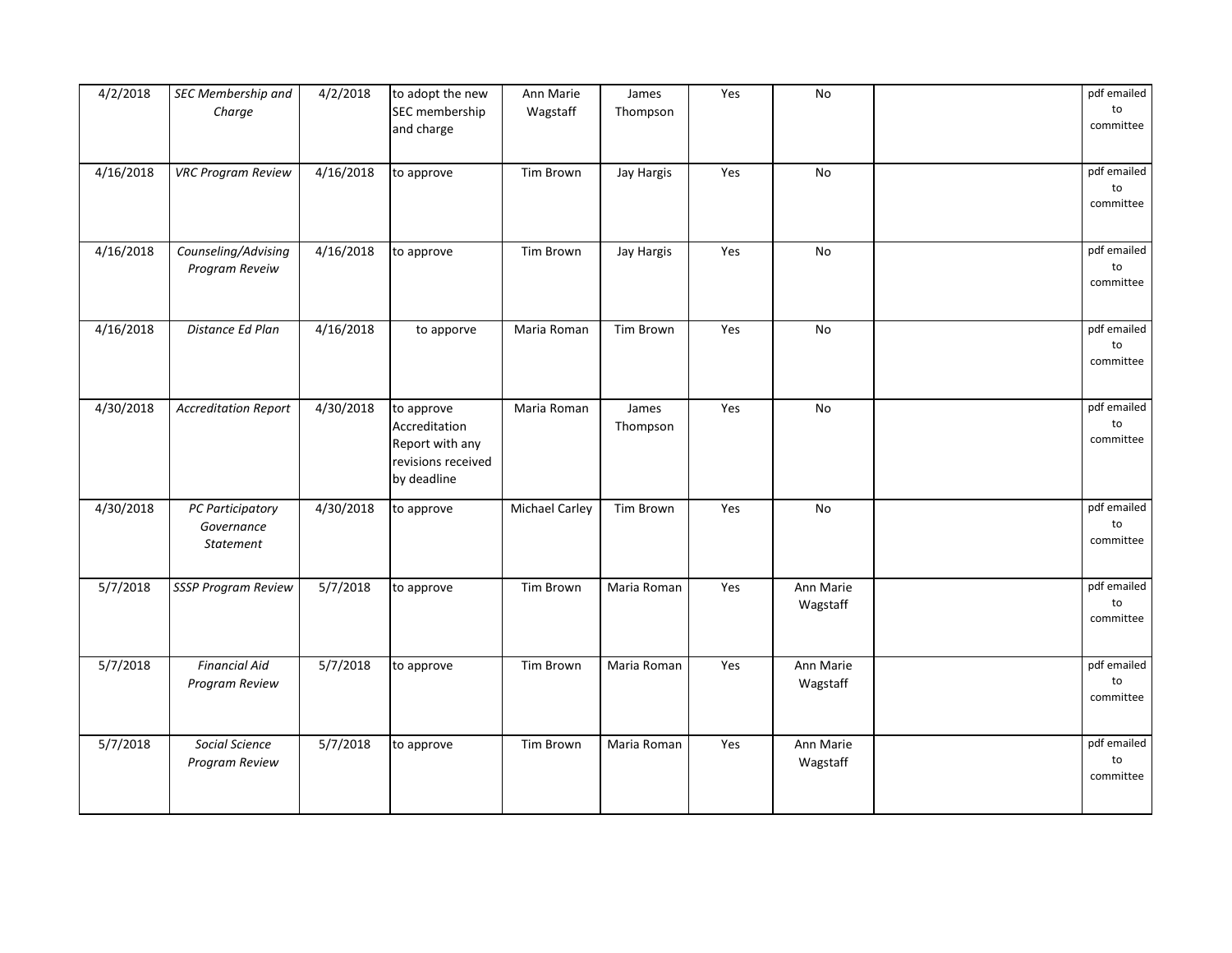| 5/7/2018  | <b>CTE Program Reviwe</b>           | 5/7/2018                                   | to approve                                                                                                                                                   | Tim Brown             | Maria Roman           | Yes | Ann Marie<br>Wagstaff |                                                                                                            | pdf emailed<br>to<br>committee |
|-----------|-------------------------------------|--------------------------------------------|--------------------------------------------------------------------------------------------------------------------------------------------------------------|-----------------------|-----------------------|-----|-----------------------|------------------------------------------------------------------------------------------------------------|--------------------------------|
| 5/7/2018  | <b>IT Plan</b>                      | 5/7/2018                                   | to approve                                                                                                                                                   | Jay Navarrette        | Kailani<br>Knutson    | Yes | Ann Marie<br>Wagstaff |                                                                                                            | pdf emailed<br>to<br>committee |
| 5/7/2018  | Strategic Plan                      | $4/16/18$ -<br>discussed<br>during reports | to approve                                                                                                                                                   | Joe Cascio            | <b>Tim Brown</b>      | Yes | <b>No</b>             |                                                                                                            | pdf emailed<br>to<br>committee |
| 5/7/2018  | Tentative 2018-19<br><b>Budget</b>  | 5/7/2018                                   | to approve the<br>tentative 2018-19<br>budget                                                                                                                | Ann Marie<br>Wagstaff | James<br>Thompson     | Yes | No                    |                                                                                                            | pdf emailed<br>to<br>committee |
| 9/17/2018 | <b>SLO Committee Name</b><br>Change |                                            | to approve the<br>name change and<br>outline                                                                                                                 | James Entz            | Jeff Keele            | Yes | No                    | SLO Committee became Outcomes<br>Committee                                                                 | Pdf emailed<br>to<br>committee |
| 9/17/2018 | <b>Equity Program</b><br>Review     | 9/17/2018                                  | to approve<br>program review as<br>written with the<br>understanding<br>ongoing discussion<br>about changes that<br>immediately effect<br>what we are doing. | Joe Cascio            | Ann Marie<br>Wagstaff | Yes | No                    | Dr. Wagstaff would like to discuss<br>goals related to AB705. Professor<br>Long would like to discuss SLOs | Pdf emailed<br>to<br>committee |
| 9/17/2018 | Language Arts<br>Program Review     | 9/17/2018                                  | to approve                                                                                                                                                   | Tim Brown             | Lupe Guillen          | Yes | No                    |                                                                                                            | Pdf emailed<br>to<br>committee |
| 9/17/2018 | Program Review<br>Schedule          | 9/17/2018                                  | to approve                                                                                                                                                   | James Entz            | Maria Roman           | Yes | No                    | Change Office of Academic Affairs to<br>Instruction and moving cycles<br>forward                           | Pdf emailed<br>to<br>committee |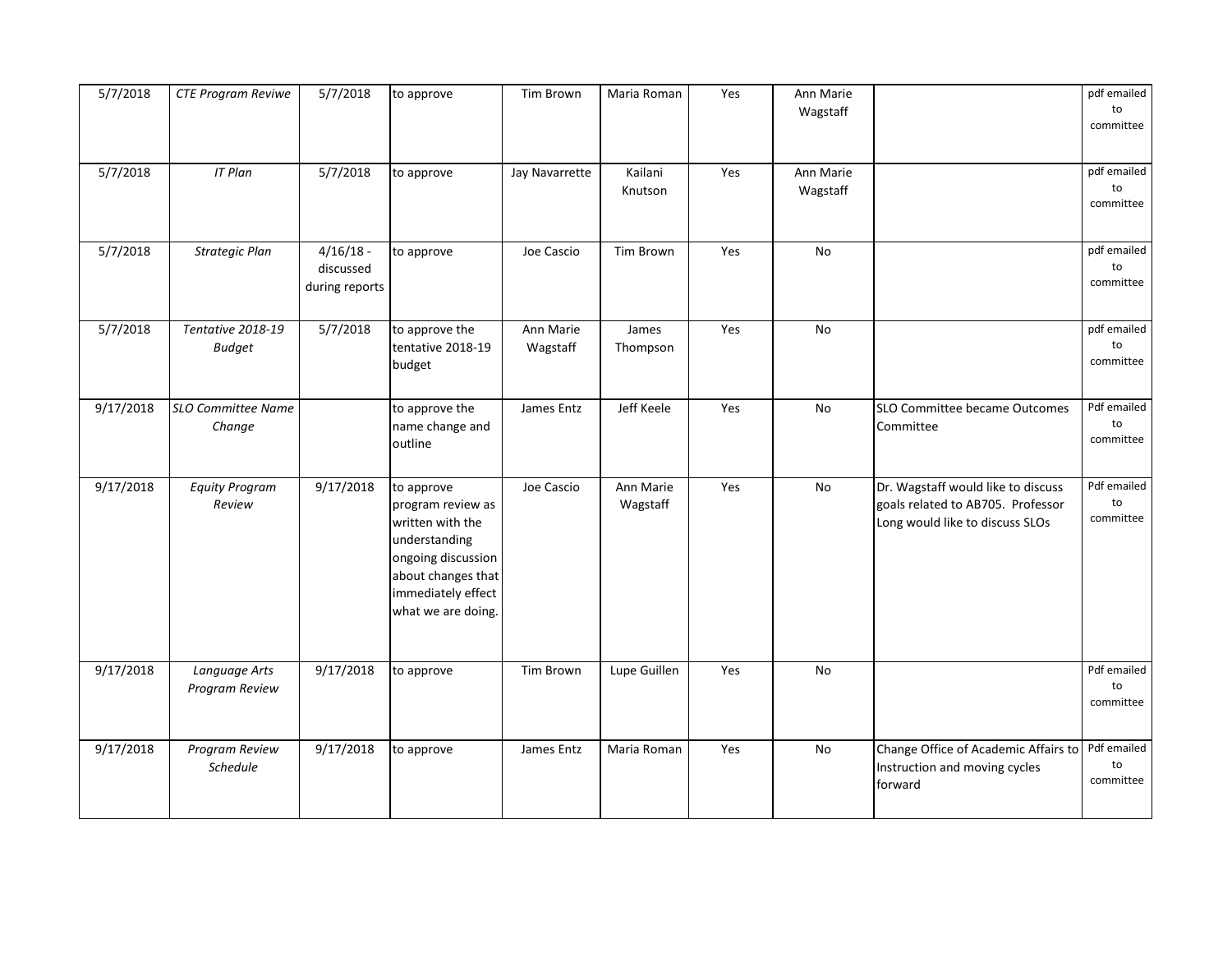| 9/17/2018  | Enrollment<br>Management<br>Membership Change     | 9/17/2018                               | to approve the<br>amendment to the<br>agenda to take<br>action                                                              | Joe Cascio            | Primavera<br>Arvizu   | Yes | No |                                           |
|------------|---------------------------------------------------|-----------------------------------------|-----------------------------------------------------------------------------------------------------------------------------|-----------------------|-----------------------|-----|----|-------------------------------------------|
| 9/17/2018  | Enrollment<br>Management<br>Membership Change     | 9/17/2018                               | to approve                                                                                                                  | Ann Marie<br>Wagstaff | Joe Cascio            | Yes | No | Pdf emailed<br>to<br>committee            |
| 9/17/2018  | <b>Facilities Master Plan</b>                     | 5/7/2018                                | to approve                                                                                                                  | Maria Roman           | John Word             | Yes | No | Pdf emailed<br>$\mathsf{to}$<br>committee |
| 10/1/2018  | <b>Elect New Committee</b><br>Chairs              | 10/1/2018                               | to apporve<br>Primavera Arvizu<br>taking over as<br>administrative co-<br>chair                                             | Sam Aunai             | Kailani<br>Knutson    | Yes | No |                                           |
| 10/15/2018 | ILO Name Change                                   | $9/17/18$ ,<br>second review<br>10/1/18 | to aporove the<br>name change to<br>Institutional Level<br>Outcomes (ILO)                                                   | Joel Wiens            | Sam Aunai             | Yes | No |                                           |
| 10/15/2018 | ILO #1<br>Communication<br>revision               | $9/17/18$ ,<br>second review<br>10/1/18 | to approve revised<br>version to "Use<br>language and other<br>modes of<br>expression<br>appropriate to the<br>audience and | James Entz            | Kailani<br>Knutson    | Yes | No |                                           |
| 10/15/2018 | CC Structure and<br>Membership                    |                                         | to approve                                                                                                                  | Ann Marie<br>Wagstaff | Joel Wiens            | Yes | No | Pdf emailed<br>to<br>committee            |
| 11/5/2018  | Program Review<br>Assessment Rubric               | 10/15/2018                              | to apporve                                                                                                                  | Joe Cascio            | Maria Roman           | Yes | No | Pdf emailed<br>$\mathsf{to}$<br>committee |
| 11/18/2018 | Accreditation<br>Committee Charge &<br>Membership | 11/5/2018                               | to approve                                                                                                                  | Sam Aunai             | Ann Marie<br>Wagstaff | Yes | No | Pdf emailed<br>to<br>committee            |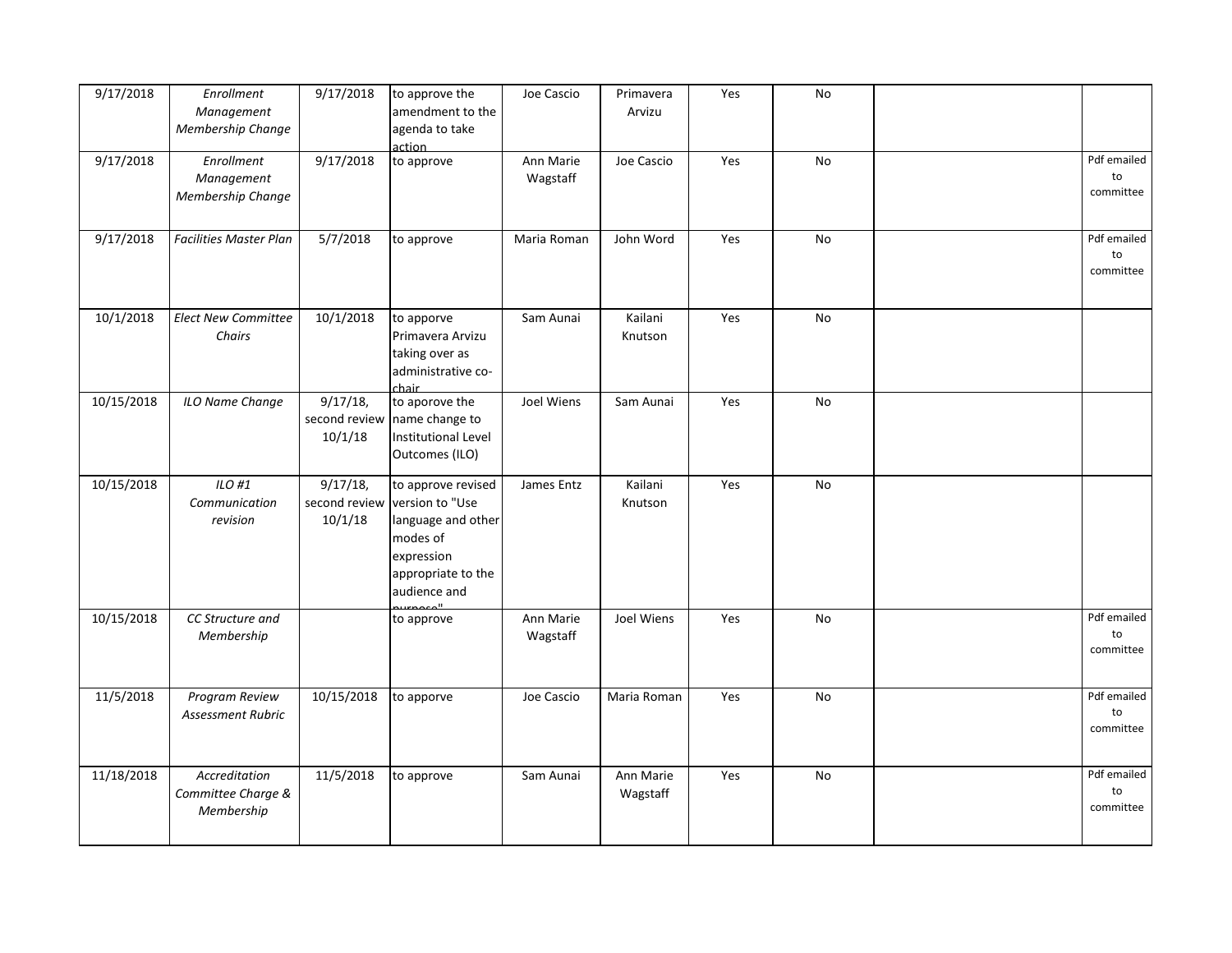| 11/18/2018 | SEC Charge and<br>Membership              | 11/5/2018  | to approve | Joe Cascio            | James Entz   | Yes | No | Pdf emailed<br>to<br>committee |
|------------|-------------------------------------------|------------|------------|-----------------------|--------------|-----|----|--------------------------------|
| 11/18/2018 | <b>IPAA Doscument</b>                     | 10/15/2018 | to approve | Diane<br>Thompson     | James Entz   | Yes | No | Pdf emailed<br>to<br>committee |
| 12/3/2018  | <b>Revised Athletic</b><br>Program Review | 12/3/2018  | to approve | Ann Marie<br>Wagstaff | Lupe Guillen | Yes | No | Pdf emailed<br>to<br>committee |
|            |                                           |            |            |                       |              |     |    |                                |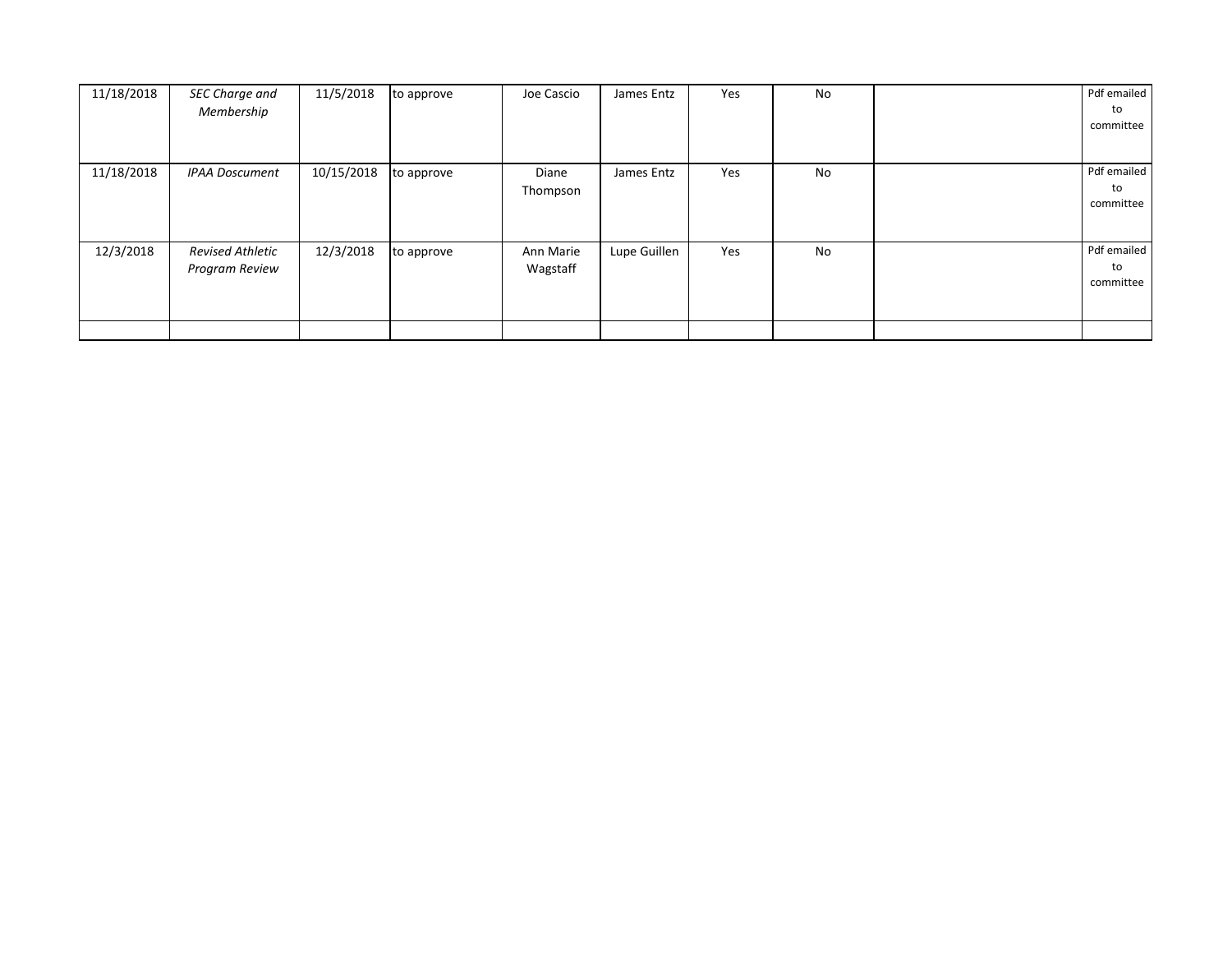| Date of CC<br>(Formally<br>known as CLC) |                                                     | CC <sub>1st</sub> |                                                                                |                       |                       |                 |                    |                                                                |                                |
|------------------------------------------|-----------------------------------------------------|-------------------|--------------------------------------------------------------------------------|-----------------------|-----------------------|-----------------|--------------------|----------------------------------------------------------------|--------------------------------|
| <b>Meeting</b>                           | Item                                                | <b>Review</b>     | <b>Motion</b>                                                                  | <b>Motioned</b>       | <b>Seconded</b>       | <b>Approved</b> | <b>Abstentions</b> | <b>Comments</b>                                                | <b>Handout</b>                 |
| 3/4/2019                                 | <b>Mathematics Program</b><br>Review                | 3/4/2019          | to approve all<br>three program<br>reviews under<br>consideration              | Ann Marie<br>Wagstaff | James Entz            | Yes             | <b>No</b>          |                                                                | Pdf emailed<br>to<br>committee |
| 3/4/2019                                 | Learning Center<br>Program Review                   | 3/4/2019          | to approve all<br>three program<br>reviews under<br>consideration              | Ann Marie<br>Wagstaff | James Entz            | Yes             | <b>No</b>          |                                                                | Pdf emailed<br>to<br>committee |
| 3/4/2019                                 | Office of Instruction<br>Program Review             | 3/4/2019          | to approve all<br>three program<br>reviews under<br>consideration              | Ann Marie<br>Wagstaff | James Entz            | Yes             | <b>No</b>          |                                                                | Pdf emailed<br>to<br>committee |
| 4/1/2019                                 | <b>Staff Development</b><br>Plan                    | 3/4/2019          | to accept the Staff<br>Devlopment Plan                                         | Ann Marie<br>Wagstaff | Joe Cascio            | Yes             | <b>No</b>          |                                                                | Pdf emailed<br>to<br>committee |
| 4/1/2019                                 | <b>Success &amp; Equity</b><br>Charter              | 3/4/2019          | move approval                                                                  | Ann Marie<br>Wagstaff | Joel Wiens            | Yes             | No                 |                                                                | Pdf emailed<br>to<br>committee |
| 4/1/2019                                 | <b>Library Program</b><br>Review                    | 4/1/2019          | to approve the<br><b>Library Program</b><br>Review                             | <b>Michael Carley</b> | James Entz            | Yes             | No                 |                                                                | Pdf emailed<br>to<br>committee |
| 4/1/2019                                 | Distance Ed Program<br>Review                       | 4/1/2019          | to approve                                                                     | Joe Cascio            | <b>Michael Carley</b> | Yes             | <b>No</b>          |                                                                | Pdf emailed<br>to<br>committee |
| 4/1/2019                                 | <b>Accreditation Follow-</b><br>up Reprot           | 4/1/2019          | to adopt the draft<br>report                                                   | Ann Marie<br>Wagstaff | Stewart<br>Hathaway   | Yes             | No                 | was discussed during the reports<br>over several meetings.     | Pdf emailed<br>to<br>committee |
| 4/1/2019                                 | PC Strategic Plan<br>Vision for Success<br>Addendum | 4/1/2019          | to adopt the<br><b>Strategic Plan</b><br><b>Vision for Success</b><br>addendum | Diane<br>Thompson     | Kathryn<br>Benander   | Yes             | No                 | was discussed over sevaeral meeting<br>as an infromation item. | Pdf emailed<br>to<br>committee |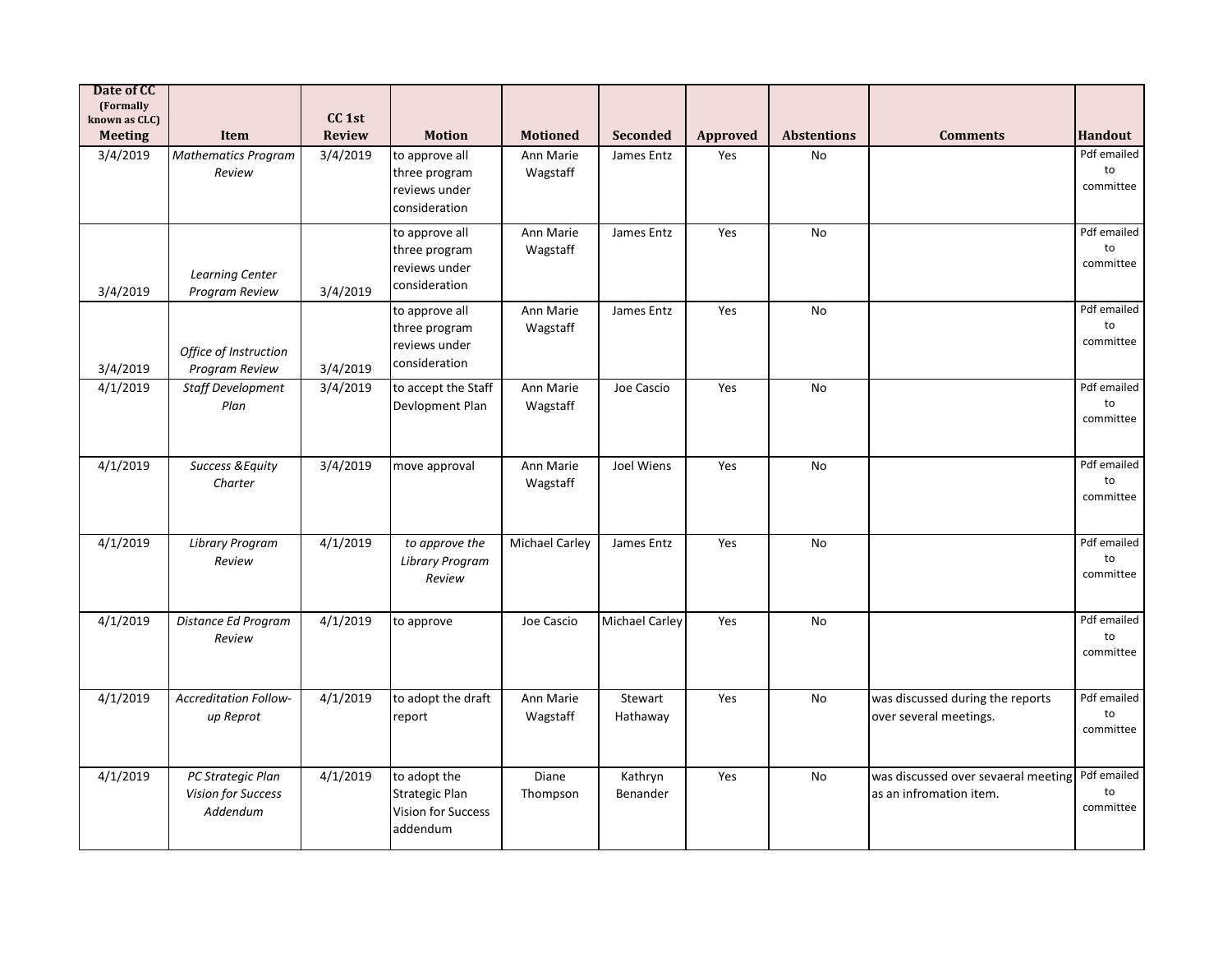| 4/15/2019 | Draft Equity Plan                                         | 4/1/2019  | move to pass the<br>Equity Plan under<br>those<br>circumstances                                                                                                                                                                  | Ann Marie<br>Wagstaff | Kathryn<br>Benander   | Yes | ${\sf No}$    | delayed data from State. (See<br>minutes for 4/15/19,<br>Discussion/Action Items V.B. for<br>more detail) | Pdf emailed<br>to<br>committee            |
|-----------|-----------------------------------------------------------|-----------|----------------------------------------------------------------------------------------------------------------------------------------------------------------------------------------------------------------------------------|-----------------------|-----------------------|-----|---------------|-----------------------------------------------------------------------------------------------------------|-------------------------------------------|
| 5/6/2019  | <b>Natural Science</b><br>Program Review                  | 5/6/2019  | to approve                                                                                                                                                                                                                       | Stewart<br>Hathaway   | Maria Roman           | Yes | No            |                                                                                                           | Pdf emailed<br>to<br>committee            |
| 5/6/2019  | M&O Program Review                                        | 5/6/2019  | to approve                                                                                                                                                                                                                       | Lupe Guillen          | Joel Wiens            | Yes | $\mathsf{No}$ |                                                                                                           | Pdf emailed<br>$\mathsf{to}$<br>committee |
| 5/6/2019  | Finance &<br>Administrative<br>Services Program<br>Review | 5/6/2019  | to approve                                                                                                                                                                                                                       | Ann Marie<br>Wagstaff | Joe Cascio            | Yes | No            |                                                                                                           | Pdf emailed<br>to<br>committee            |
| 5/6/2019  | <b>Wellness Center</b><br>Program Review                  | 5/6/2019  | to pass a<br>resolution to form<br>a workgroup that<br>will look into the<br>problems related<br>to communicating<br>to students about<br>the Wellness<br>Center and looking<br>into what can be<br>done about the<br>facilities | Ann Marie<br>Wagstaff | Joe Cascio            | Yes | No            |                                                                                                           |                                           |
| 5/6/2019  | Wellness Center<br>Program Review                         | 5/6/2019  | to approve                                                                                                                                                                                                                       | Ann Marie<br>Wagstaff | Sam Aunai             | Yes | No            |                                                                                                           | Pdf emailed<br>to<br>committee            |
| 6/3/2019  | Tentative 2019-2020<br><b>General Fund Budget</b>         | 6/3/2019  | to approve                                                                                                                                                                                                                       | <b>Michael Carley</b> | Ann Marie<br>Wagstaff | Yes | No            |                                                                                                           | Handout<br>provided                       |
| 9/16/2019 | CC Charge and<br>Membership Structure                     | 9/16/2019 | to add Safety and<br><b>Security Manager</b><br>to Membership as<br>a voting member                                                                                                                                              | Maria Roman           | James<br>Thompson     | Yes | No            |                                                                                                           | Pdf emailed<br>to<br>committee            |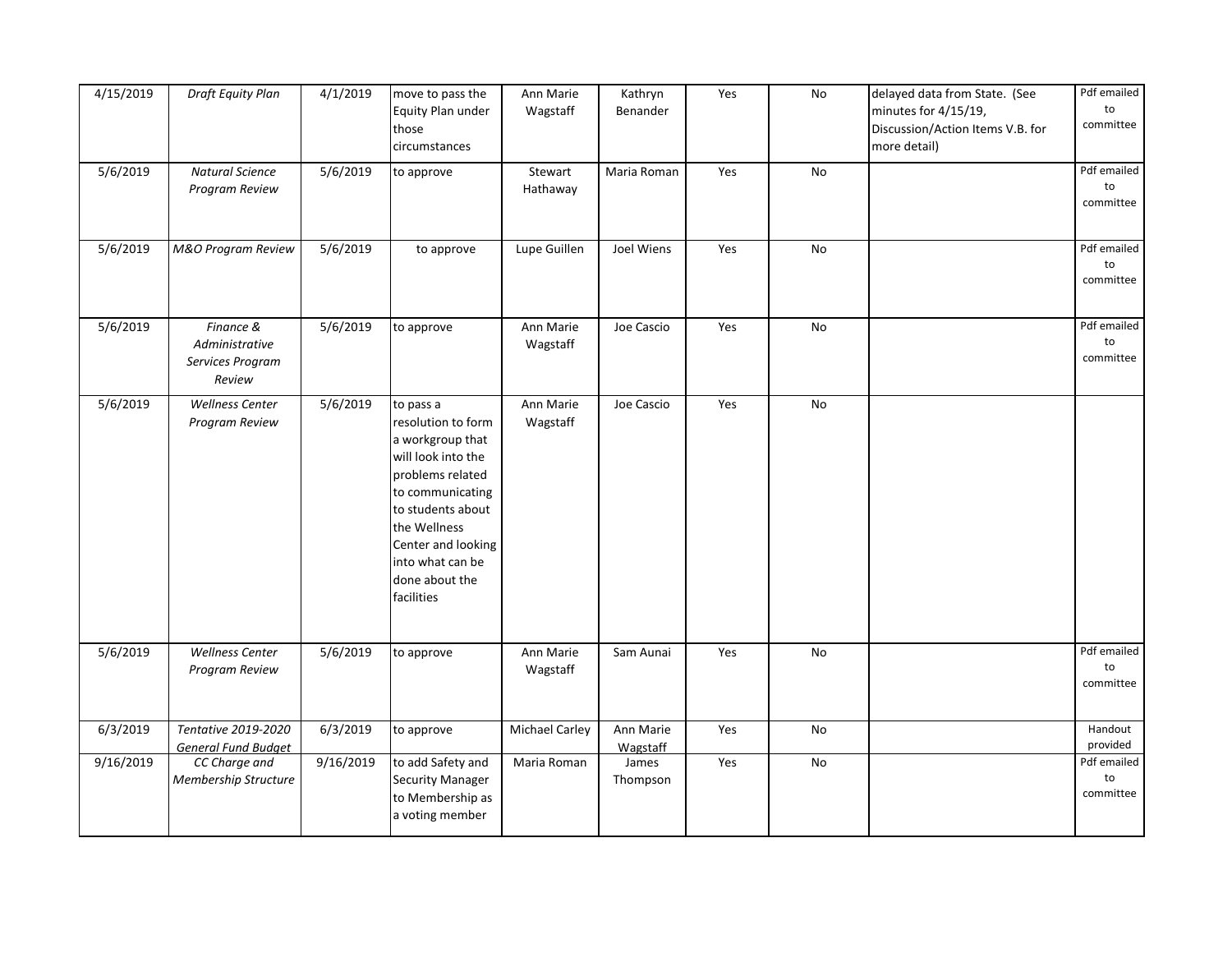| 9/16/2019  | <b>Mission Statement</b>                       | 9/16/2019 | to move forward<br>with the<br>workgroup                                           | Ann Marie<br>Wagstaff  | <b>Tiffany Haynes</b> | Yes | No | Workgroup Members: Faculty - John<br>Ghilarducci (Counseling) and Daniel<br>Rice (English); Administrator -<br>Tiffany Haynes (FA Director) and<br>Primavera Arvizu (VPSS); Classified -<br>Vern Butler; and Student (TBD) | Pdf emailed<br>to<br>committee |
|------------|------------------------------------------------|-----------|------------------------------------------------------------------------------------|------------------------|-----------------------|-----|----|----------------------------------------------------------------------------------------------------------------------------------------------------------------------------------------------------------------------------|--------------------------------|
| 9/16/2019  | <b>Survey Policy</b>                           | 4/15/2019 | to approve                                                                         | Tim Brown              | Maria Roman           | Yes | No |                                                                                                                                                                                                                            | Pdf emailed<br>to<br>committee |
| 9/16/2019  | Program Review<br>Schedule                     | 9/16/2019 | to approve                                                                         | Kendra Haney           | <b>Tim Brown</b>      | Yes | No |                                                                                                                                                                                                                            | Pdf emailed<br>to<br>committee |
| 10/7/2019  | CC Charge and<br>Membership Structure          | 9/16/2019 | to approve with<br>changes                                                         | Joe Cascio             | James<br>Thompson     | Yes | No | Changes: Office of Instruction to<br>Academic Affairs, and add "a" to<br>"Manager, Safety & Security"                                                                                                                      | Pdf emailed<br>to<br>committee |
| 10/7/2019  | Nomination of Faculty<br>and Classified Chairs | 9/16/2019 | all in favor of<br><b>Robert Simpkins</b><br>for the faculty<br>chair              | <b>Robert Simpkins</b> |                       | Yes |    | by consensus of committee                                                                                                                                                                                                  |                                |
| 10/7/2019  | Nomination of Faculty<br>and Classified Chairs | 9/16/2019 | all in favor of Vern<br>Butler for the<br>classified chair                         | <b>Robert Simpkins</b> |                       | Yes |    | by consensus of committee                                                                                                                                                                                                  |                                |
| 10/21/2019 | <b>Strategic Planning</b><br>Charge/Membership | 10/7/2019 | move to approve<br>the Strategic<br>Planning<br>Committee charge<br>and membership | Ann Marie<br>Wagstaff  | Joe Cascio            | Yes | No |                                                                                                                                                                                                                            | Pdf emailed<br>to<br>committee |
| 10/21/2019 | <b>Budget Calendar</b>                         | 10/7/2019 | move to approve                                                                    | Tim Brown              | Joe Cascio            | Yes | No |                                                                                                                                                                                                                            | Pdf emailed<br>to<br>committee |
| 10/21/2019 | <b>Budget Committee</b><br>Charge/Membership   | 10/7/2019 | to approve                                                                         | James<br>Thompson      | Tim Brown             | Yes | No |                                                                                                                                                                                                                            | Pdf emailed<br>to<br>committee |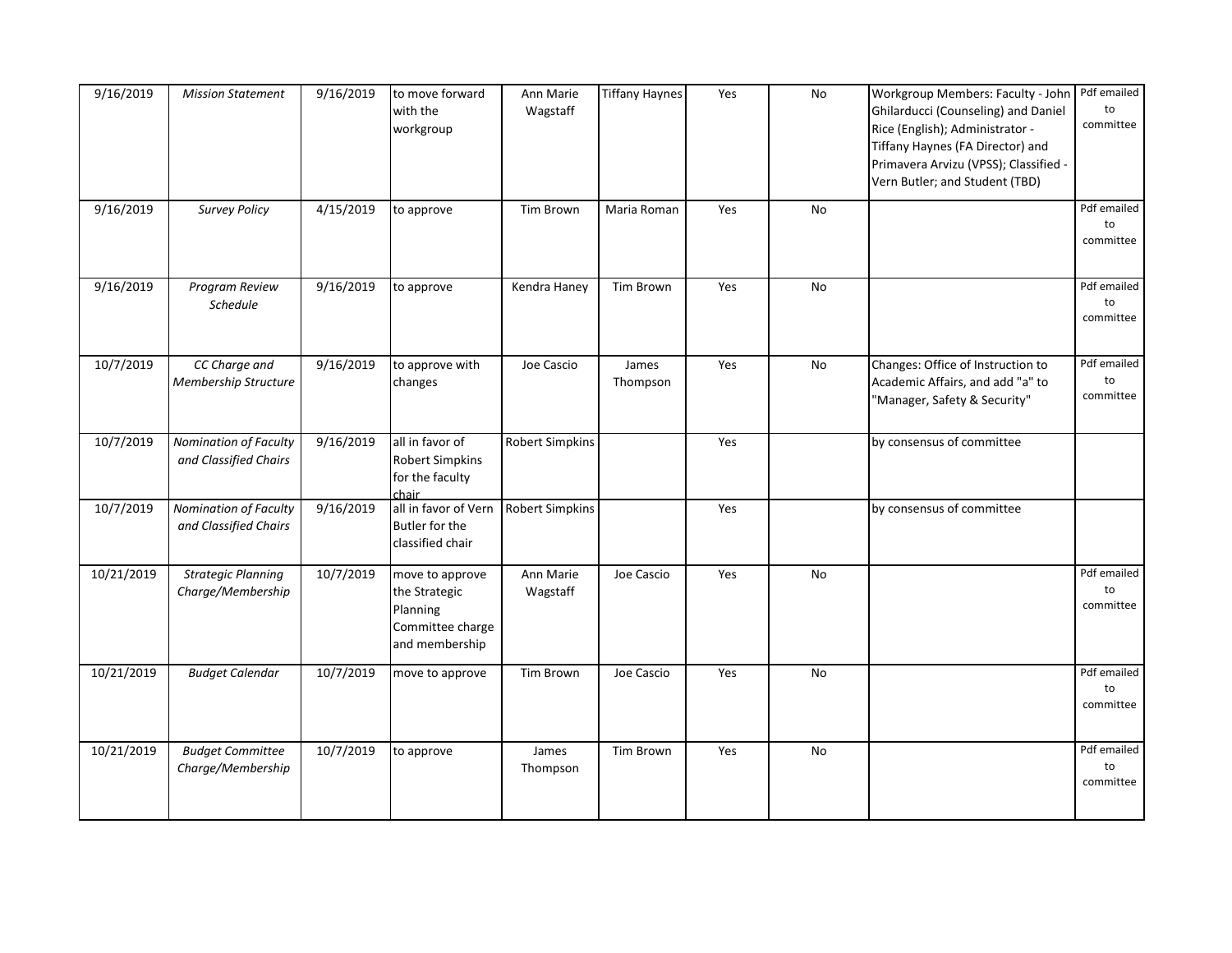| 10/21/2019 | Fine and Applied Arts<br>Program Review | 10/21/2019 | move for approval                                            | Ann Marie<br>Wagstaff | Joe Cascio            | Yes | No        |                                                                                                                                                  | Pdf emailed<br>to<br>committee |
|------------|-----------------------------------------|------------|--------------------------------------------------------------|-----------------------|-----------------------|-----|-----------|--------------------------------------------------------------------------------------------------------------------------------------------------|--------------------------------|
| 11/1/2019  | <b>PSEC</b><br>Charge/Membership        | 10/21/2019 | move to approve                                              | Joe Cascio            | Ann Marie<br>Wagstaff | Yes | <b>No</b> |                                                                                                                                                  | Pdf emailed<br>to<br>committee |
| 11/1/2019  | Program Review<br>Process Chart         | 10/21/2019 | to approve                                                   | James<br>Thompson     | <b>Tim Brown</b>      | Yes | No        |                                                                                                                                                  | Pdf emailed<br>to<br>committee |
| 11/1/2019  | Program Review<br>Handbook              | 10/21/2019 | to approve<br>handbook                                       | James<br>Thompson     | Kendra Haney          | Yes | No        |                                                                                                                                                  | Pdf emailed<br>to<br>committee |
| 11/1/2019  | Program Review<br><b>Forms Revision</b> | 10/21/2019 | move approval                                                | Ann Marie<br>Wagstaff | Joe Cascio            | Yes | <b>No</b> |                                                                                                                                                  | Pdf emailed<br>to<br>committee |
| 11/18/2019 | IT<br>Charge/Membership                 | 11/1/2019  | to approve                                                   | Tim Brown             | <b>Michael Carley</b> | Yes | <b>No</b> |                                                                                                                                                  | Pdf emailed<br>to<br>committee |
| 12/2/2019  | Program<br><b>Discontinuance</b>        | 11/18/2019 | move the<br>discontinuance of<br>Solar Sales for<br>approval | Ann Marie<br>Wagstaff | James<br>Thompson     | Yes | No        | Not offered in over ten years. Will<br>not impact any other classes, staff or<br>faculty. No impact on college<br>mission, goals or financially. | Handout<br>provided            |
|            |                                         |            |                                                              |                       |                       |     |           |                                                                                                                                                  |                                |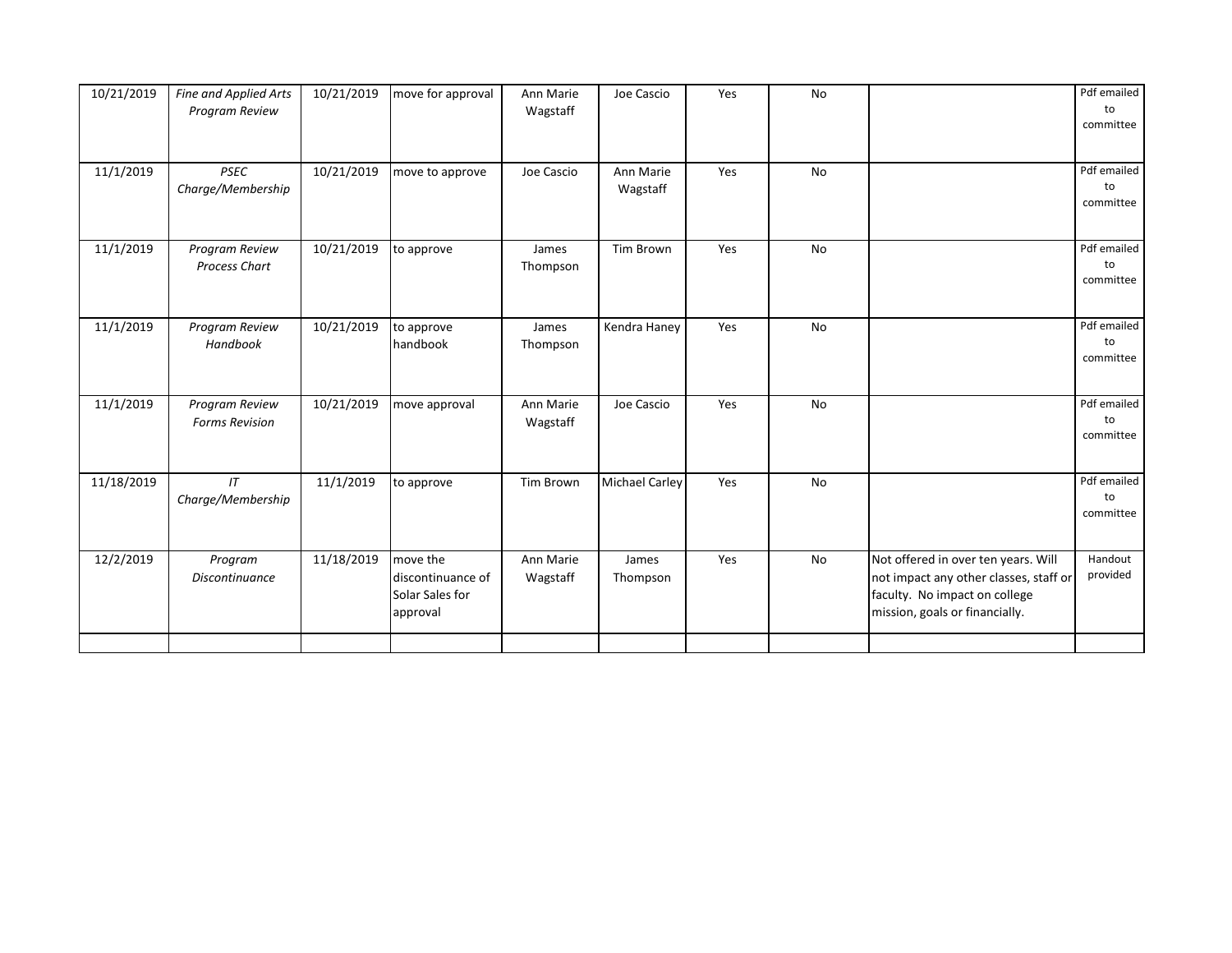| Date of CC<br>(Formally<br>known as CLC)<br><b>Meeting</b> | Item                                                            | CC <sub>1st</sub><br>Review | <b>Motion</b>                                                          | <b>Motioned</b>       | Seconded              | Approved | <b>Abstentions</b> | <b>Comments</b>                                                                                               | Handout                             |
|------------------------------------------------------------|-----------------------------------------------------------------|-----------------------------|------------------------------------------------------------------------|-----------------------|-----------------------|----------|--------------------|---------------------------------------------------------------------------------------------------------------|-------------------------------------|
| 2/3/2020                                                   | <b>Guided Pathways</b><br>Scale of Adoption Self-<br>Assessment | 2/3/2020                    | move for approval                                                      | Ann Marie<br>Wagstaff | Miles Vega            | yes      |                    | The report is to show how we<br>connect equity efforts to our<br>pathways work, planning, and<br>discussions. | Handout<br>provided to<br>committee |
| 3/2/2020                                                   | Kinesiology Program<br>Review                                   | 3/2/2020                    | move approval                                                          | Ann Marie<br>Wagstaff | Maria Roman           | yes      |                    |                                                                                                               | Handout<br>provided to<br>committee |
| 3/2/2020                                                   | <b>IR Program Review</b>                                        | 3/2/2020                    | to approve                                                             | Lupe Guillen          | Kendra Haney          | yes      |                    |                                                                                                               | Handout<br>provided to<br>committee |
| 4/6/2020                                                   | <b>Health Careers</b><br>Program Review                         | 4/9/2020                    | to approve                                                             | Ann Marie<br>Wagstaff | Maria Roman           | yes      |                    |                                                                                                               | Handout<br>provided to<br>committee |
| 5/18/2020                                                  | 2020-21 Tentative<br><b>Budget</b>                              | 5/4/2020                    | to move forward<br>on the 20-21<br><b>Tentative Budget</b>             | Joe Cascio            | <b>Michael Carley</b> | yes      |                    | Budget viewed during meeting                                                                                  | <b>No</b>                           |
| 8/17/2020                                                  | Core of the Core<br>Summer<br>Recommendations                   | 8/17/2020                   | recommend to<br>move the report<br>forward to the<br>college president | Joe Cascio            | John Word             | yes      |                    |                                                                                                               | PDF emailed<br>to<br>committee      |
| 10/5/2020                                                  | <b>IPAA Document</b>                                            | 9/21/2020                   | to adopt the<br>revised IPAA<br>document                               | James<br>Thompson     | Kendra Haney          | yes      |                    |                                                                                                               | PDF emailed<br>to<br>committee      |
| 10/5/2020                                                  | <b>PSEC</b><br>Charter/Membership                               | 9/21/2020                   | to approve the<br>revised PSEC<br>charge and<br>membership             | Michael Carley        | Miles Vega            | yes      |                    |                                                                                                               | PDF emailed<br>to<br>committee      |
| 11/16/2020                                                 | ILO #4 Social and<br><b>Cultural Responsibility</b>             | 3/2/2020                    | adopt proposed<br>language for ILO #4                                  | Miles Vega            | James<br>Thompson     | yes      |                    | presentation to committee                                                                                     | <b>No</b>                           |
| 11/16/2020                                                 | <b>Outreach Committee</b><br>Charge                             | 11/2/2020                   | move to approve<br>the Outreach<br>Committee charge<br>as outlined     | Joe Cascio            | Patty Serrato         | yes      |                    |                                                                                                               | PDF emailed<br>to<br>committee      |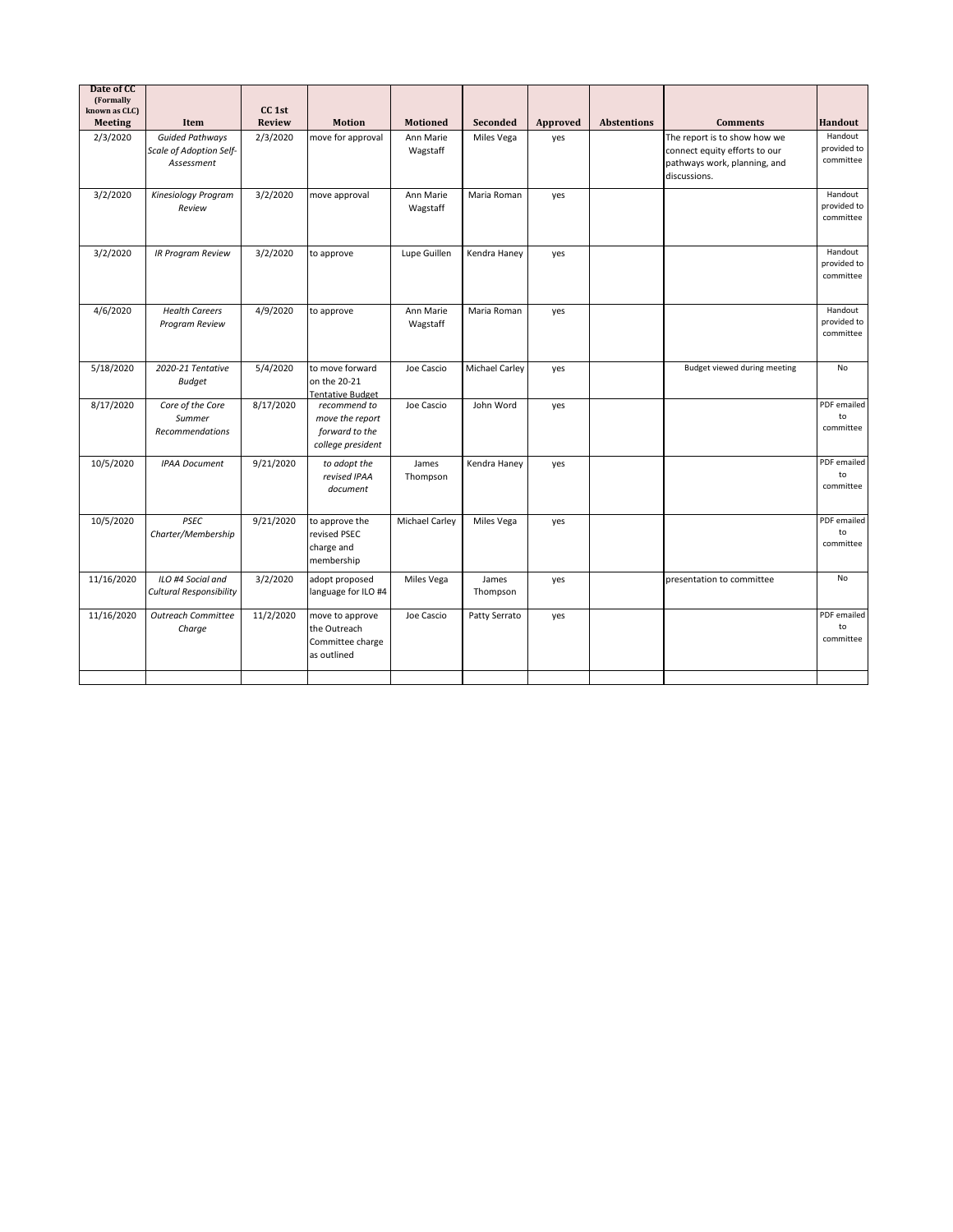| Date of CC<br>(Formally         |                                                             |                                    |                                                                                         |                              |                                |               |                    |                                                                                                                                                                                                                                                                                                                                                                                                                                     |                                                      |
|---------------------------------|-------------------------------------------------------------|------------------------------------|-----------------------------------------------------------------------------------------|------------------------------|--------------------------------|---------------|--------------------|-------------------------------------------------------------------------------------------------------------------------------------------------------------------------------------------------------------------------------------------------------------------------------------------------------------------------------------------------------------------------------------------------------------------------------------|------------------------------------------------------|
| known as CLC)<br><b>Meeting</b> | Item                                                        | CC <sub>1st</sub><br><b>Review</b> | <b>Motion</b>                                                                           | <b>Motioned</b>              | Seconded                       | Approved      | <b>Abstentions</b> | <b>Comments</b>                                                                                                                                                                                                                                                                                                                                                                                                                     | <b>Handout</b>                                       |
| 2/1/2021                        | <b>Guided Pathways Self-</b>                                | 2/1/2021                           | to approve by                                                                           | Arlitha Williams-            | Joe Cascio                     | yes           |                    |                                                                                                                                                                                                                                                                                                                                                                                                                                     | Word                                                 |
|                                 | Assessment Report                                           |                                    | electronic vote                                                                         | Harmon                       |                                |               |                    | Since there is not an additional CC<br>meeting this February and the<br>report is due to the State<br>Chancellor's Office in March, VPSS<br>Arvizu would like to propose doing<br>an electronic vote on the Self-<br>Assessment report in February.<br>An electronic vote was taken and<br>results tallied on Wednesday,<br>February 24, 2021; with a majority<br>vote the Guided Pathways Self-<br>Assessment Report was approved. | document was<br>emailed to CC<br>prior to<br>meeting |
| 4/5/2021                        | ILO #5 Personal                                             | 2/1/2021                           | to keep ILO #5 as                                                                       |                              |                                | yes (13 Ayes) |                    | Demonstrate self-management and                                                                                                                                                                                                                                                                                                                                                                                                     | PowerPoint                                           |
|                                 | Development                                                 |                                    | currently worded                                                                        |                              |                                |               |                    | ethical awareness through practices<br>that promote physical, mental, and<br>emotional well-being                                                                                                                                                                                                                                                                                                                                   | presentation                                         |
| 4/5/2021                        | Accreditation<br><b>Institution Set</b><br><b>Standards</b> | 4/5/2021                           | to approve the<br><b>Strategic Planning</b><br>ISS<br>recommendation                    | Miles Vega                   | James<br>Thompson              | yes           |                    | any ISS falls below the standard (1.0<br>deviation below the mean) should<br>be brought to the attention of the<br>Office of Instruction for<br>consideration and possible action. If<br>the ISS falls below the standard two<br>consecutive years, there should be a<br>written report and action plan for<br>remediation.                                                                                                         | PowerPoint<br>presentation                           |
| 4/5/2021                        | <b>Stretch Goals</b>                                        | 4/5/2021                           | approve Stretch<br>Goal, Goal Option<br>2 (2.0 standard<br>deviation above<br>the mean) | James<br>Thompson            | Kendra Haney                   | yes           |                    | a 1.5 standard deviation above the<br>mean (option 1) or a 2.0 standard<br>deviation above the mean (option 2)<br>for the stretch Goals.                                                                                                                                                                                                                                                                                            | PowerPoint<br>presentation                           |
| 4/19/2021                       | Adminission &<br>Records Program<br>Review                  | 4/19/2021                          | motion to approve                                                                       | Kendra Haney                 | Michael Carley                 | yes           |                    |                                                                                                                                                                                                                                                                                                                                                                                                                                     | Word<br>document<br>provided to<br>committee         |
| 4/19/2021                       | <b>Transfer Center</b><br>Program Review                    | 4/19/2021                          | motion to approve                                                                       | Lupe Guillen                 | Kendra Haney                   | yes           |                    |                                                                                                                                                                                                                                                                                                                                                                                                                                     | Word<br>document<br>provided to<br>committee         |
| 4/19/2021                       | Counseling &<br><b>Advising Program</b><br>Review           | 4/19/2021                          | motion to approve                                                                       | Joe Cascio                   | Elizabeth<br>Buchanan          | yes           |                    |                                                                                                                                                                                                                                                                                                                                                                                                                                     | Word<br>document<br>provided to<br>committee         |
| 4/19/2021                       | <b>JEC Program Review</b>                                   | 4/19/2021                          | motion to approve                                                                       | James Carson                 | Joe Cascio                     | yes           |                    |                                                                                                                                                                                                                                                                                                                                                                                                                                     | Word<br>document<br>provided to<br>committee         |
| 4/19/2021                       | <b>CTE Program Review</b>                                   | 4/19/2021                          | motion to approve                                                                       | Lupe Guillen                 | Joe Cascio                     | yes           |                    |                                                                                                                                                                                                                                                                                                                                                                                                                                     | Word<br>document<br>provided to<br>committee         |
| 4/19/2021                       | Social Science<br>Program Review                            | 4/19/2021                          | motion to approve                                                                       | Miles Vega                   | Thad Russell                   | yes           |                    |                                                                                                                                                                                                                                                                                                                                                                                                                                     | Word<br>document<br>provided to<br>committee         |
| 5/3/2021                        | CC Faculty Co-chair<br>Nomination                           | 4/192/21                           | for Elizabeth<br>Buchanan to<br>represent faculty<br>as co-chair                        | Miles Vega                   | Joe Cascio                     | yes           |                    |                                                                                                                                                                                                                                                                                                                                                                                                                                     |                                                      |
| 5/3/2021                        | CC Administrator Co-<br>chair Nomination                    | 4/19/2021                          | to accept Thad<br>Russell as<br>administrator co-<br>chair                              | Miles Vega                   | Arlitha<br>Williams-<br>Harmon | yes           |                    |                                                                                                                                                                                                                                                                                                                                                                                                                                     |                                                      |
| 5/3/2021                        | 20-21 End of the Year<br>Reports                            | 5/3/2021                           | to approve                                                                              | <b>Thad Russell</b>          | Arlitha<br>Williams-<br>Harmon | yes           |                    |                                                                                                                                                                                                                                                                                                                                                                                                                                     | PDF provided<br>to committee                         |
| 5/3/2021                        | <b>VRC Program Review</b>                                   | 5/3/2021                           | Vern asked for a<br>motion to approve<br>the VRC Program<br>Review                      | so moved, Miles<br>Vega      | Lupe Guillen                   | yes           |                    |                                                                                                                                                                                                                                                                                                                                                                                                                                     | PDF provided<br>to committee                         |
| 5/3/2021                        | Language Arts<br>Program Review                             | 5/3/2021                           | Vern asked for a<br>motion to approve<br>the Language Arts<br>Program Review            | to approve,<br>Frank Ramirez | Kendra Haney                   | yes           |                    |                                                                                                                                                                                                                                                                                                                                                                                                                                     | PDF provided<br>to committee                         |
| 5/3/2021                        | EOP&S/CARE<br>Program Review                                | 5/3/2021                           | Vern asked for a<br>motion to approve<br>the EOP&S/CARE<br>Program Review               | to approve,<br>Lupe Guillen  | Michael Carley                 | yes           |                    |                                                                                                                                                                                                                                                                                                                                                                                                                                     | PDF provided<br>to committee                         |